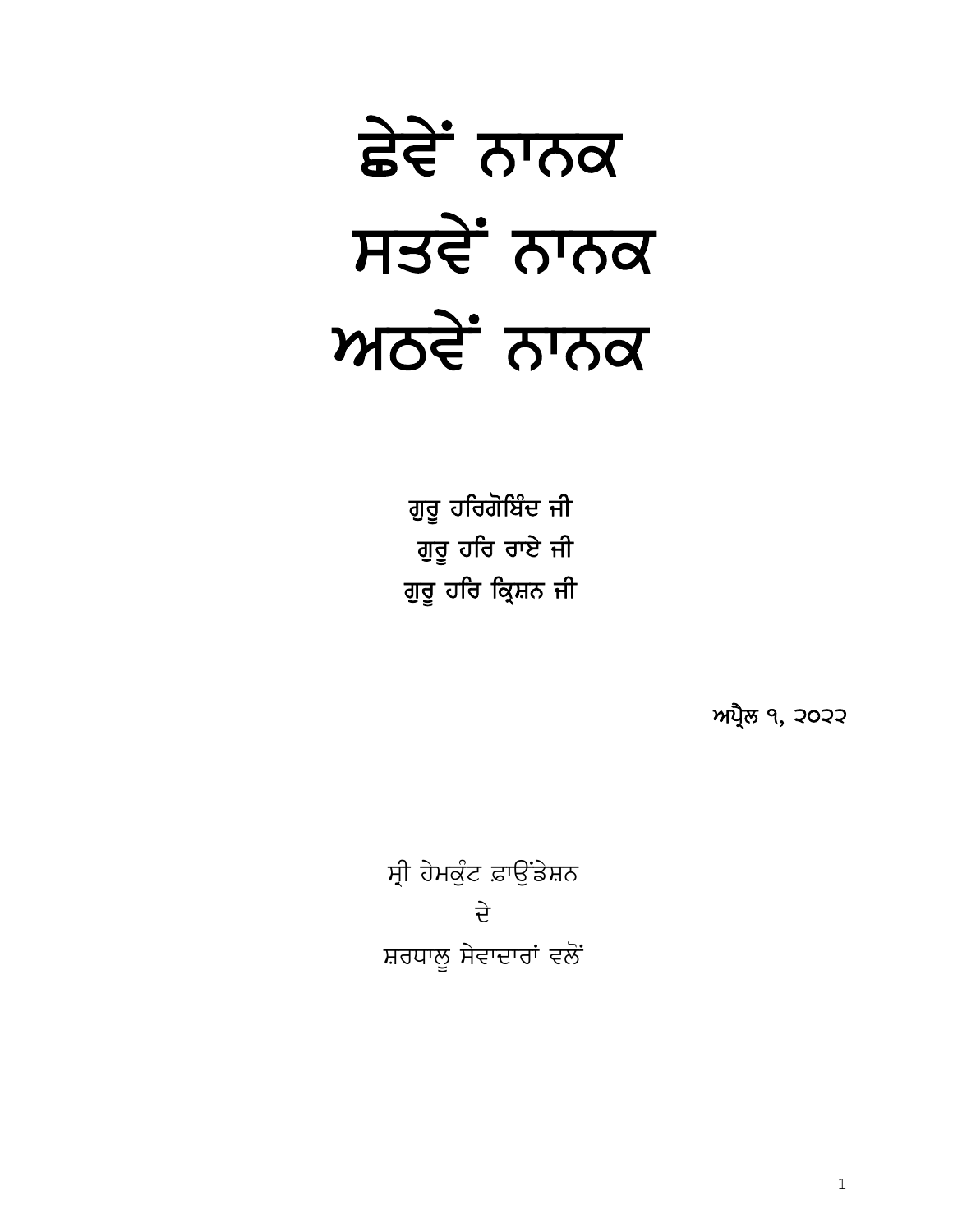### ਤਤਕਰਾ

|                                  | ਭੂਮਿਕਾ                               | з             |
|----------------------------------|--------------------------------------|---------------|
| ਛੇਵੇਂ ਨਾਨਕ – ਗੁਰੂ ਹਰਿਗੋਬਿੰਦ ਜੀ   |                                      |               |
| ٩                                | ਮੁੰਢਲਾ ਜੀਵਨ                          | ξ             |
| Ç                                | ਸੰਸਾਰਕ ਅਗਵਾਈ                         | $\mathcal{P}$ |
| Э                                | ਅਕਾਲ ਤਖ਼ਤ ਸਥਾਪਤ ਕਰਨਾ                 | Ę             |
| 8                                | ਛੇਵੇਂ ਨਾਨਕ ਦੀ ਗ੍ਰਿਫ਼ਤਾਰੀ             | 90            |
| ਪ                                | ਬੰਦੀ ਛੋੜ ਦਿਵਸ                        | 99            |
| ξ                                | ਕਰਤਾਰਪੁਰ ਦੀ ਸਥਾਪਨਾ ਕਰਨਾ              | dЗ            |
| $\mathcal{P}$                    | ਸਿੱਖਾਂ ਦੀਆਂ ਪੰਜ ਜੰਗਾਂ                | ရမ            |
| $\tau$                           | ਕੀਰਤਪੁਰ ਅਤੇ ਜੌਤੀ ਜੋਤ ਸਮਾਉਣਾ          | 92            |
| $\overline{\mathcal{L}}$         | ਗੁਰੂ ਹਰਿਗੋਬਿੰਦ ਜੀ ਦੀਆਂ ਵਿਸ਼ੇਸ਼ਤਾਈਆਂ  | QÇ            |
|                                  | ਸਤਵੇਂ ਨਾਨਕ – ਗੁਰੂ ਹਰਿ ਰਾਏ ਜੀ         |               |
| 90                               | ਮੰਢਲਾ ਜੀਵਨ                           | ÇÇ            |
| 99                               | ਹਰਿ ਰਾਏ ਜੀ ਦਾ ਪਰਵਾਰ ਅਤੇ ਗੁਰਗੱਦੀ      | 58            |
| ٩Ş                               | ਗੁਰੂ ਜੀ ਦੀ ਡਿਸਪੈਂਸਰੀ (ਫਾਰਮੈਸੀ)       | <b>QU</b>     |
| ęρ                               | ਦਾਰਾ ਸ਼ਿਕੋਹ ਦਾ ਗੁਰੂ ਜੀ ਕੋਲ ਆਉਣਾ      | ς             |
| ရမွ                              | ਰਾਮ ਰਾਏ ਨੂੰ ਬੇ-ਦਖਲ ਕਰਨਾ              | 22            |
| qu                               | ਆਤਮਿਕ ਜੋਤ ਦਾ ਪਰਸਾਰ                   | つん            |
| ٩ξ                               | ਗੁਰੂ ਹਰਿ ਰਾਏ ਜੀ ਦੀਆਂ ਵਿਸ਼ੇਸਤਾਈਆਂ     | ЗO            |
| ਅਠਵੇਂ ਨਾਨਕ – ਗੁਰੂ ਹਰਿ ਕ੍ਰਿਸ਼ਨ ਜੀ |                                      |               |
| 92                               | ਮੁਢਲਾ ਜੀਵਨ ਅਤੇ ਗੁਰਗੱਦੀ               | <b>SS</b>     |
| 9F                               | ਛੱਜੂ ਅਤੇ ਗੀਤਾ ਦੀ ਗਾਥਾ                | ЗŚ            |
| qĘ                               | ਤੇਗ਼ ਬਹਾਦਰ ਜੀ ਨੂੰ ਮਿਲਨਾ              | ЗA            |
| QQ                               | <u>ਔਰੰਗਜ਼ੇਬ ਨੂੰ</u> ਮਿਲਨਾ            | ੩੬            |
| 5d                               | <u>ਚੀਚਕ ਨਾਲ ਪੀੜਤ ਹੋਣਾ</u>            | ヨン            |
| 55                               | ਸਿਰਫ ਗੁਰਬਾਣੀ ਹੀ ਅੰਮ੍ਰਿਤ ਹੈ           | ЭF            |
| SŠ                               | ਗੁਰੂ ਹਰਿਕ੍ਰਿਸ਼ਨ ਜੀ ਦੀਆਂ ਵਿਸ਼ੇਸ਼ਤਾਈਆਂ | ੩੯            |
| 58                               | ਵਿਸ਼ੇਸ਼ ਸੰਸਾਰਕ ਘਟਨਾਵਾਂ               | 80            |
|                                  | ਹਵਾਲੇ                                | 89            |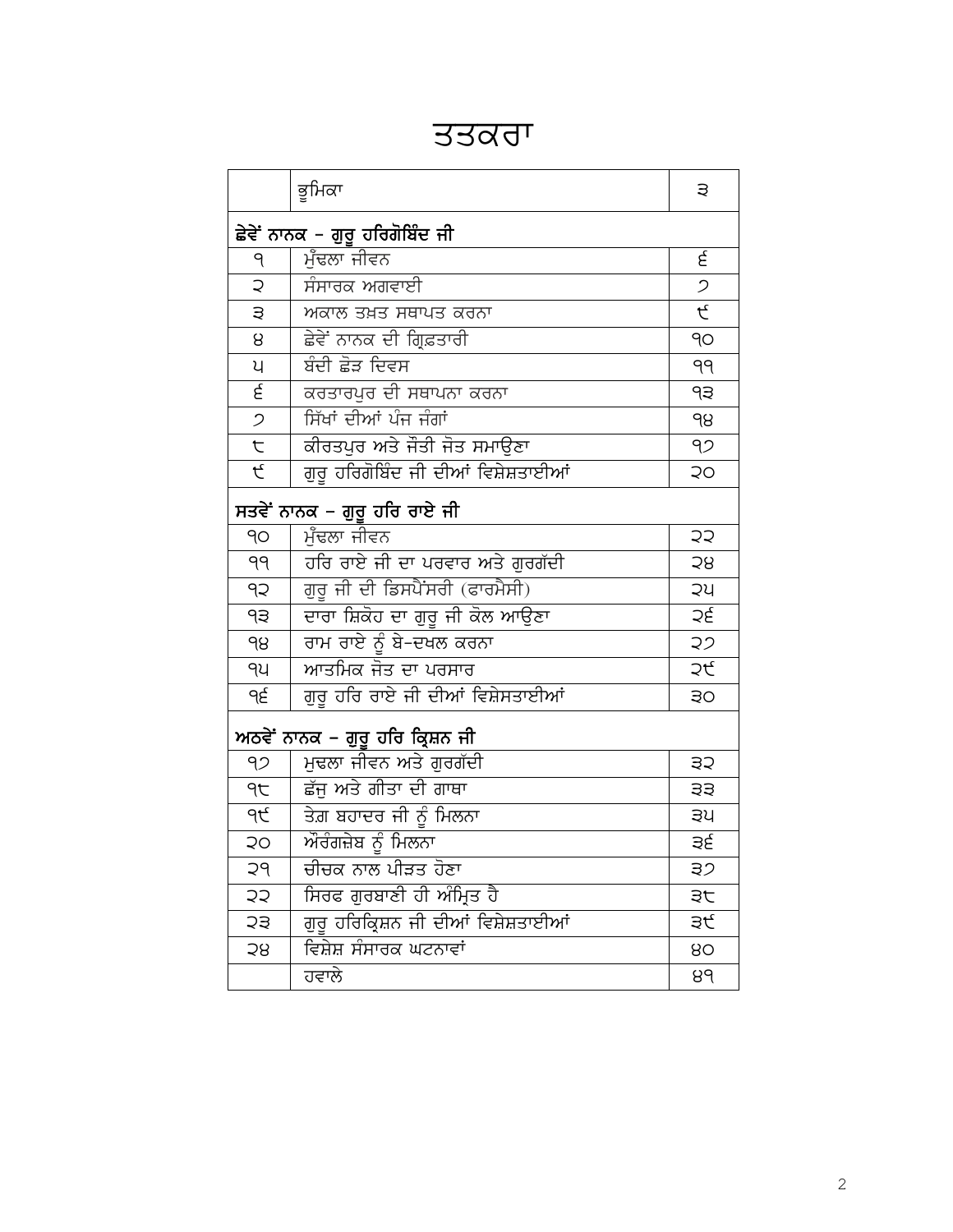## ਭੂਮਿਕਾ

ਹੇਮਕੰਟ ਫ਼ਾੳਂਡੇਸ਼ਨ ਦੀ ਸਥਾਪਨਾ ਨਿੳ ਯਾਰਕ, ਅਮਰੀਕਾ ਵਿਚ (੧੯੮੦ ਵਿਚ) ਚਾਰ ਦਹਾਕੇ ਪਹਿਲਾਂ ਕੀਤੀ ਗਈ। ਇਸ ਫ਼ਾਉਂਡੇਸਨ ਦੇ ਪਰਮੁੱਖ ਉਦੇਸ਼ ਪੱਛਮੀ ਧਰਤੀ ਤੇ ੬-੨੫ ਸਾਲਾਂ ਦੀ ਆਯੂ ਦੇ ਬੱਚੇ ਅਤੇ ਨੌ–ਜੁਆਨਾਂ ਨੂੰ ਸਿੱਖੀ ਦੀ ਸਿਖਿਆ ਪ੍ਰਾਪਤ ਕਰਨ ਵਿਚ ਸਹਾਇਤਾ ਕਰਨਾ, ਆਮ ਲੋਕਾ ਵਿਚ ਬੋਲਣ ਦਾ ਗਣ ਸਿਖਾਣਾ ਅਤੇ ਸਿੱਖ ਹੋਣ ਵਜੋਂ ਗੌਰਵ ਅਨਭਵ ਕਰਨਾ ਹੈ।

ਇਹ ਸਭ ਕੁਝ ਅਸੀਂ ਗੁਰੂਆਂ ਦੀਆਂ ਜੀਵਨੀ-ਅਧਾਰਤ ਸਿਖਿਅਕ ਪੁਸਤਕਾ ਰਾਹੀਂ, ਸਿੱਖ ਇਤਿਹਾਸ ਰਾਹੀਂ ਅਤੇ ਸਿੱਖ ਫ਼ਿਲਾਸਫ਼ੀ ਰਾਹੀਂ ਕਰਦੇ ਹਾਂ। ਨੌ-ਜੁਆਨਾਂ ਨੂੰ ਸਿੱਖੀ ਬਾਰੇ ਜਾਨਕਾਰੀ ਨੂੰ ਦੂਸਰਿਆਂ ਵਿੱਚ ਪ੍ਰਗਟਾਵਾ ਕਰਨ ਦਾ ਮੌਕਾ ਦਿੱਤਾ ਜਾਂਦਾ ਹੈ ਅਤੇ ਇਕ ਦੂਜੇ ਨਾਲ ਗੱਲ ਬਾਤ ਕਰਦਿਆਂ ਸਿੱਖੀ ਬਾਰੇ ਸਚੱਜੇ ਤਰੀਕੇ ਨਾਲ ਦਸ ਸਕਨ।

ਫ਼ਾਉਂਡੇਸ਼ਨ ਵਲੋਂ ਪ੍ਰਯੋਜਿਤ ਕੀਤੇ ਇਸ ਸਬੰਧ ਵਿਚ ਪ੍ਰਮੱਖ ਅਦਾਇਗੀ ਲਈ ਇਕ ਸਾਲਾਨਾ ਗੋਸ਼ਟੀ-ਸੰਮੇਲਨ ਹੁੰਦਾ ਹੈ। ੬-੮ ਸਾਲ, ੯-੧੧ ਸਾਲ, ੧੨- ੧੪ ਸਾਲ, ੧ਪ-੧੭ ਸਾਲ ਅਤੇ ੧੮-੨੫ ਸਾਲਾਂ ਦੇ ਪ੍ਰਤੀਯੋਗੀ ਇਸ ਪ੍ਰਤੀਯੋਗਤਾ ਵਿਚ ਹਿੱਸਾ ਲੈਂਦੇ ਹਨ। ਹਰੇਕ ਗਰੱਪ ਲਈ ਇਕ ਆਯ-ੳਚਿੱਤ ਪਸਤਕ ਨਿਰਧਾਰਤ ਕੀਤੀ ਜਾਂਦੀ ਹੈ। ਇਹ ਗੋਸ਼ਟੀ-ਸੰਮੇਲਨ ਪ੍ਰਤੀਯੋਗੀਆ ਨੂੰ ਵੱਖ ਵੱਖ ਵਿਸ਼ਿਆਂ ਦੇ ਅਲੋਚਨਾਤਮਿਕ ਨਿਰੀਖਣ ਕਰਨ ਲਈ ਉਤਸ਼ਾਹਤ ਕਰਦਾ ਹੈ ਅਤੇ ਮੰਚ ਤੋਂ ਨਿਸ਼ਚਿਤ ਸਮੇਂ ਵਿਚ ਕੁਝ ਸਵਾਲਾਂ ਦੇ ਜੁਆਬ ਦੇਣੇ ਹੁੰਦੇ ਹਨ। ਭਾਸ਼ਨ-ਕਲਾ ਅਤੇ ਵਿਸ਼ਾ-ਵਸਤੂ ਅਨੁਸਾਰ ਪ੍ਰਤੀਯੋਗੀਆ ਦਾ ਵਰਗੀਕਰਣ ਕੀਤਾ ਜਾਂਦਾ ਹੈ।

ਹਰ ਸਾਲ, ਇਕ ਤਿੰਨ-ਪੱਧਰੀ ਮਕਾਬਲਾ ਕਰਵਾਇਆ ਜਾਂਦਾ ਹੈ। ਪਹਿਲੇ ਪੱਧਰ ਤੇ ਅਮਰੀਕਾ, ਇੰਗਲੈਂਡ ਅਤੇ ਕੀਨੀਆ ਤੋਂ ਕੋਈ ੨੫੦੦ ਬੱਚੇ ਅਤੇ ਨੌ-ਜੁਆਨ ਸਥਾਨਕ ਮੁਕਾਬਲੇ ਵਿਚ ਹਿੱਸਾ ਲੈਂਦੇ ਹਨ। ਦੂਜੇ ਪੱਧਰ ਤੇ ਲਗ ਭਗ ੪੦੦ ਪ੍ਰਤੀਯੋਗੀ ਮੁਕਾਬਲੇ ਵਿਚ ਹਿੱਸਾ ਲੈਂਦੇ ਹਨ। ਸਥਾਨਕ ਮੁਕਾਬਲੇ ਵਿਚ ਇਹਨਾ ਵਿਚੋਂ ਪਹਿਲਾ ਅਤੇ ਦੂਜਾ ਪੱਧਰ ਦੇ ਸਥਿਤੀ-ਧਾਰਕ ਬਣਦੇ ਹਨ। ਤੀਜੇ ਪੱਧਰ ਤੇ, ਲਗ ਭਗ ੧੨੫ ਪ੍ਰਤੀਯੋਗੀ ਮੁਕਾਬਲਾ ਕਰਦੇ ਹਨ। ਇਹਨਾ ਵਿਚੋਂ ਦੂਜੇ ਦਰਜੇ ਦੇ ਪਹਿਲੇ ਸਥਿਤੀ-ਧਾਰਕ ਬਣਦੇ ਹਨ। ਇਹੀ ਅੰਤਮ ਅਤੇ ਅੰਤਰ-ਰਾਸ਼ਟਰੀ ਪੱਧਰ ਹੈ।

ਬੀਤੇ ਸਾਲਾਂ ਵਿਚ, ਫ਼ਾਉਂਡੇਸ਼ਨ ਨੇ ਭਾਰਤ ਅਤੇ ਯੁਕੇ ਆਦਿਕ ਵਿਚ ਛਪੀਆਂ ਪੁਸਤਕਾ ਦੀ ਵਰਤੋਂ ਕੀਤੀ। ਹਰ ਸਾਲ ਹੀ ਮਾਪਿਆਂ, ਪ੍ਰਤੀਯੋਗੀਆ ਅਤੇ ਜੱਜਾਂ ਨੇ ਉਚਿੱਤ ਆਲੋਚਨਾ ਕੀਤੀ ਕਿ ਮੁਕਾਬਲੇ ਲਈ ਨਿਰਧਾਰਤ ਕੀਤੀਆਂ ਕੁਝ ਪੁਸਤਕਾਂ ਤਸੱਲੀ-ਬਖ਼ਸ਼ ਨਹੀਂ ਹਨ। ਅੰਗ੍ਰੇਜ਼ੀ ਦੀ ਸ਼ਬਦਾਵਲੀ, ਵਾਕ-ਬਣਤਰ ਅਤੇ ਪਰਸੰਗ ਪੱਛਮੀ ਸਰੋਤਿਆਂ ਲਈ ਢੁਕਵੇਂ ਨਹੀਂ ਹਨ। ਬਹੁਤੀਆਂ ਗਾਥਾ ਅਤੇ ਸਾਖੀਆਂ ਕਿਸੇ ਦਲੀਲ ਜਾਂ ਸਧਾਰਨ ਧਾਰਣਾ ਨੂੰ ਵਿਸ਼ੇਸ਼ਤਾ ਦੇਣ ਦੇ ਬਦਲੇ ਅਣ-ਉਚਿਤ "ਚਮਤਕਾਰੀ"ਰੂਪ ਵਿਚ ਦਸੀਆਂ ਗਈਆਂ ਹਨ।

ਇਸ ਸਥਿਤੀ ਨੂੰ ਸੁਧਾਰਨ ਲਈ, ਫ਼ਾਉਂਡੇਸ਼ਨ ਨੇ ਕੁਝ ਸਾਲ ਪਹਿਲਾਂ ਫ਼ੈਸਲਾ ਕੀਤਾ ਕਿ ਕਿਤਾਬਾਂ ਦੇ ਲਿਖਣ ਲਈ ਖੱਦ ਉਪਰਾਲਾ ਕੀਤਾ ਜਾਵੇ ਤਾਕਿ ਗੋਸ਼ਟੀ ਸੰਮੇਲਨ ਅਤੇ ਸਾਲਾਨਾ ਮਕਾਬਲਿਆਂ ਲਈ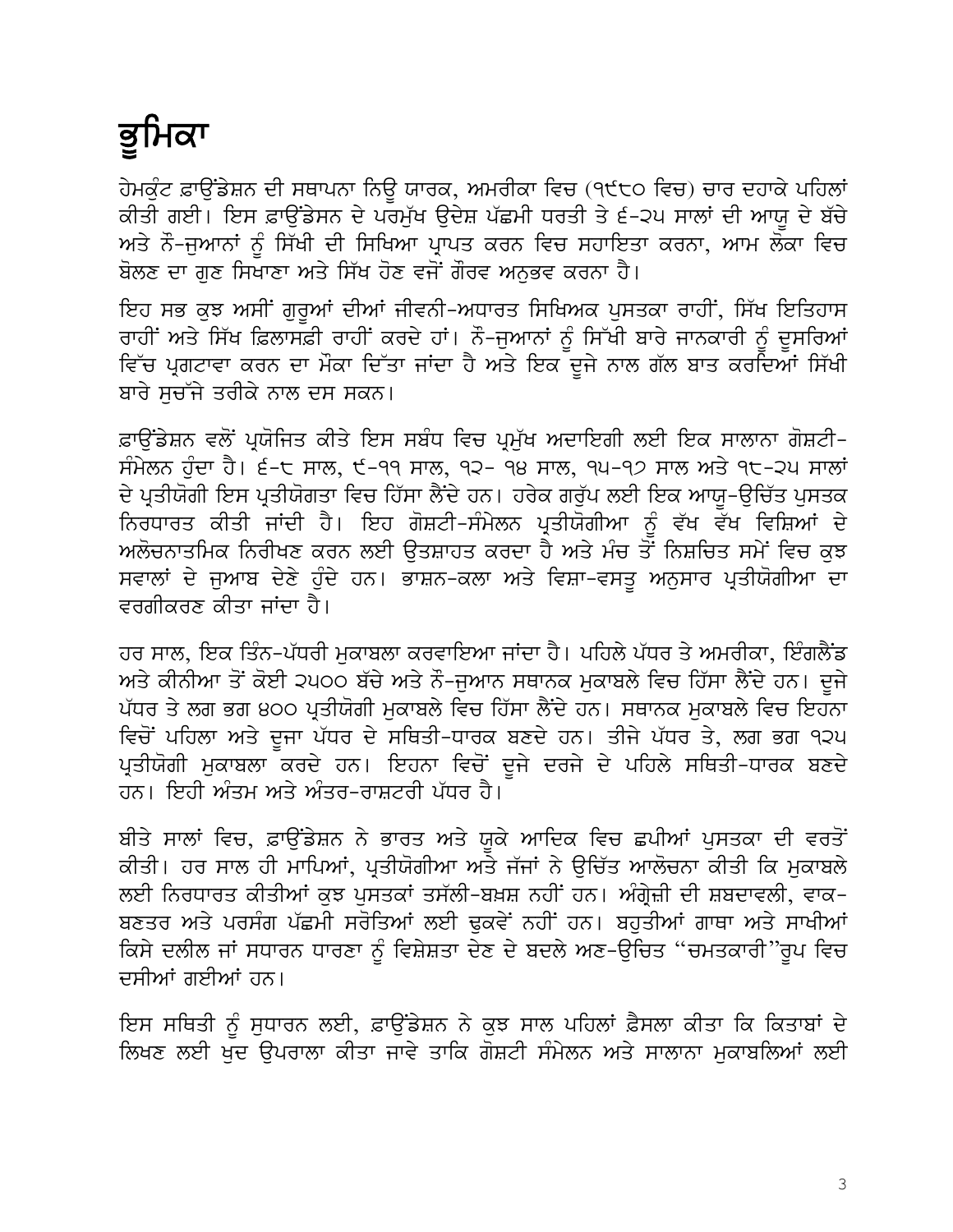ਉਚਿਤ ਕਿਤਾਬਾਂ ਦੀ ਵਰਤੋਂ ਕੀਤੀ ਜਾ ਸਕੇ। ਫ਼ਾਉਂਡੇਸ਼ਨ ਦੇ ਸ਼ਰਧਾਵਾਨ ਸੇਵਾਦਾਰਾਂ ਨੇ ਇਸ ਸੇਵਾ ਦੀ ਜਿਮੇਵਾਰੀ ਲਈ।

ਹਥਲੀ ਪੁਸਤਕ ੯-੧੧ ਸਾਲਾ ਦੇ ਗਰੁੱਪ ਲਈ ਬਣਾਈ ਗਈ ਹੈ। ਕੋਸ਼ਸ਼ ਕੀਤੀ ਗਈ ਹੈ ਕਿ ਗੁਰੂ ਜੀ ਦੀਆਂ ਸਿਖਿਆਵਾਂ ਨੂੰ ਦਲੀਲ ਪੁਰਵਕ ਢੰਗ ਨਾਲ ਪੇਸ ਕੀਤਾ ਜਾਏ। ਇਸ ਪੁਸਤਕ ਵਿਚ ਸਧਾਰਨ ਅਤੇ ਆਸਾਨ ਭਾਸ਼ਾ ਦੀ ਵਰਤੋਂ ਕੀਤੀ ਗਈ ਹੈ ਤਾਂਕਿ ਗਲ ਆਸਾਨੀ ਨਾਲ ਸਮਝ ਆ ਸਕੇ। ਉਹਨਾਂ ਘਟਨਾਵਾਂ ਅਤੇ ਸਥਾਨਾ ਦੇ ਹਵਾਲਿਆਂ ਦੀ ਵਰਤੋਂ ਤੋਂ ਪਰਹੇਜ਼ ਕੀਤਾ ਗਿਆ ਹੈ ਜਿਹਨਾਂ ਤੋਂ ਪੱਛਮੀ ਦੇਸ਼ਾਂ ਦੇ ਸਕੂਲ ਜਾਂਦੇ ਬੱਚੇ ਸਧਾਰਨ ਤੌਰ ਤੇ ਜਾਣੂ ਨ ਹੋਣ। ਅਧਿਆਪਕ ਅਤੇ ਮਾਪਿਆਂ ਤੋਂ ਉਮੀਦ ਕੀਤੀ ਜਾਂਦੀ ਹੈ ਕਿ ਉਹ ਵਿਦਿਆਰਥੀਆਂ ਨੂੰ ਸਾਰੀ ਸਮੱਗਰੀ ਸਮਝਣ ਵਿਚ ਪੂਰੀ ਤਰ੍ਹਾਂ ਸਹਾਇਕ ਬਣਨ ਤਾਕਿ ਵਿਦਿਆਰਥੀ ਕਿਸੇ ਵੀ ਭਾਵਨਾਵਾਂ ਅਤੇ ਸੰਦੇਸ਼ਾਂ ਨੂੰ ਯਕੀਨਨ ਸਮਝਣ, ਨਾਕਿ ਸਿਰਫ਼ ਇਤਿਹਾਸਕ ਤੱਤਾਂ ਨੂੰ ਹੀ ਯਾਦ ਰਖਣ। 'ਫ਼ਾਉਂਡੇਸ਼ਨ' ਇਸ ਪੁਸਤਕ ਦੀ ਵਰਤੋਂ ਸਾਲਾਨਾ ਗੋਸ਼ਟੀਆਂ (ਬੋਲ ਚਾਲ ਦੇ ਮੁਕਾਬਲਿਆਂ) ਲਈ ਕਰਦੀ ਹੈ। ਅੰਤਰ-ਰਾਸ਼ਟਰੀ ਸਾਲਾਨਾ ਗੋਸਟੀਆਂ ਲਈ ਸਬੰਧਤ ਜਾਣਕਾਰੀ ਲਈ ਦੇਖੋ<sup>.</sup> website www.hemkunt2.org.

ਇਸ ਪੁਸਤਕ ਦੀਆ ਅੰਗ੍ਰੇਜ਼ੀ ਅਤੇ ਪੰਜਾਬੀ ਦੇ ਦੋਨੋ ਰੁਪਾਂਤਰ ਸਾਡੀ ਵੈੱਬਸਾਈਟ ਤੇ ਹਨ। ਗੁਰਦੁਆਰਿਆਂ ਰਾਹੀਂ ਚਲਾਏ ਜਾ ਰਹੇ 'ਸੰਡੇ ਸਕੂਲ' ਵੀ ਇਸ ਪੁਸਤਕ ਨੂੰ ਮੁਫ਼ਤ ਵਰਤ ਸਕਦੇ ਹਨ। ਇਹਨਾ ਪੁਸਤਕਾਂ ਦੇ ਵਰਤਣ ਲਈ 'ਫ਼ਾਉਂਡੇਸ਼ਨ' ਪਾਸੋਂ ਕੋਈ ਆਗਿਆ ਲੈਣ ਦੀ ਜ਼ਰੂਰਤ ਨਹੀਂ।

ਪੁਸਤਕ ਦੀ ਬੇਹਤਰੀ ਲਈ ਕਿਸੇਤਰ੍ਹਾਂ ਦੇ ਵੀ ਸਲਾਹ-ਮਸ਼ਵਰਾ ਅਤੇ ਟਿਪਣੀਆਂ ਨੂੰ ਸਦਾ ਹੀ 'ਜੀ ਆਇਆਂ" ਕਹਿੰਦੇ ਹਾਂ।

ਕਰਮਜੀਤ ਸਿੰਘ ਬੋਰਡ ਮੈਂਬਰ U9É-2t2-32U2 hemkunt@hemkunt2.org ਨਿਊ ਯਾਰਕ, ਯੂ. ਐੱਸ. ਏ.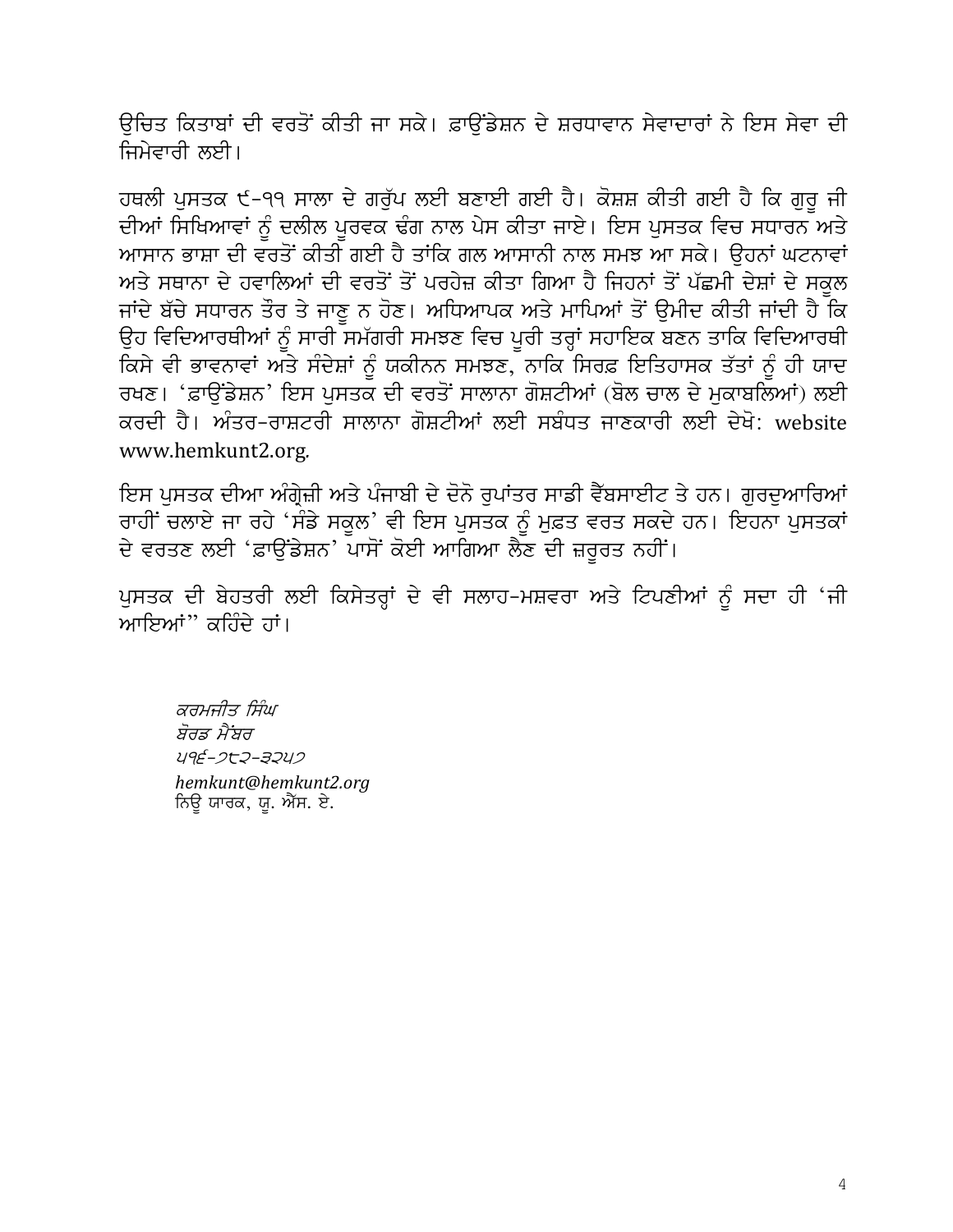

ਗੁਰੂ ਹਰਿਗੋਬਿੰਦ ਜੀ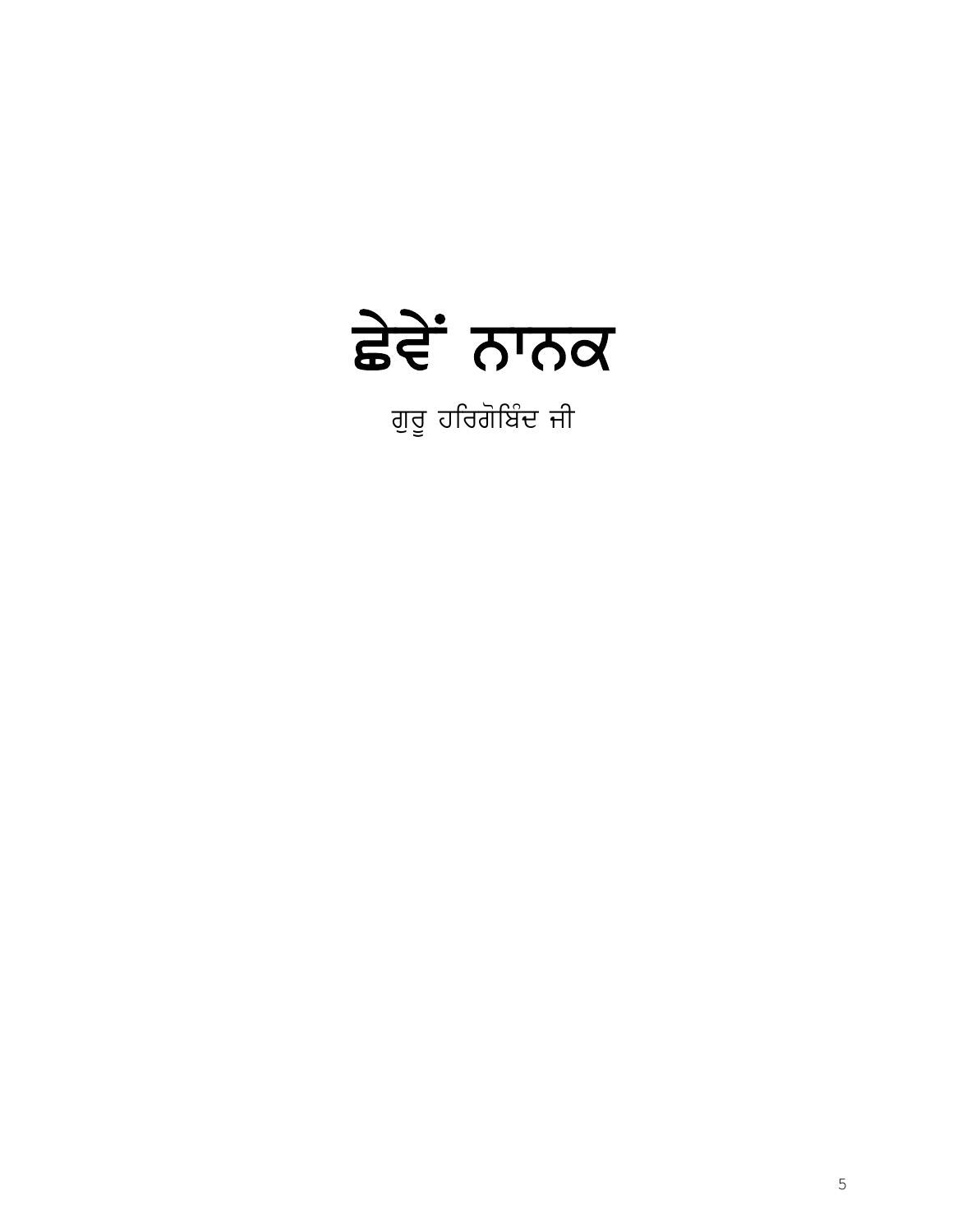### ੧. ਮੱਢਲਾ ਜੀਵਨ

**੧੫੯੦** (ਜਨਮ): ਹਰਿਗੋਬਿੰਦ ਜੀ ਦਾ ਜਨਮ ਅੰਮ੍ਰਿਤਸਰ ਦੇ ਨੇੜੇ ਗੁਰੂ ਕੀ ਵਡਾਲੀ ਵਿਖੇ ੧੯ ਜੂਨ, ੧੫੯੦ ਨੂੰ ਹੋਇਆ। ਪਹਿਲਾਂ ਮੰਨਿਆ ਜਾਂਦਾ ਸੀ ਕਿ ਗੁਰੂ ਜੀ ਦਾ ਜਨਮ ੧੫੯੫ ਵਿਚ ਹੋਇਆ ਸੀ। ੧੫੯੦ ਦਾ ਸਾਲ ਕੀਰਤ ਭੱਟ ਨੇ ਅਪਨੀ ਵਹੀ ਵਿੱਚ ਲਿਖਿਆ ਹੈ। ਕੀਰਤ ਭੱਟ ਦੀਆਂ ਰਚਨਾਵਾਂ ਸ੍ਰੀ ਗੁਰੂ ਗ੍ਰੰਥ ਸਾਹਿਬ ਵਿਚ ਦਰਜ ਹਨ।

ਹਰਿਗੋਬਿੰਦ ਜੀ ਆਪਣੇ ਪਿਤਾ ਗੁਰੂ ਅਰਜਨ ਦੇਵ ਜੀ ਅਤੇ ਮਾਤਾ ਗੰਗਾ ਜੀ ਦੇ ਇਕਲੋਤੇ ਸਪੁੱਤਰ ਸਨ। ਆਪ ਜੀ ਦੀ ਸੈਨਕ ਅਤੇ ਅਧਿਆਤਮਿਕ ਸਿਖਿਆ ਬਾਬਾ ਬੁੱਢਾ ਜੀ ਅਤੇ ਭਾਈ ਗੁਰਦਾਸ ਜੀ ਦੀ ਦੇਖ ਰੇਖ ਹੇਠਾਂ ਹੋਈ। ਬਾਬਾ ਬੁੱਢਾ ਜੀ ਨੇ ਆਪ ਜੀ ਨੂੰ ਸੈਨਕ ਕਰਤਵਾਂ ਦੀ ਸਿਖਲਾਈ ਦਿਤੀ ਅਤੇ ਹਰਿਗੋਬਿੰਦ ਜੀ ਆਕਮਣਕਾਰੀ ਅਤੇ ਸਵੈ-ਰਖਿਅਕ ਹਥਿਆਰਬਾਜ਼ੀ, ਘੋੜ-ਸਵਾਰੀ, ਤੈਰਨਾ, ਰਸਾਣਿਕ ਸਿਖਿਆ, ਜੋਤਿਸ਼ ਵਿਗਿਆਨ, ਦਵਾਈਆਂ, ਕਾਸ਼ਤਕਾਰੀ, ਪ੍ਰਬੰਧਕੀ ਵਿਦਿਆ ਅਤੇ ਹੋਰ ਵਿਗਿਆਨਕ ਵਿਸ਼ਿਆਂ ਵਿਚ ਨਿਪੁੰਨ ਹੋ ਗਏ। ਭਾਈ ਪਰਾਗਾ ਅਤੇ ਭਾਈ ਗੰਗਾ ਸਹਿਗਲ ਨੇ ਆਪ ਜੀ ਨੂੰ ਸੰਗਰਾਮ ਯੁੱਦ ਦੀ ਸਿਖਲਾਈ ਦਿਤੀ। ਉਹ ਆਪ ਵੀ ਬੜੇ ਮਹਾਨ ਯੋਧੇ ਸਨ। ਬਾਅਦ ਵਿਚ, ਉਹ ਦੋਨੋ ਹੀ ਗੁਰੁ ਜੀ ਦੀਆਂ ਫੌਜਾਂ ਵਿਚ ਭਰਤੀ ਹੋ ਗਏ ਅਤੇ ਸਿੱਖ ਪੰਥ ਲਈ ਆਪਣੀਆਂ ਜਾਨਾਂ ਕਰਬਾਨ ਕਰ ਦਿਤੀਆਂ।

ਉਸੇ ਸਮੇਂ ਦੇ ਦੌਰਾਨ, ਅੰਮ੍ਰਿਤਸਰ ਦੇ ਨੇੜੇ ਲਾਹੌਰ ਦੇ ਲੋਕਾਂ ਨੂੰ ਕਾਲ, ਮੌਸਮੀ ਬੁਖਾਰ ਅਤੇ ਚੀਚਕ ਦੇ ਸ਼ਿਕਾਰ ਹੋਣਾ ਪਿਆ। ਪੰਜਵੇਂ ਗੁਰੂ ਜੀ ਨੇ ਪਹਿਲਾਂ ਹੀ ਪੰਜ ਸਾਲ ਲਾਹੌਰ ਦੇ ਬੀਮਾਰ ਅਤੇ ਗਰੀਬ ਲੋਕਾਂ ਦੀ ਦੇਖ ਭਾਲ ਕੀਤੀ ਸੀ। ਪੰਜਵੇਂ ਨਾਨਕ ਜਦ ਲਾਹੌਰ ਤੋਂ ਵਾਪਸ ਅੰਮ੍ਰਿਤਸਰ ਆਏ ਤਾਂ ਬਾਲਕ ਹਰਿਗੋਬਿੰਦ ਜੀ ਚੀਚਕ ਦੇ ਸ਼ਿਕਾਰ ਹੋ ਗਏ, ਜੋ ਕਿ ਇਕ ਬਹੁਤ ਹੀ ਬੁਰੀ ਛੁਤ ਦੀ ਬੀਮਾਰੀ ਹੁੰਦੀ ਹੈ। ਗੁਰੂ ਜੀ ਦੇ ਨੇੜਲੇ ਕੁਝ ਲੋਕਾਂ ਨੇ ਸਲਾਹ ਦਿਤੀ ਕਿ ਬੱਚੇ ਨੂੰ ਸੀਤਲਾ ਦੇ ਮੰਦਰ ਵਿਚ ਦੇਵੀ ਦੀ ਅਸੀਸ ਮੰਗਣ ਲਈ ਲਿਜਾਇਆ ਜਾਵੇ ਤਾਕਿ ਸਾਹਿਬਜ਼ਾਦਾ ਇਸ ਮਾਰੂ ਮੀਮਾਰੀ ਤੋਂ ਬਚ ਜਾਵੇ। ਗੁਰੂ ਜੀ ਨੇ ਜਵਾਬ ਦਿਤਾ ਕਿ ਕਿਸੇ ਦੇਵੀ ਅੱਗੇ ਅਰਦਾਸ ਕਰਨ ਦੀ ਬਜਾਏ ਇਸ ਸਰੀਰਕ ਬੀਮਾਰੀ ਦਾ ਇਲਾਜ ਕਰਨਾ ਚਾਹੀਦਾ ਹੈ। ਗੁਰੁ ਜੀ ਨੇ ਦਸਿਆ ਕਿ ਕਿਸੇ ਬੀਮਾਰੀ ਨੂੰ ਕਿਸੇ ਦੇਵੀ ਨਾਲ ਜੋੜਨਾ ਇਕ ਮਿਥਹਾਸ ਹੈ। ਠੀਕ ਇਲਾਜ ਕਰਨ ਨਾਲ ਸਾਹਿਬਜ਼ਾਦਾ ਪੁਰੀ ਤਰ੍ਹਾਂ ਰਾਜ਼ੀ ਹੋ ਗਏ।

9ÉO8 (ਉਮਰ ੧੪ ਸਾਲ): ਹਰਿਗੋਬਿੰਦ ਜੀ ਦੀ ਸ਼ਾਦੀ ਡਰੋਲੀ ਪਿੰਡ ਦੀ ਲੜਕੀ ਦਮੋਦਰੀ ਨਾਲ ਹੋ ਗਈ। ਇਹ ਪਿੰਡ ਅੱਜ ਕਲ੍ਹ ਮੋਗਾ ਜ਼ਿਲੇ ਵਿਚ ਹੈ।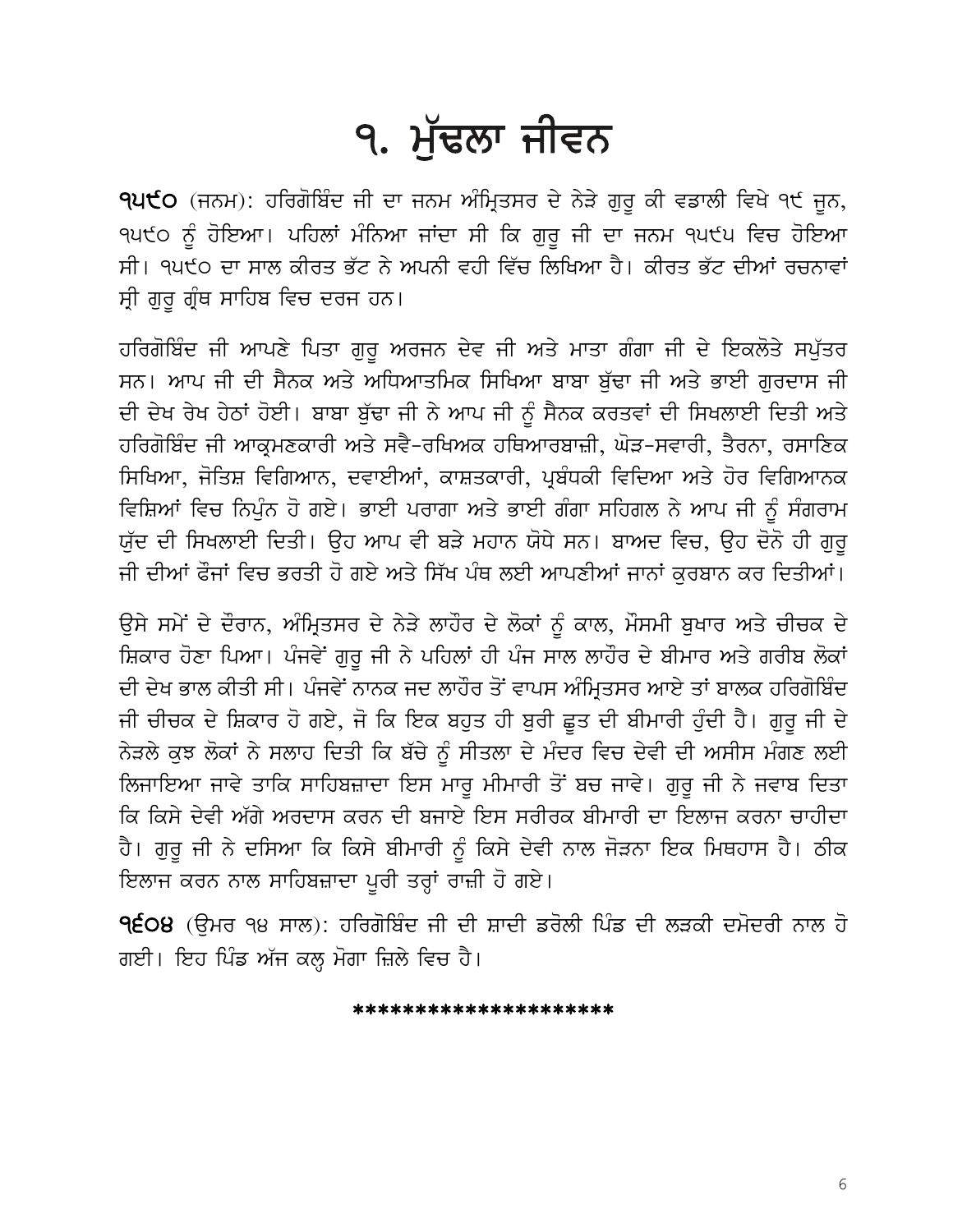### ੨. ਸੰਸਾਰਕ ਅਗਵਾਈ

੧੬੦੬ (ਉਮਰ ੧੬): ਹਰਿਗੋਬਿੰਦ ਜੀ ਨੂੰ ੬ ਮਈ, ੧੬੦੬ ਵਾਲੇ ਦਿਨ ਛੇਵੇਂ ਨਾਨਕ ਵਜੋਂ ਸੁਸ਼ੋਭਿਤ ਕੀਤਾ ਗਿਆ। ਹਰਿਮੰਦਰ ਸਾਹਿਬ ਦੇ ਦੀਵਾਨ ਹਾਲ ਵਿਖੇ ਆਦਿ ਗ੍ਰੰਥ ਦੀ ਹਜ਼ੂਰੀ ਵਿਚ ਇਹ ਸਮਾਗਮ ਆਯੋਜਿਤ ਕੀਤਾ ਗਿਆ। ਪਹਿਲੇ ਗੁਰੂਆਂ ਅਤੇ ਭਗਤਾਂ ਦੀ ਬਾਣੀ ਨੂੰ ਇਸ ਗ੍ਰੰਥ ਵਿਚ ਪਹਿਲਾਂ ਹੀ ਪੰਜਵੇਂ ਨਾਨਕ ਗੁਰੂ ਅਰਜਨ ਦੇਵ ਜੀ ਨੇ ਅੰਕਿਤ ਕਰ ਦਿਤਾ ਸੀ। ਸੋ ਉਸ ਵੇਲੇ ਇਹਨਾਂ ਬਾਣੀਆਂ ਨੂੰ ਛੇਵੇਂ ਨਾਨਕ ਨੂੰ ਸੌਂਪਣ ਦੀ ਕੋਈ ਜ਼ਰੂਰਤ ਨਹੀਂ ਸੀ, ਜਿਵੇਂ ਕਿ ਪਹਿਲੇ ਨਾਨਕਾਂ ਵੇਲੇ ਅਜਿਹਾ ਕਰਨ ਦੀ ਪਰੰਪਰਾ ਸੀ।

ਮਈ ੩੦, ੧੬੦੬ ਨੂੰ ਲਾਹੌਰ ਵਿਚ ਪੰਜਵੇਂ ਨਾਨਕ ਨੂੰ ਸ਼ਹੀਦ ਕਰ ਦਿਤਾ ਗਿਆ ਸੀ। ਇਸ ਘਟਨਾ ਦੇ ਵਾਪਰਨ ਨਾਲ ਉਸ ਵੇਲੇ ਸਿੱਖ ਜਗਤ ਵਿਚ ਕੋਈ ਨਵਾਂ ਰੁਖ਼ ਸਿਰਜਣ ਦਾ ਵਕਤ ਆ ਗਿਆ ਸੀ। ਸ਼ਹੀਦ ਹੋਣ ਵੇਲੇ ਗੁਰੂ ਅਰਜਨ ਪਿਤਾ ਜੀ ਦਾ ਸੰਦੇਸ਼ ਸੀ ਕਿ ਆਪਣੀ ਸੰਪੂਰਨ ਯੋਗਤਾ ਅਨੁਸਾਰ ਇਕ ਫੌਜ ਬਣਾ ਕੇ ਰਖੀ ਜਾਵੇ। ਪਿਤਾ ਜੀ ਦੇ ਆਦੇਸ਼ ਅਨੁਸਾਰ, ਛੇਵੇਂ ਨਾਨਕ ਨੇ ਜ਼ੁਲਮ ਅਤੇ ਬੇਇਨਸਾਫ਼ੀ ਦਾ ਸਾਹਮਣਾ ਕਰਨ ਲਈ ਸਿੱਖਾਂ ਨੂੰ ਤਿਆਰ ਕਰਨਾ ਸ਼ੁਰੂ ਕਰ ਦਿਤਾ। ਗੁਰੂ ਜੀ ਨੂੰ ਪਤਾ ਸੀ ਕਿ ਸਿੱਖ ਜਗਤ ਦੀ ਰਖਿਆ ਲਈ ਇਸ ਵੇਲੇ ਹਥਿਆਰ ਰਖਣ ਦੀ ਲੋੜ ਸੀ। ਗੁਰੂ ਜੀ ਨੇ ਦੋ ਤਲਵਾਰਾਂ ਪਹਿਨਣੀਆਂ ਸ਼ੁਰੂ ਕੀਤੀਆਂ – ਇਕ ਮੀਰੀ ਵਜੋਂ, ਜੋ ਕਿ ਸੰਸਾਰਕ ਪ੍ਰਭੁਤਾ ਦਾ ਚਿੰਨ੍ਹ ਸੀ ਅਤੇ ਦੂਜੀ ਪੀਰੀ ਵਜੋਂ ਜੋ ਕਿ ਅਧਿਆਤਮਿਕ ਪ੍ਰਭੁਤਾ ਦਾ ਚਿੰਨ੍ਹ ਸੀ।

ਗੁਰੂ ਜੀ ਨੇ ਲੋਕਾਂ ਨੂੰ ਬਦਲਣਾ ਚਾਹਿਆ ਤਾਕਿ ਉਹ ਨਾਂ ਤਾਂ ਕਿਸੇ ਤੋਂ ਡਰਨ ਅਤੇ ਨਾ ਹੀ ਕਿਸੇ ਨੂੰ ਡਰਾਉਣ। ਗੁਰੁ ਜੀ ਨੇ ਲੋਕਾਂ ਨੂੰ ਸੈਨਿਕ ਬਿਰਤੀ ਵਾਲੇ ਬਨਾਣਾ ਸ਼ੁਰੂ ਕੀਤਾ ਤਾਕਿ ਉਹ ਮਨੁੱਖਤਾ ਨੂੰ ਜ਼ੁਲਮ ਅਤੇ ਅਤਿਆਚਾਰ ਤੋਂ ਬਚਾ ਸਕਣ। ਗੁਰੂ ਜੀ ਨੇ ਸਿੱਖਾਂ ਦੀ ਇਕ ਫੌਜ ਬਣਾਈ, ਜੋ ਕਿ ਸਿੱਖ ਸਮਾਜ ਵਿਚ ਪਹਿਲੀ ਫੌਜ ਸੀ।

ਭਾਵੇਂ ਕਿ ਲੋਕਾਂ ਵਿਚ ਸੰਸਾਰਕ ਪ੍ਰਭੁਤਾ ਦੀ ਮਹੱਤਤਾ ਨੂੰ ਜਤਾਇਆ ਗਿਆ, ਪਰ ਪੀਰੀ – ਅਧਿਆਤਮਿਕ ਗੌਰਵਤਾ – ਹਮੇਸ਼ਾ ਹੀ ਪਹਿਲ ਵਜੋਂ ਜਾਰੀ ਰਖੀ ਗਈ। ਗੁਰੂ ਜੀ ਪੂਰੀ ਸੁਹਿਰਦਤਾ ਨਾਲ ਲੋਕਾਂ ਦੀਆਂ ਅਧਿਆਤਮਿਕ ਲੋੜਾਂ ਦਾ ਧਿਆਨ ਰਖਦੇ ਰਹੇ।

ਗੁਰੂ ਜੀ ਨੇ ਸਿੱਖਾਂ ਨੂੰ ਨਿਰਦੇਸ਼ ਕੀਤਾ ਕਿ ਚੜ੍ਹਾਵੇ ਵਜੋਂ ਉਹ ਗੁਰੂ ਜੀ ਲਈ ਵਧੀਆ ਹਥਿਆਰ ਅਤੇ ਸ਼ਕਤੀਸ਼ਾਲੀ ਘੋੜੇ ਲੈ ਕੇ ਆਉਣ। ਗੁਰੂ ਜੀ ਨੇ ਮਸੰਦਾਂ (ਮਿਸ਼ਨਰੀਆਂ ਵਜੋਂ ਅਤੇ ਦਸਵੰਧ ਇਕੱਠਾ ਕਰਨ ਲਈ ਸਥਾਪਤ ਕੀਤੇ ਗਏ ਸਥਾਨਕ ਆਗੂ) ਨੂੰ ਵੀ ਨਿਰਦੇਸ਼ ਕੀਤਾ ਕਿ ਉਹ ਗੁਰੂ ਜੀ ਦੇ ਇਸ ਸੰਦੇਸ਼ ਨੂੰ ਦੂਰ ਦੂਰ ਰਹਿੰਦੇ ਸਿੱਖਾਂ ਤੱਕ ਪੁਜਾਣ। ਗੁਰੂ ਜੀ ਦਾ ਮੰਤਵ ਸੀ ਕਿ ਉਹ ਇਕ ਫੌਜ ਬਨਾਉਣਗੇ ਜੋ ਸਮੇਂ ਦੇ ਹਾਕਮਾਂ ਦੇ ਜ਼ੁਲਮ ਅਤੇ ਅਤਿਆਚਾਰਾਂ ਵਿਰੁੱਧ ਖੜੇ ਹੋਸਕੇ। ਗੁਰੂ ਜੀ ਦੇ ਸੇਵਕਾਂ ਨੇ ਗੁਰੂ ਜੀ ਦਾ ਹੁਕਮ ਮੰਨਿਆ ਅਤੇ ਚੜ੍ਹਾਵੇ ਵਜੋਂ ਹਥਿਆਰ ਅਤੇ ਘੋੜੇ ਲੈ ਕੇ ਆਏ। ਗੁਰੂ ਜੀ ਦੀ ਫੌਜ ਵਿਚ ਭਰਤੀ ਹੋਣ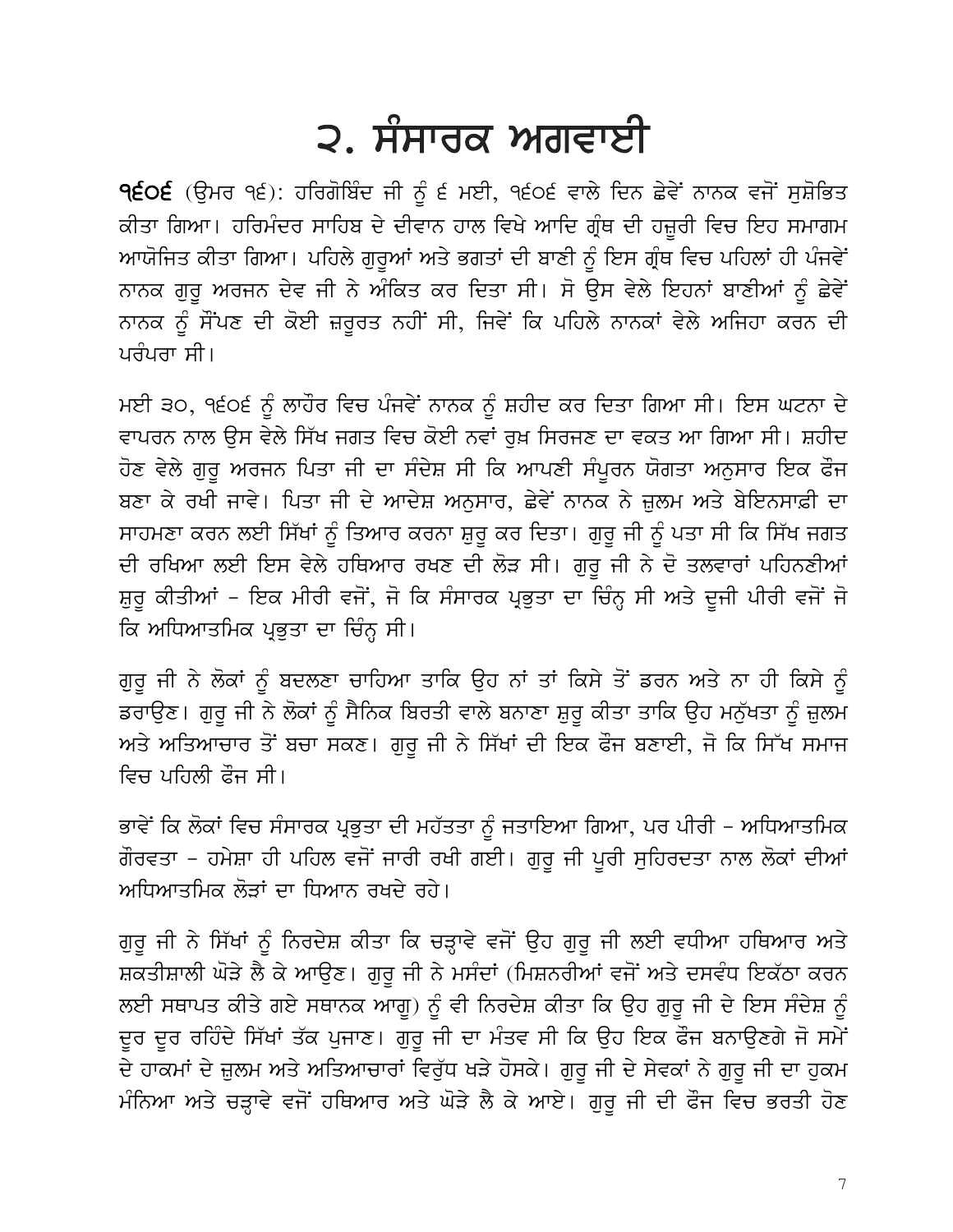ਲਈ ਸਿੱਖ ਸਾਰੇ ਪਾਸਿਆਂ ਤੋਂ ਆਏ। ਗੁਰੂ ਜੀ ਨੇ ਕਵੀਆਂ ਨੂੰ ਉਤਸ਼ਾਹਤ ਕੀਤਾ ਕਿ ਉਹ ਵਾਰਾਂ ਲਿਖਣ। ਵਾਰਾਂ ਅਜਿਹੀਆਂ ਕਵਿਤਾਵਾਂ ਹੁੰਦੀਆਂ ਹਨ ਜਿਹਨਾਂ ਦੇ ਗਾਉਣ ਨਾਲ ਸਰੋਤਿਆਂ ਵਿਚ ਬੀਰ ਰਸ ਪੈਦਾ ਹੰਦਾ ਹੈ। ਇਹ ਵਾਰਾਂ ੳਤਰੀ ਭਾਰਤ ਵਿਚ ਗਾਏ ਜਾਣ ਵਾਲੇ ਗੀਤ ਹਨ ਜੋ ਮੌਸਮ ਅਤੇ ਸਮੇਂ ਅਨੁਸਾਰ ਗਾਏ ਜਾਂਦੇ ਹਨ। ਇਹਨਾਂ ਵਾਰਾਂ ਦੇ ਗਾਉਣ ਵਿਚ ਢੱਡ ਅਤੇ ਸਾਰੰਗੀ ਦੀ ਵਰਤੋਂ ਕੀਤੀ ਜਾਂਦੀ ਸੀ ਅਤੇ ਇਹ ਵਾਰਾਂ ਸਿੱਖਾਂ ਅੰਦਰ ਜੋਸ਼ ਭਰਨ ਲਈ ਗੁਰੂ ਜੀ ਦੇ ਦਰਬਾਰ ਵਿਚ ਗਾ ਕੇ ਸੁਣਾਈਆਂ ਜਾਂਦੀਆ ਸਨ।

ਵਾਰਾਂ ਦੀ ਰਚਨਾ ਗੁਰੂ ਨਾਨਕ ਅਤੇ ਤੀਜੇ, ਚੌਥੇ ਅਤੇ ਪੰਜਵੇਂ ਨਾਨਕ ਨੇ ਵੀ ਕੀਤੀ ਹੈ। ਇਹ ਵਾਰਾਂ ਸ੍ਰੀ ਗੁਰੂ ਗ੍ਰੰਥ ਸਾਹਿਬ ਵਿਚ ਵੀ ਅੰਕਿਤ ਕੀਤੀਆਂ ਗਈਆਂ ਹਨ। ਪੰਜਵੇਂ ਨਾਨਕ ਨੇ ਇਹਨਾਂ ਵਾਰਾਂ ਦੇ ਗਾਉਣ ਲਈ ਰਾਗ ਵੀ ਨਿਰਧਾਰਤ ਕੀਤੇ ਹਨ। ਢਾਡੀ ਗਾਇਕ ਉਹਨਾਂ ਰਾਗਾਂ ਵਿਚ ਹੀ ਵਾਰਾਂ ਗਾਇਆ ਕਰਦੇ ਸਨ ਤਾਕਿ ਸਿੱਖ ਯੋਧਿਆਂ ਵਿਚ ਨਿਡਰਤਾ ਦਾ ਪ੍ਰਭਾਵ ਪੈਦਾ ਕੀਤਾ ਜਾ ਸਕੇ।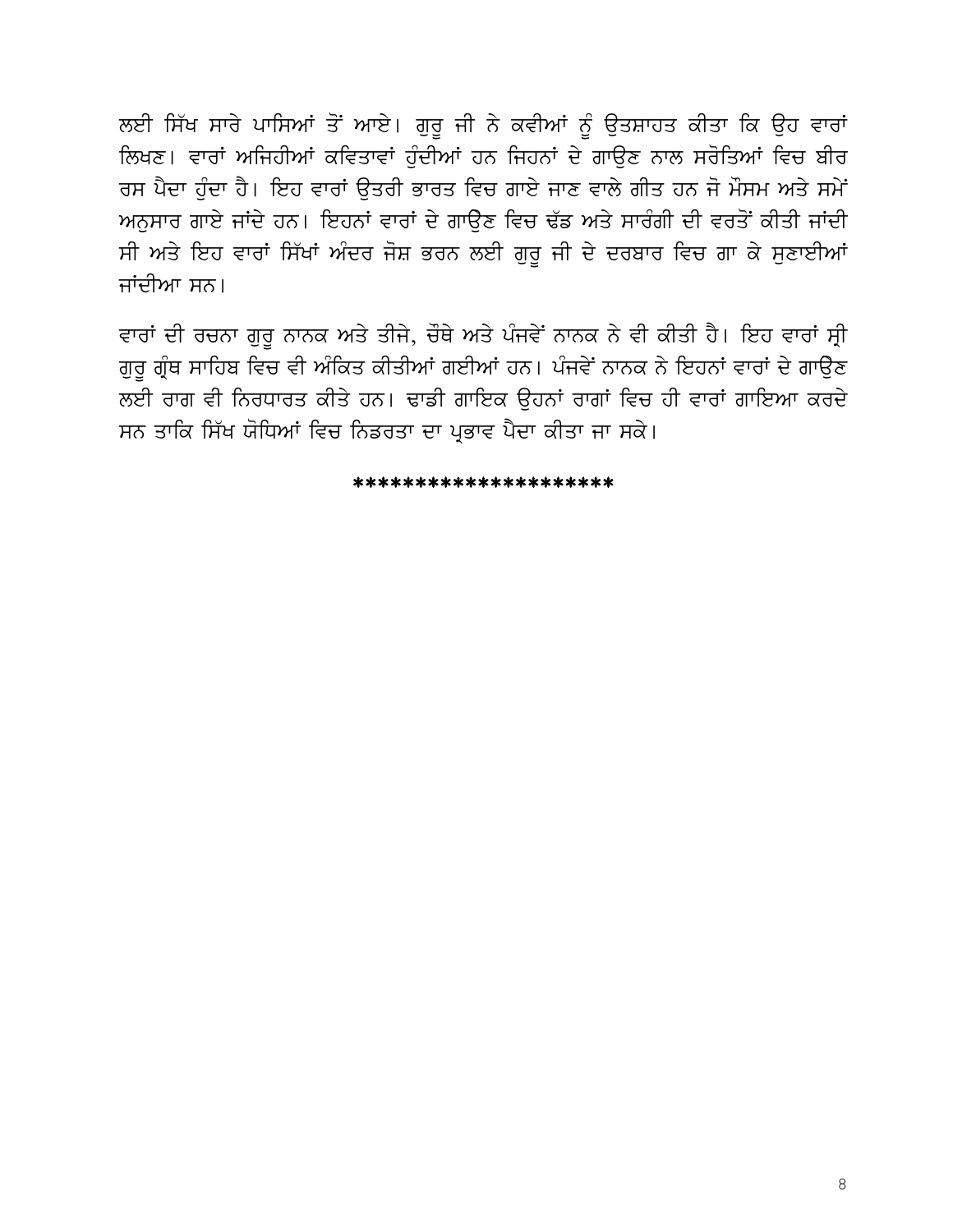### ੩. ਅਕਾਲ ਤਖ਼ਤ ਸਥਾਪਤ ਕਰਨਾ

੧੬੦੯ (ਉਮਰ ੧੯ ਸਾਲ): ਅੰਮ੍ਰਿਤਸਰ ਵਿਚ ਹਰਿਮੰਦਰ ਸਾਹਿਬ ਗੁਰਦਵਾਰੇ ਦੇ ਅੰਦਰ 'ਆਦਿ ਗ੍ਰੰਥ' ਦੀ ਸਥਾਪਨਾ ਪਹਿਲਾਂ ਹੀ ਹੋ ਚੁਕੀ ਸੀ। 'ਆਦਿ ਗ੍ਰੰਥ' ਅਧਿਆਤਮਿਕਤਾ ਲਈ "ਸਬਦ ਗੁਰੂ" (ਆਤਮਿਕ ਗਿਆਨ, ਧੁਨੀ) ਦੀ ਸਰਵਸ੍ਰੇਸ਼ਟਤਾ 'ਦਰਸਾਂਦਾ ਹੈ ਜੋ 'ਪੀਰੀ' (ਅਧਿਆਤਮਿਕਤਾ) ਦਾ ਵਿਸ਼ਾ ਹੈ। ਇਸ ਵੇਲੇ ਠੋਸ ਕਦਮ ਲੋੜੀਂਦੇ ਸਨ ਤਾਕਿ ਅਕਾਲ ਪੂਰਖ ਦੀ ਪ੍ਰਭੂਤਾ ਨੂੰ ਸਾਕਾਰ ਰੂਪ ਵਿਚ ਸੰਸਾਰਕ ਹੱਦਾਂ ਵਿਚ ਵੀ ਲਿਆਂਦਾ ਜਾ ਸਕਦਾ।

ਇਸ ਲਈ ਗੁਰੁ ਜੀ ਨੇ ਸਿੱਖਾਂ ਨੂੰ ਨਿਰਦੇਸ਼ ਕੀਤਾ ਕਿ 'ਗੁਰੂ ਦਾ ਚੱਕ' ਅੰਮ੍ਰਿਤਸਰ ਵਿਚ ਹਰਿਮੰਦਰ ਸਾਹਿਬ ਦੇ ਸਾਹਮਣੇ ਇਕ ਉਚ-ਪੱਧਰ ਦੇ ਥੜੇ ਦੀ ਉਸਾਰੀ ਕੀਤੀ ਜਾਵੇ ਜੋ ਅਕਾਲ ਪੁਰਖ ਦੀ ਸਰਵਸ਼੍ਰੇਸ਼ਟਤਾ ਦਾ ਪ੍ਰਤੀਕ ਹੋਵੇ। ਬਾਅਦ ਵਿਚ, ਇਸ ਥੜ੍ਹੇ ਨੂੰ 'ਅਕਾਲ ਤਖ਼ਤ' ਵਜੋਂ ਜਾਣਿਆ ਜਾਣ ਲਗਿਆ। ਅਕਾਲ ਤਖ਼ਤ ਦੇ ਸਾਹਮਣੇ ਸਿਰ ਝੁਕਾਉਂਦਿਆ, ਸਿੱਖ ਇਸ ਗੱਲ ਨੂੰ ਯਾਦ ਰਖਦੇ ਸਨ ਕਿ ਉਹ ਸਿਰਫ ਇੱਕ 'ਅਕਾਲ ਪੁਰਖ' ਦੀ ਪਰਜਾ ਹਨ। ਸੋ ਉਹਨਾਂ ਨੂੰ ਕਿਸੇ ਕੋਲੋਂ ਡਰਨ ਦੀ ਲੋੜ ਨਹੀਂ ਅਤੇ ਨਾ ਹੀ ਕਿਸੇ ਹੋਰ ਨਾਸ਼ਵੰਤ ਪ੍ਰਾਣੀ ਜਾਂ ਸਿੰਘਾਸਨ ਦੇ ਸਾਹਮਣੇ ਸਿਰ ਝਕਾਉਣ ਦੀ ਲੋੜ ਹੈ।

ਅਕਾਲ ਤਖ਼ਤ ਦੀ ਸਥਾਪਨਾ ਅਤੇ ਇਸਤੋਂ ਪਹਿਲਾਂ ਹਰਿਮੰਦਰ ਸਾਹਿਬ ਦੇ ਅੰਦਰ 'ਆਦਿ ਗੁੰਥ' ਦੀ ਸਥਾਪਨਾ ਕਰਨਾ ਗੁਰਸਿੱਖਾਂ ਪ੍ਰਤੀ ਵਿਸ਼ੇਸ ਆਦੇਸ਼ ਸੀ ਕਿ ਅਕਾਲ ਪੁਰਖ ਦੀ ਸੰਪੂਰਨ ਸੰਸਾਰਕ ਅਤੇ ਅਧਿਆਤਮਿਕ ਪ੍ਰਭੁਸੱਤਾ ਹੈ। ਇਸਤਰ੍ਹਾਂ ਸਿੱਖ ਪ੍ਰਮਾਤਮਾ ਨੂੰ ਹਰ ਹਾਲਤ ਵਿਚ ਸਿਰਮੌਰ ਸੱਤਾਧਾਰੀ ਮੰਨਦੇ  $\overline{d}$ ਨ।

ਛੇਵੇਂ ਨਾਨਕ ਜੀ ਨੇ ਦੋ ਤਲਵਾਰਾਂ ਪਹਿਨਕੇ, ਜੋ ਕਿ 'ਮੀਰੀ' ਅਤੇ 'ਪੀਰੀ' ਦੀਆਂ ਚਿੰਨ੍ਹਾਤਮਿਕ ਸਨ, ਅਕਾਲ ਪੂਰਖ ਦੀ ਸਰਵਸ਼੍ਰੇਸ਼ਟਤਾ ਦਾ ਸੰਦੇਸ਼ ਜੋਰ ਵੀ ਸਪਸ਼ਟ ਕੀਤਾ। ਇਸ ਬਾਰੇ ਕਈ ਬਿਰਤਾਂਤ ਇਸਨੂੰ ਗਲਤ ਰੂਪ ਵਿਚ ਇਸਤਰ੍ਹਾਂ ਦਸਦੇ ਹਨ ਕਿ ਛੇਵੇਂ ਨਾਨਕ ਨੇ ਗਲਤੀ ਨਾਲ ਇਕ ਕਿਰਪਾਨ ਪਹਿਲਾਂ ਗਲਤ ਪਾਸੇ ਪਹਿਨ ਲਈ ਅਤੇ ਇਸ ਗਲਤੀ ਨੂੰ ਠੀਕ ਕਰਨ ਲਈ ਦੂਸਰੀ ਕਿਰਪਾਨ ਦੂਜੇ ਪਾਸੇ ਪਹਿਨ ਲਈ। ਅਸੀਂ ਪਹਿਲੇ ਚੈਪਟਰ ਵਿਚ ਦੇਖਿਆ ਹੈ ਕਿ ਛੇਵੇਂ ਨਾਨਕ ਜੀ ਨੂੰ ਛੋਟੀ ਉਮਰ ਵਿਚ ਹੀ ਹਥਿਆਰਾਂ ਅਤੇ ਘੋੜ-ਸਵਾਰੀ ਬਾਰੇ ਚੰਗੀ ਸਿਖਿਆ ਮਿਲ ਚੱਕੀ ਸੀ। ਦੋ ਤਲਵਾਰਾਂ ਪਹਿਨਣ ਲਈ ਉਹ ਪਹਿਲਾਂ ਹੀ ਤਿਆਰ ਸਨ ਅਤੇ ਜਾਣ ਬੁਝ ਕੇ ਗੁਰੂ ਜੀ ਨੇ ਇਸਤਰ੍ਹਾਂ ਕੀਤਾ ਸੀ।

ਸ਼ਕਤੀਸਾਲੀ ਘੋੜੇ ਅਤੇ ਵਧੀਆ ਹਥਿਆਰ ਲਿਆਉਣ ਬਾਰੇ ਛੇਵੇਂ ਨਾਨਕ ਜੀ ਵਲੋਂ ਦਿਤੇ ਨਿਰਦੇਸ਼ ਪਹਿਲਾ ਹਕਮਨਾਮਾ ਸੀ ਜੋ ਅਕਾਲ ਤਖ਼ਤ ਤੋਂ ਭੇਜਿਆ ਗਿਆ ਸੀ। ਗਰ ਜੀ ਖਦ ਆਪ ਵੀ ਘੋੜੇ ਅਤੇ ਹਥਿਆਰ ਲਿਆਉਂਦੇ ਸਨ ਅਤੇ ਸੈਨਕਾਂ ਵਿਚ ਵੰਡਿਆ ਕਰਦੇ ਸਨ। ਬੜੀ ਜਲਦੀ ਹੀ ਸਾਰੇ ਸੈਨਕਾ ਨੇ ਚੰਗੀ ਘੋੜ-ਸਵਾਰੀ ਸਿੱਖ ਲਈ ਅਤੇ ਹਥਿਆਰਾਂ ਦੀ ਵਰਤੋਂ ਵਿਚ ਵੀ ਪੂਰੀ ਤਰ੍ਹਾਂ ਪਰਬੀਨ ਹੋ ਗਏ।

9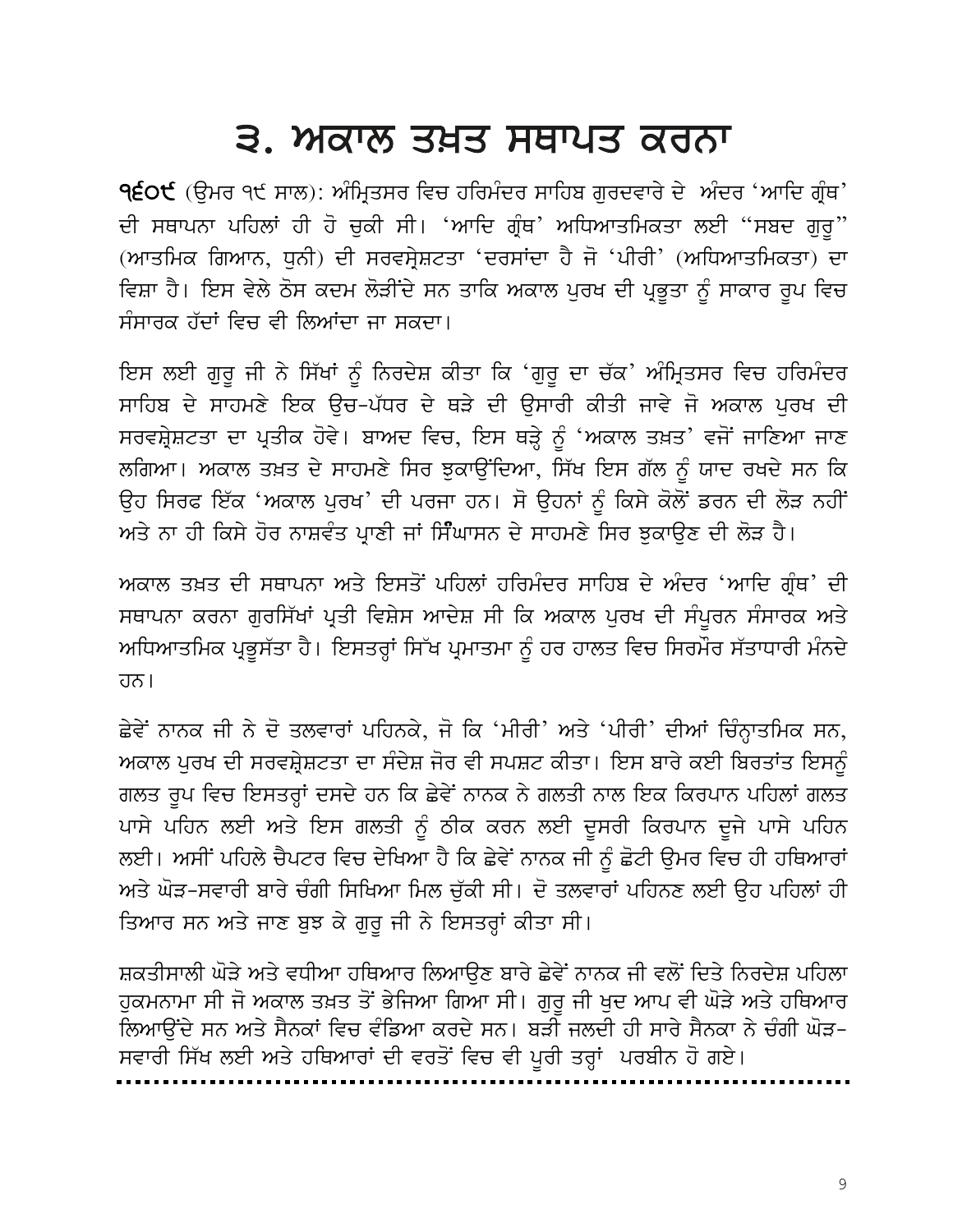### ੪. ਛੇਵੇਂ ਨਾਨਕ ਦੀ ਗ੍ਰਿਫ਼ਤਾਰੀ

9੬੧੩ (ਉਮਰ ੨੩): ੧੬੦੯ ਵਿਚ, ਛੇਵੇਂ ਨਾਨਕ ਨੇ ਗੁਰੂ ਕਾ ਚੱਕ ਵਿਚ ਇਕ ਕਿਲ੍ਹਾ ਬਨਾਉਣਾ ਸ਼ੁਰੂ ਕੀਤਾ, ਜੋ ੧੬੧੧ ਵਿਚ ਸੰਪੂਰਨ ਹੋ ਗਿਆ। ਇਹ ਕਿਲਾ ਅੱਜ ਕਲ੍ਹ ਗੁਰਦੁਆਰਾ ਲੋਹਗੜ੍ਹ ਵਜੋਂ ਜਾਣਿਆ ਜਾਂਦਾ ਹੈ। ਅਗਲੇ ਹੀ ਸਾਲ, ਸ਼ਹਿਰ ਦੇ ਆਲੇ ਦਆਲੇ ਇਕ ਰਖਿਅਕ ਦੀਵਾਰ ਵੀ ਬਣਵਾ ਲਈ ਗਈ।

ਲਾਹੌਰ ਦੇ ਗਵਰਨਰ ਮਰਤਜ਼ਾ ਖਾਨ ਨੂੰ ਪਤਾ ਚਲਿਆ ਕਿ ਗਰ ਜੀ ਨੇ ਇਕ ਫੌਜ ਬਣਾ ਲਈ ਸੀ, ਹਥਿਆਰ ਇਕੱਠੇ ਕਰ ਲਏ ਸਨ, ਸੈਨਕ ਤਿਆਰ ਕਰ ਲਏ ਸਨ, ਇਕ ਕਿਲਾ ਵੀ ਬਣਾ ਲਿਆ ਸੀ ਅਤੇ ਸ਼ਹਿਰ ਦੁਆਲੇ ਸਿਕ ਦੀਵਾਰ ਵੀ ਉਸਾਰ ਲਈ ਸੀ। ਮੁਗ਼ਲ ਕਾਜੀਆਂ ਅਤੇ ਕੱਟੜ ਹਿੰਦੂਆਂ ਨੇ ਗਵਰਨਰ ਨੂੰ ਭੜਕਾਇਆ ਕਿ ਉਹ ਛੇਵੇਂ ਨਾਨਕ ਵਿਰੁੱਧ ਕਾਰਵਾਈ ਕਰੇ। ਗਵਰਨਰ ਮੁਰਤਜ਼ਾ ਨੇ ਮੁਗ਼ਲ ਬਾਦਸ਼ਾਹ ਜਹਾਂਗੀਰ ਨੂੰ ਖਬਰ ਕੀਤੀ ਜਿਸਨੇ ਗੁਰੂ ਜੀ ਨੂੰ ਦਿੱਲੀ ਦੇ ਦਰਬਾਰ ਵਿਚ ਤੁਰੰਤ ਹਾਜ਼ਰ ਹੋਣ ਲਈ ਕਿਹਾ।

ਜਨਵਰੀ ੧੬੧੩ ਵਿਚ ਗੁਰੂ ਜੀ ਦਿੱਲੀ ਪਹੁੰਚੇ ਅਤੇ ਅੱਜ ਕਲ੍ਹ ਦੇ ਗੁਰਦੁਆਰਾ 'ਮਜਨੂੰ ਦਾ ਟਿੱਲਾ' ਵਿਚ ਠਹਿਰੇ। ਮੁਗ਼ਲ ਬਾਦਸ਼ਾਹ ਨੇ ਹੁਕਮ ਕੀਤਾ ਕਿ ਛੇਵੇਂ ਨਾਨਕ ਫੌਜੀ ਕੰਮ-ਕਾਜ ਤੁਰੰਤ ਬੰਦ ਕਰ ਦੇਣ। ਜਦ ਗੁਰੂ ਜੀ ਨੇ ਇਨਕਾਰ ਕਰ ਦਿਤਾ ਤਾਂ ਉਹਨਾਂ ਨੂੰ ਗਵਾਲਿਅਰ ਕਿਲੇ ਦੀ ਜੇਹਲ ਵਿਚ ੧੨ ਸਾਲ ਦੀ ਸਜ਼ਾ ਦੇਕੇ ਕੈਦ ਕਰ ਦਿਤਾ।ਮਗਲ ਬਾਦਸ਼ਾਹ ਆਮ ਰਾਜੇ ਅਤੇ ਸ਼ਹਿਜ਼ਾਦਿਆਂ ਦੇ ਰਾਜ ਭਾਗ ਖੋਹ ਕੇ ਅਤੇ ਵਿਸ਼ੇਸ ਵਿਅੱਕਤੀਆਂ ਨੂੰ ਇਸ ਕਿਲੇ ਵਿਚ ਕੈਦ ਕਰ ਕੇ ਰਖਦਾ ਸੀ।

ਗ੍ਰਿਫ਼ਤਾਰ ਹੋ ਜਾਣ ਤੇ, ਗੁਰੂ ਜੀ ਹਰ ਰੋਜ਼ ਸਵੇਰੇ ਅਤੇ ਸ਼ਾਮ ਨੂੰ ਇਸ ਕਿਲੇ ਅੰਦਰ ਸੰਗਤੀ ਸੇਵਾਵਾਂ ਕਰਦੇ ਸਨ। ਰਾਜੇ, ਜੋ ਪਹਿਲਾ ਹੀ ਕਿਲੇ ਅੰਦਰ ਕੈਦ ਭੁਗਤ ਰਹੇ ਸਨ ਅਤੇ ਕਿਲੇ ਦੇ ਕੁਝ ਹੋਰ ਕਰਮਚਾਰੀ ਵੀ ਇਸ ਅਧਿਆਤਮਿਕ ਇਕੱਠ ਦਾ ਆਨੰਦ ਮਾਨਣ ਲਗ ਪਏ। ਜਦ ਸਿੱਖਾਂ ਨੂੰ ਗੁਰੂ ਜੀ ਦੀ ਗ੍ਰਿਫ਼ਤਾਰੀ ਦਾ ਪਤਾ ਚਲਿਆ ਤਾਂ ਉਹ ਗੁਰੂ ਜੀ ਦੇ ਦਰਸਨਾਂ ਲਈ ਗਵਾਲਿਅਰ ਆਏ। ਗੁਰੂ ਜੀ ਦੇ ਦਰਸ਼ਨ ਕਰਨ ਲਈ ਕਿਸੇ ਵੀ ਸਿੱਖ ਨੂੰ ਆਗਿਆ ਨਾ ਦਿਤੀ ਗਈ। ਫਿਰ ਵੀ ਸਿੱਖਾਂ ਨੇ ਗਵਾਲਿਅਰ ਆਉਣਾ ਜਾਰੀ ਰਖਿਆ।ਅੰਮ੍ਰਿਤਸਰ ਦੇ ਸਿੱਖਾਂ ਨੂੰ ਗੁਰੂ ਜੀ ਦੇ ਦਰਸ਼ਨਾਂ ਲਈ ਕੋਈ ੪੫੦ ਮੀਲਾਂ ਦਾ ਪੈਂਡਾ ਕਰਨਾ ਪੈਂਦਾ ਸੀ। ਗੁਰੂ ਜੀੰ ਨਾ ਮਿਲ ਸਕਣ ਦੀ ਹਾਲਤ ਵਿਚ ਉਹ ਕਿਲੇ ਦੀਆਂ ਦੀਵਾਰਾਂ ਨੂੰ ਬਾਹਰੋਂ ਹੀ ਛੂਹ ਕੇ ਵਾਪਸ ਅੰਮ੍ਰਿਤਸਰ ਆ ਜਾਂਦੇ। ਮੁਗਲ ਬਾਦਸ਼ਾਹ ਨੂੰ ਸਿੱਖ ਸ਼ਰਧਾਲੂਆਂ ਦੀਆਂ ਕਾਰਜ-ਵਿਧੀਆ ਦਾ ਪਤਾ ਚਲਿਆ।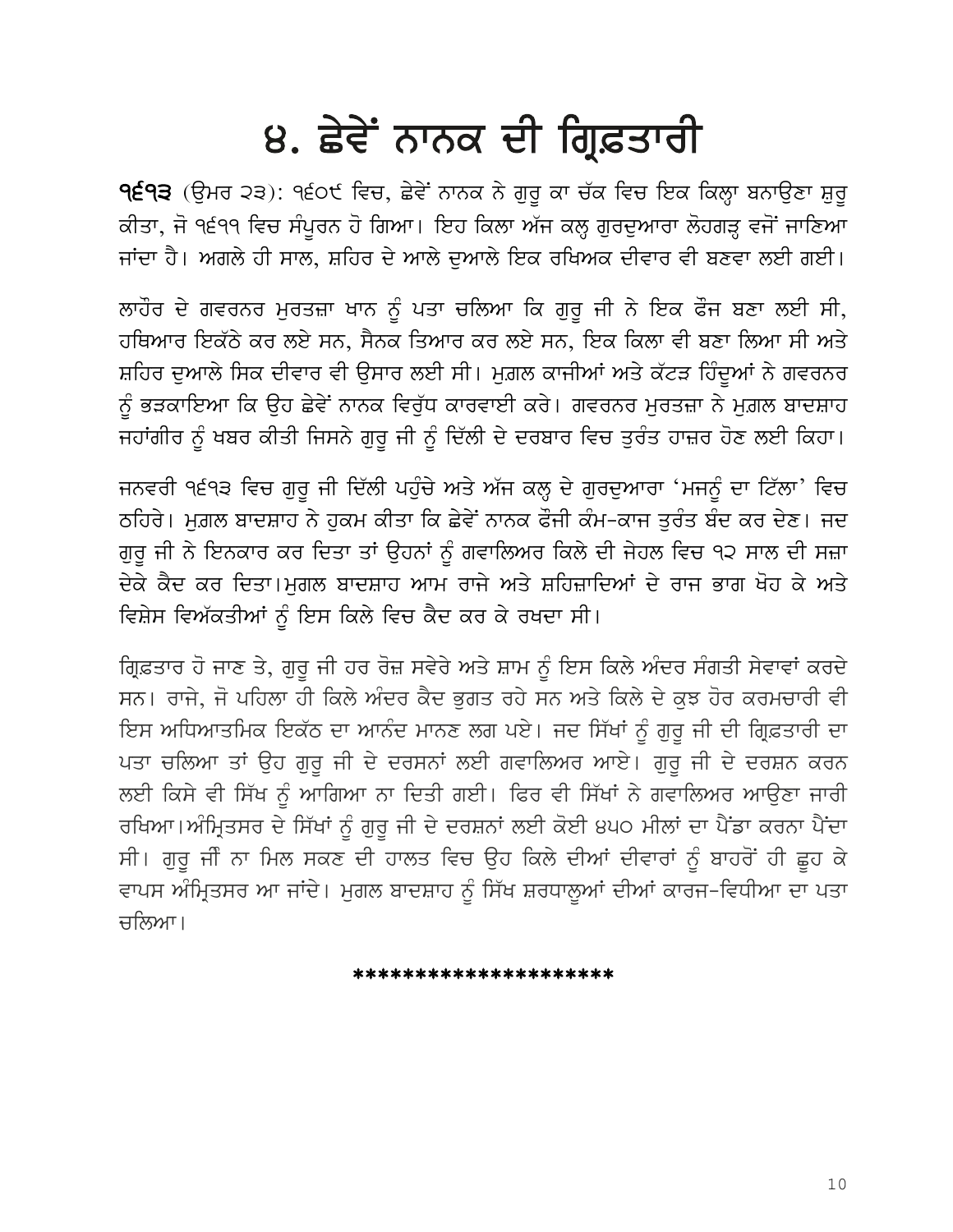### ਪ. ਬੰਦੀ ਛੋੜ ਦਿਵਸ

**੧੬੧੯** (ਉਮਰ ੨੯): ਲਾਹੌਰ ਦੇ ਗਵਰਨਰ ਮੁਰਤਜ਼ਾ ਖਾਨ ਦਾ ਦੇਹਾਂਤ ਹੋ ਗਿਆ। ਨਵਾਂ ਗਵਰਨਰ ਵਜ਼ੀਰ ਖਾਨ ਗੁਰੂ ਜੀ ਬਾਰੇ ਹਮਾਇਤੀ ਵਤੀਰਾ ਰਖਦਾ ਸੀ। (ਬਾਅਦ ਵਿਚ, ਵਜ਼ੀਰ ਖਾਨ ਸਿੱਖਾਂ ਦਾ ਕੱਟੜ ਦੁਸ਼ਮਣ ਬਣ ਗਿਆ)। ਲਾਹੌਰ ਵਿਚ ਇਕ ਮਹਾਨ ਮੁਗ਼ਲ ਸੰਤ ਪੀਰ ਮੀਆਂ ਮੀਰ ਅਤੇ ਵਜ਼ੀਰ ਖਾਨ ਨੇ ਮੁਗ਼ਲ ਬਾਦਸ਼ਾਹ ਜਹਾਂਗੀਰ ਨੂੰ ਬੇਨਤੀ ਕੀਤੀ ਕਿ ਗੁਰੂ ਜੀ ਨੂੰ ਜੇਹਲ ਵਿਚੋਂ ਰਿਹਾ ਕਰ ਦਿਤਾ ਜਾਵੇ। ਜਹਾਂਗੀਰ ਮੰਨ ਗਿਆ ਅਤੇ ਛੇਵੇਂ ਨਾਨਕ ਦੀ ਰਿਹਾਈ ਦੇ ਹਕਮ ਦੇ ਦਿਤੇ। ਵਜ਼ੀਰ ਖਾਨ ਨੇ ਰਿਹਾਈ ਦਾ ਹਕਮ ਖਦ ਆਕੇ ਗਰ ਜੀ ਨੰ ਦਿਤਾ।

ਇਹ ਸੁਣ ਕੇ ਦੂਜੇ ਸ਼ਾਹੀ ਕੈਦੀ ਉਦਾਸ ਹੋ ਗਏ ਕਿ ਗੁਰੂ ਜੀ ਜਲਦੀ ਹੀ ਗਵਾਲਿਅਰ ਦਾ ਕਿਲਾ ਛੱਡ ਜਾਣਗੇ। ਉਹ ਰਾਜੇ ਗੁਰੂ ਜੀ ਦੀ ਰੋਜ਼ਾਨਾ ਦੀ ਕਥਾ ਵਿਚ ਹਾਜ਼ਰ ਹੋਇਆ ਕਰਦੇ ਸਨ ਅਤੇ ਉਚ– ਭਾਵਨਾਵਾਂ ਵਿਚ ਉਤਸ਼ਾਹਤ ਹੋਇਆ ਕਰਦੇ ਸਨ। ਗੁਰੂ ਜੀ ਨੇ ਵਜ਼ੀਰ ਖਾਨ ਨੂੰ ਕਿਹਾ ਕਿ ਉਹ ਉਦੋਂ ਤੱਕ ਨਹੀਂ ਜਾਣਗੇ ਜਦ ਤੱਕ ਕਿ ਸਾਰੇ ਰਾਜੇ ਰਿਹਾ ਨਹੀਂ ਕਰ ਦਿਤੇ ਜਾਂਦੇ। ਵਜ਼ੀਰ ਖਾਨ ਨੇ ਇਹ ਸੁਚਨਾ ਬਾਦਸ਼ਾਹ ਜਹਾਂਗੀਰ ਨੂੰ ਦਿੱਤੀ। ਜਹਾਂਗੀਰ ਬਹੁਤ ਪ੍ਰਭਾਵਤ ਹੋਇਆ ਕਿ ਗੁਰੂ ਜੀ ਦੁਸਰਿਆਂ ਦੀ ਭਲਾਈ ਦਾ ਇਤਨਾ ਖਿਆਲ ਕਰਦੇ ਸਨ। ਉਸਨੇ ਹੁਕਮ ਦਿਤਾ ਕਿ ਉਹ ਰਾਜੇ ਜੇਹਲ ਵਿਚੋਂ ਰਿਹਾ ਕੀਤੇ ਜਾਣ ਜਿਹਨਾਂ ਨੇ ਗੁਰੂ ਜੀ ਦਾ ਪੱਲਾ ਪਕੜਿਆ ਹੋਵੇ। ਜਹਾਂਗੀਰ ਨੇ ਸੋਚਿਆ ਹੋਵੇਗਾ ਕਿ ਇਸਤਰ੍ਹਾਂ ਕਰਨ ਨਾਲ ਕੁਝ ਕੁ ਹਿੰਦੂ ਰਾਜੇ ਹੀ ਬਾਹਰ ਜਾ ਸਕਣਗੇ। ਜੇਹਲ ਦਾ ਦਰਵਾਜਾ ਤੰਗ ਸੀ ਅਤੇ ਪ ਜਾਂ ੬ ਤੋਂ ਵਧੇਰੇ ਰਾਜੇ ਗਰ ਜੀ ਦਾ ਪੱਲਾ ਨਹੀਂ ਪਕੜ ਸਕਦੇ ਸੀ।

ਗੁਰੂ ਜੀ ਨੇ ਕਿਹਾ ਕਿ ਉਹਨਾਂ ਲਈ ਇਕ ਵਿਸ਼ੇਸ ਚੋਲਾ ਤਿਆਰ ਕੀਤਾ ਜਾਵੇ ਜਿਸ ਨਾਲ ਪ੨ ਲੰਬੀਆਂ ਲੜੀਆਂ ਹੋਣ। ਹਰੇਕ ਕੈਦੀ ਰਾਜੇ ਨੇ ਇਕ ਇਕ ਲੜੀ ਨੂੰ ਪਕੜ ਲਿਆ ਅਤੇ ਗੁਰੂ ਜੀ ਦੇ ਨਾਲ ਹੀ ਕਿਲੇ ਵਿਚੋਂ ਬਾਹਰ ਆ ਗਏ। ਇਸਤਰ੍ਹਾਂ ਕਰਨ ਨਾਲ, ਗੁਰੂ ਜੀ ਨੂੰ ਸਤਿਕਾਰ ਸਹਿਤ 'ਬੰਦੀ ਛੋੜ ਬਾਬਾ' (ਕੈਦੀਆਂ ਦਾ ਛੁਡਾਵਾ) ਕਿਹਾ ਜਾਣ ਲਗ ਪਿਆ। ਉਹਨਾਂ ਨੂੰ ਅੱਜ ਵੀ ਇਸ ਨਾਮ ਨਾਲ ਯਾਦ ਕੀਤਾ ਜਾਦਾ ਹੈ। ਰਿਹਾ ਹੋਣ ਵਾਲਿਆਂ ਵਿਚ ਪੰਜਾਬ ਦੇ ਕਈ ਪਹਾੜੀ ਰਾਜੇ ਅਤੇ ਸ਼ਹਿਜ਼ਾਦੇ ਸਨ। ਗੁਰੂ ਜੀ ਦੀ ਰਿਹਾਈ ਅਕਤੂਬਰ ੨੬, ੧੬੧੯ ਵਾਲੇ ਦਿਨ ਹੋਈ। ਗੁਰੂ ਜੀ ਨੇ ਗਵਾਲਿਅਰ ਕਿਲੇ ਦੀ ਜੇਹਲ ਵਿਚ ਛੇ ਸਾਲ ਬਿਤਾਏ ਸਨ।

ਗਵਾਲਿਅਰ ਦੇ ਕਿਲੇ ਵਿਚ ਗੁਰੂ ਜੀ ਦੀ ਸਜ਼ਾ ਦੀ ਮਿਆਦ ਬਾਰੇ ਵੱਖ ਵੱਖ ਖਿਆਲ ਹਨ। ਸਭ ਤੋਂ ਵੱਧ ਮੰਨਣ ਵਿਚ ਆਉਣ ਵਾਲਾ ਸਮਾਂ ੧੬੦੯ ਤੋਂ ੧੬੧੨ ਤੱਕ ਦਾ ਤਿੰਨ ਸਾਲਾਂ ਦਾ ਸਮਾਂ ਮੰਨਿਆ ਜਾਂਦਾ ਹੈ। sgpc.net

ਗੁਰੂ ਜੀ ਦੀਵਾਲੀ ਦੇ ਦਿਨ ਅੰਮ੍ਰਿਤਸਰ ਪਹੁੰਚੇ, ਜੋ ਹਿੰਦੂਆ ਦਾ ਵਿਸ਼ੇਸ ਤਿਓਹਾਰ ਹੈ। ਗਵਾਲਿਅਰ ਕਿਲੇ ਦੀ ਜੇਹਲ ਤੋਂ ਵਾਪਸ ਆਉਣਾ ਬਹੁਤ ਮਹੱਤਵ ਪੂਰਣ ਅਤੇ ਖ਼ੁਸ਼ੀਆਂ ਨਾਲ ਭਰਪੂਰ ਮੌਕਾ ਸੀ। ਕਿਹਾ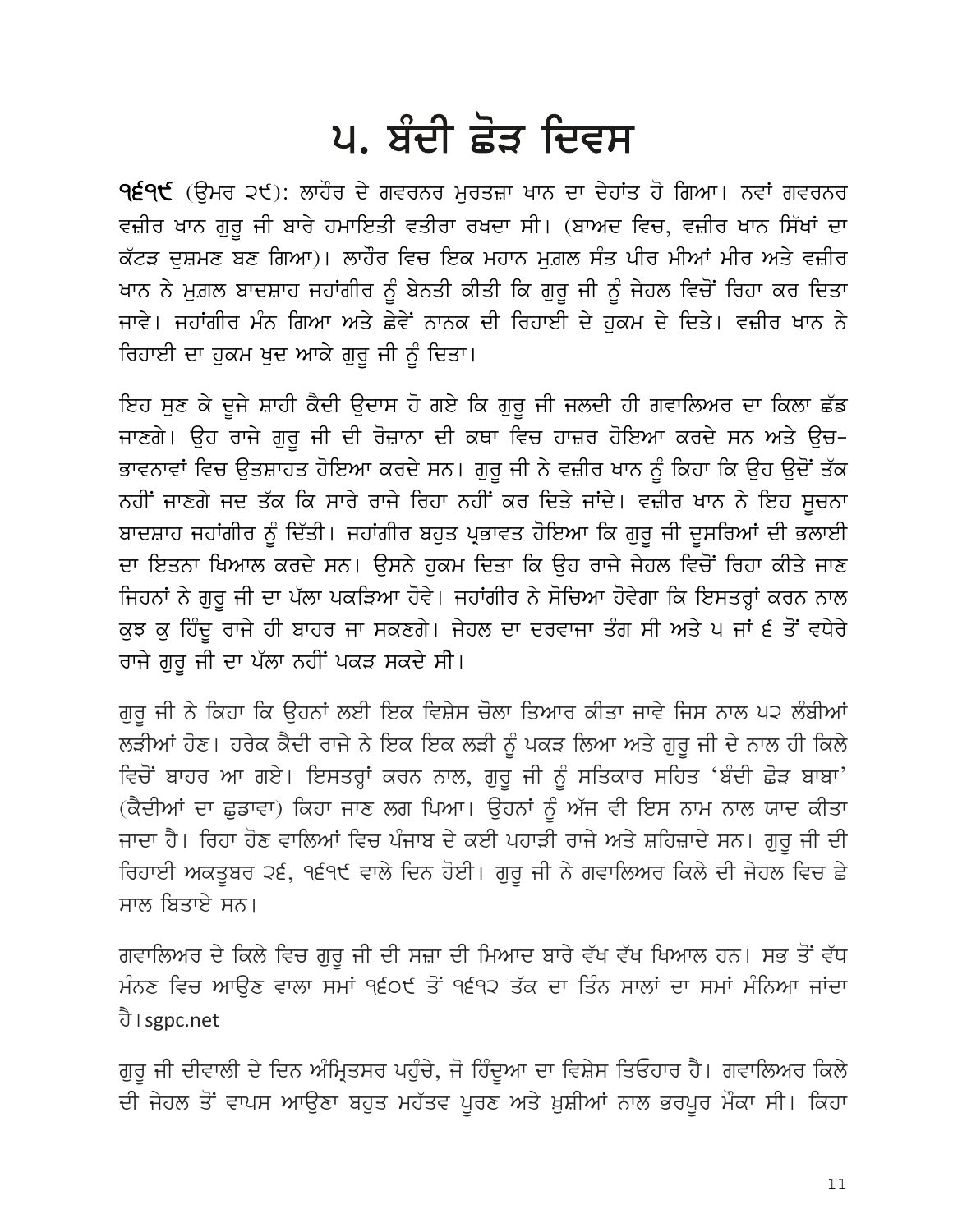ਜਾਂਦਾ ਹੈ ਕਿ ਬਾਬਾ ਬੁੱਢਾ ਜੀ ਨੇ ਅੰਮ੍ਰਿਤਸਰ ਦੇ ਸ਼ਹਿਰ ਨੂੰ ਬੱਤੀਆਂ ਅਤੇ ਦੀਵਿਆਂ ਨਾਲ ਜਗਮਗਾ ਦਿਤਾ। ਸਿੱਖਾਂ ਨੇ ਇਸ ਮੌਕੇ ਨੂੰ ਬਹੁਤ ਉਤਸ਼ਾਹ ਨਾਲ ਮਨਾਇਆ। ਦੁਨੀਆਂ ਦੇ ਸਾਰੇ ਸਿੱਖ ਇਸ ਦਿਨ ਨੂੰ 'ਬੰਦੀ ਛੋੜ ਦਿਵਸ' (ਮੁਕਤੀ ਦਾ ਦਿਨ) ਵਜੋਂ ਮਨਾਦੇ ਹਨ।

ਨੋਂਟ: ਦੀਵਾਲੀ ਹਿੰਦੂਆਂ ਦਾ ਇਕ ਪੁਰਾਤਨ ਤਿਓਹਾਰ ਹੈ। ਇਸ ਨੂੰ 'ਰੌਸ਼ਨੀ ਦਾ ਤਿਓਹਾਰ' ਵੀ ਕਿਹਾ ਜਾਂਦਾ ਹੈ। ਹਿੰਦੂ ।<br>ਸਿਥਿਹਾਸ ਦੇ ਅਨੁਸਾਰ, ਪਹਿਲੀ ਵਾਰ ਇਹ ਤਿਓਹਾਰ ਉਦੋਂ ਮਨਾਇਆ ਗਿਆ ਸੀ ਜਦੋਂ ਸ਼੍ਰੀ ਰਾਮ ਚੰਦਰ ਜੀ ੧੪ ਸਾਲ ਦਾ ਬਨਬਾਸ ਕੱਟ ਕੇ ਵਾਪਸ ਅਯੁਧਿਆ ਆਏ ਸਨ। ਰਾਮ ਚੰਦਰ ਜੀ ਨੇ ਬਨਬਾਸ ਦੇ ਦੌਰਾਨ ਦੈਂਤ ਰਾਵਣ ਨੂੰ ਹਰਾਇਆ ਸੀ। ਅਯੁਧਿਆ ਦੇ ਲੋਕਾਂ ਨੇ ਦੀਪਾਵਲੀ ਅਤੇ ਆਤਸ਼ਬਾਜ਼ੀ ਨਾਲ ਰਾਮ ਚੰਦਰ ਜੀ ਦੇ ਆਉਣ ਦਾ ਸਵਾਗਤ ਕੀਤਾ ਸੀ।

#### \*\*\*\*\*\*\*\*\*\*\*\*\*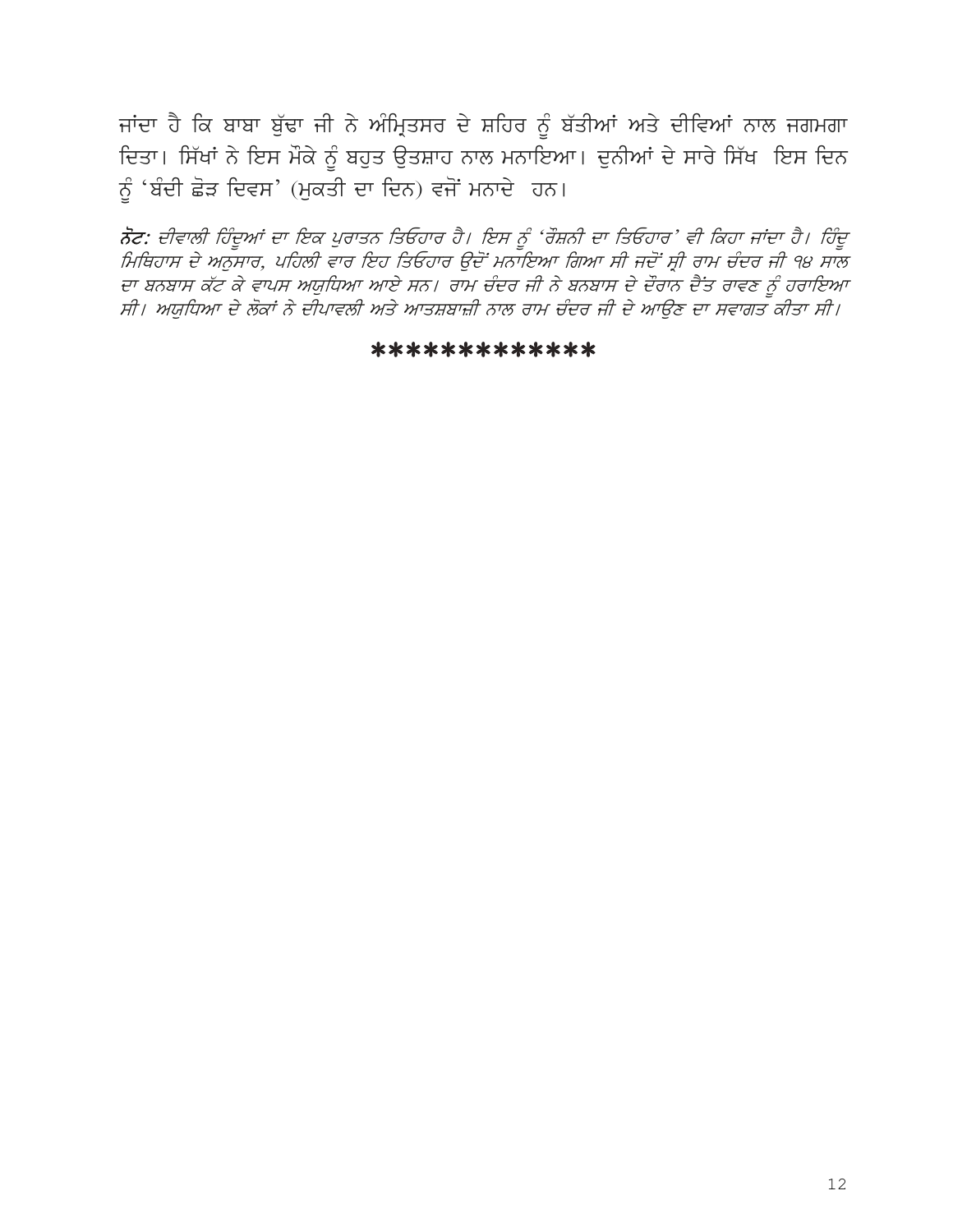### ੬. ਕੀਰਤਪੁਰ ਦੀ ਸਥਾਪਨਾ ਕਰਨਾ

9੬੨੪ (ਉਮਰ ੩੪ ਸਾਲ): ਬਿਲਾਸਪੁਰ ਦੇ ਰਾਜਾ ਕਲਿਆਣ ਚੰਦ ਨੇ ਗੁਰੂ ਜੀ ਪਾਸ ਬੇਨਤੀ ਕੀਤੀ ਕਿ ਉਹ ਉਸਦੇ ਰਾਜ ਵਿਚ ਆਪਣਾ ਮੁੱਖ ਸਥਾਨ ਸਥਾਪਤ ਕਰਨ। ਇਸ ਮੰਤਵ ਲਈ ਕਲਿਆਣ ਚੰਦ ਨੇ ਜ਼ਮੀਨ ਭੇਟਾ ਕਰਨੀ ਚਾਹੀ। ਗੁਰੂ ਜੀ ਪਹਿਲਾਂ ਹੀ ਜ਼ਮੀਨ ਦੇ ਕਿਸੇ ਟੁਕੜੇ ਦੀ ਭਾਲ ਵਿਚ ਸਨ ਜਿਥੇ ਕੋਈ ਢੁਕਵੀਂ ਗੜ੍ਹੀ ਬਣਾਈ ਜਾ ਸਕੇ। ਗੁਰੂ ਜੀ ਨੇ ਆਪਣਾ ਮੁੱਖ ਟਿਕਾਣਾ ਬਨਾਉਣਾ ਮੰਨ ਲਿਆ ਪ੍ਰੰਤੂ ਉਹ ਇਹ ਜ਼ਮੀਨ ਮੁਫ਼ਤ ਨਹੀਂ ਲੈਣਾ ਚਾਹੁੰਦੇ ਸਨ। ਗੁਰੂ ਜੀ ਨੇ ਇਸ ਗੱਲ ਤੇ ਜ਼ੋਰ ਦਿਤਾ ਅਤੇ ਜ਼ਮੀਨ ਦੀ ਕੀਮਤ ਚਕਾ ਦਿਤੀ।

ਗੁਰੂ ਜੀ ਨੇ ਇਕ ਨਵਾਂ ਸ਼ਹਿਰ ਵਸਾਉਣ ਬਾਰੇ ਆਪਣੇ ਵੱਡੇ ਸਪੁੱਤਰ ਗੁਰਦਿੱਤਾ ਨੂੰ ਕਿਹਾ। ਇਸ ਦਾ ਨੀਂਹ ਪੱਥਰ ਮਈ ੧, ੧੬੨੪ ਵਾਲੇ ਦਿਨ ਰਖਿਆ ਗਿਆ ਅਤੇ ਇਸਦਾ ਨਾਮ ਕੀਰਤਪਰ ਰਖਿਆ ਗਿਆ। ਬਾਬਾ ਗੁਰਦਿੱਤਾ ਨੇ ਉਥੇ ਰਹਿਣਾ ਸ਼ੁਰੂ ਕੀਤਾ।

ਉਸੇ ਸਮੇਂ ਦੌਰਾਨ, ਗੁਰੂ ਜੀ ਨੇ 'ਗੁਰੂ ਕਾ ਚੱਕ' (ਅੰਮ੍ਰਿਤਸਰ) ਵਿਚ ਹੀ ਰਹਿਣਾ ਜਾਰੀ ਰਖਿਆ। ੧੬੨੮ ਵਿਚ, ਗੁਰੂ ਜੀ ਨੇ ਗੁਰਦਵਾਰੇ ਦੇ ਨੇੜੇ ਹੀ ਇਕ ਨਵਾਂ ਸਰੋਵਰ, ਬਿਬੇਕ ਸਰ, ਬਣਵਾਇਆ ਤਾਕਿ 'ਗੁਰੂ ਦਾ ਚੱਕ' ਵਿਚ ਵੱਧ ਰਹੀ ਆਬਾਦੀ ਦੀਆਂ ਲੋੜਾਂ ਦੀ ਪੁਰਤੀ ਹੋ ਸਕੇ।

ਜਨਵਰੀ ੧੬, ੧੬੩੦ ਨੂੰ ਕੀਰਤ ਪੁਰ ਵਿਚ ਬਾਬਾ ਗੁਰਦਿੱਤਾ ਦੇ ਘਰ ਦੂਜੇ ਸਪੁਤਰ ਹਰਿ ਰਾਏ (ਬਾਅਦ ਵਿਚ ਸਤਵੇਂ ਨਾਨਕ) ਦਾ ਜਨਮ ਹੋਇਆ।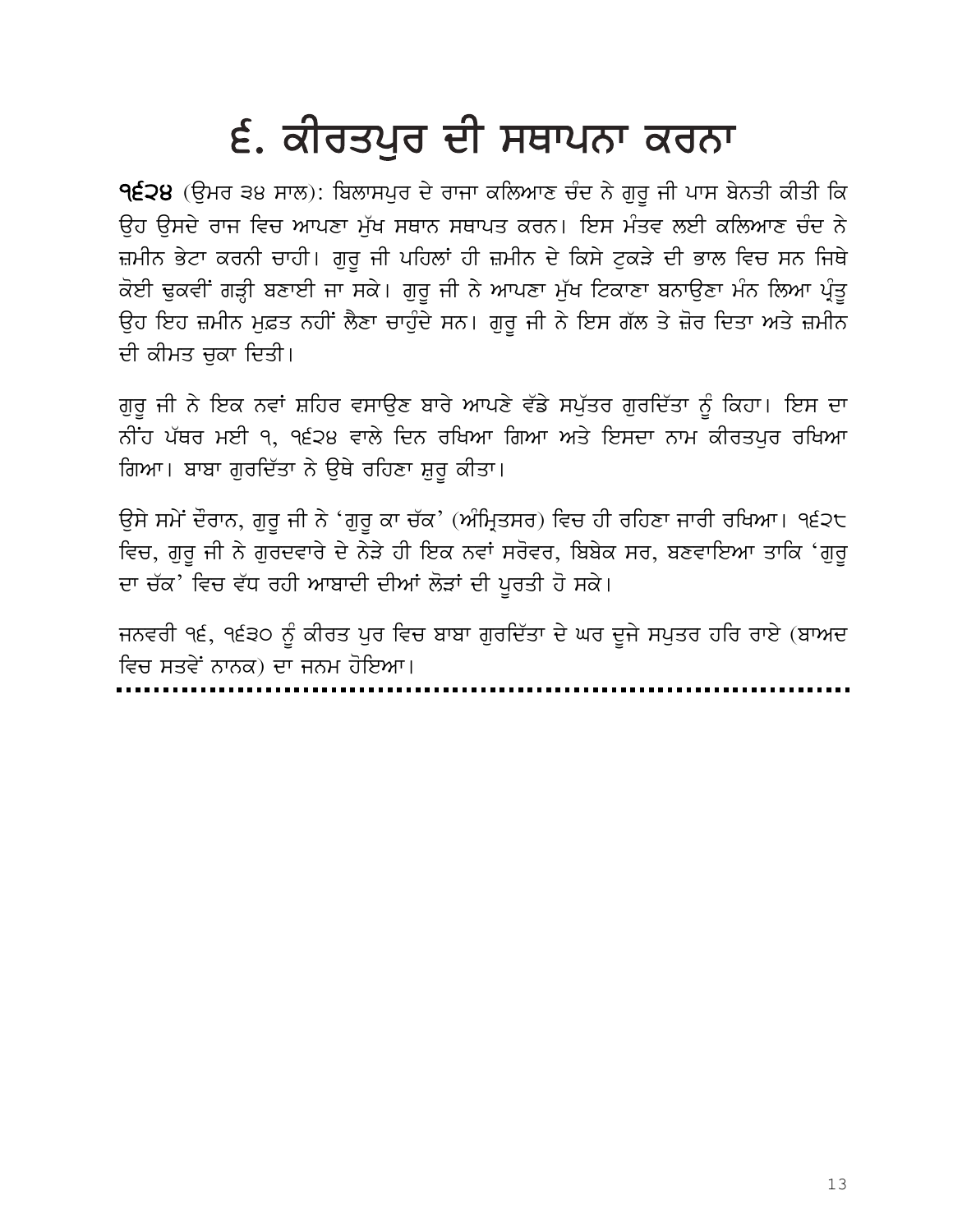### 2. ਸਿੱਖਾਂ ਦੀਆਂ ਪੰਜ ਜੰਗਾਂ

*ਪਹਿਲੀ ਜੰਗ (੧੬੨੧)* 

ਪੰਜਵੇਂ ਨਾਨਕ ਨੇ ਗੋਬਿੰਦਪੁਰ (ਹੁਣ ਹਰਿਗੋਬਿੰਦ ਪੁਰ) ਦੀ ਸਥਾਪਨਾ ਕੀਤੀ, ਜਿਥੇ ਦਰਿਆ ਬਿਆਸ ਦੇ ਕੰਢੇ ਪਿੰਡ ਰੁਹੇਲਾ ਹੁੰਦਾ ਸੀ। ਛੇਵੇਂ ਨਾਨਕ ਦੀ ਗ੍ਰਿਫ਼ਤਾਰੀ ਤੋਂ ਬਾਅਦ, ਚੰਦੂ ਨੇ ਗੋਬਿੰਦਪੁਰ ਤੇ ਕਬਜ਼ਾ ਕਰ ਲਿਆ। ੧੬੨੦ ਵਿਚ ਚੰਦੂ ਦਾ ਦੇਹਾਂਤ ਹੋ ਗਿਆ, ਅਤੇ ਉਸਦਾ ਪੁੱਤਰ ਕਰਮ ਚੰਦ ਉਥੇ ਰਹਿਣ ਲਗ ਪਿਆ। ੧੬੧੯ ਵਿਚ ਗਵਾਲਿਅਰ ਕਿਲੇ ਦੀ ਜੇਹਲ ਵਿਚੋਂ ਰਿਹਾਅ ਹੋਣ ਤੋਂ ਬਾਅਦ, ਛੇਵੇਂ ਨਾਨਕ ਨੇ ਫ਼ੈਸਲਾ ਕੀਤਾ ਕਿ ਗੋਬਿੰਦਪੁਰ ਨੂੰ ਕਬਜ਼ੇ ਵਿਚ ਲੈ ਲਿਆ ਜਾਵੇ। ਗੁਰੂ ਜੀ ਨੂੰ ਕਬਜ਼ਾ ਵਾਪਸ ਮੋੜਨ ਦੀ ਬਜਾਏ, ਕਰਮ ਚੰਦ ਨੇ ਕੁਝ ਲੋਕ ਇਕੱਠੇ ਕੀਤੇ ਅਤੇ ਸਿੱਖਾਂ ਉੱਪਰ ਹਮਲਾ ਬੋਲ ਦਿਤਾ। ਸਿੱਖਾਂ ਨੇ ਕਰਮ ਚੰਦ ਅਤੇ ਉਸਦੇ ਲੋਕਾਂ ਨੂੰ ਹਰਾ ਕੇ ਕੁਚਲ ਦਿੱਤਾ।

ਕਰਮ ਚੰਦ ਨੇ ਸਥਾਨਕ ਪੁਲੀਸ ਮੁਖੀ ਨੂੰ ਵੱਡੀ ਰਕਮ ਦੇ ਕੇ ਮਦਦ ਲਈ ਬੇਨਤੀ ਕੀਤੀ। ਪੁਲੀਸ ਮੁਖੀ ਨੇ ਕਰਮ ਚੰਦ ਦੀ ਮਦਦ ਕਰਨ ਲਈ ਮੁਗ਼ਲ ਫੌਜਾਂ ਭੇਜੀਆਂ। ਮੁਗ਼ਲ ਫੌਜਾਂ ਰੁਹੇਲਾ ਪਹੁੰਚੀਆਂ ਅਤੇ ਸਿੱਖਾਂ ਨਾਲ ਇਕ ਜ਼ਬਰਦਸਤ ਜੰਗ ਕੀਤੀ। ਜੰਗ ਵਿੱਚ ਕਰਮ ਚੰਦ, ਉਸਦੇ ਹੋਰ ਵੀ ਬਹਤ ਸਾਰੇ ਅਫ਼ਸਰ ਅਤੇ ਮਗ਼ਲ ਸੈਨਕ ਮਾਰੇ ਗਏ। ਕਰਮ ਚੰਦ ਦੇ ਹਾਰੇ ਆਦਮੀ ਅਤੇ ਮਗ਼ਲ ਸੈਨਕ ਮੈਦਾਨ ਛੱਡ ਕੇ ਦੌਤ ਗਏ।

ਉਸ ਜੰਗ ਤੋਂ ੧੫ ਦਿਨ ਬਾਅਦ, ਛੇਵੇਂ ਨਾਨਕ ਦੇ ਘਰ ਇਕ ਪੁੱਤਰ ਪੈਦਾ ਹੋਇਆ। ਸਿੱਖ ਯੋਧਿਆਂ ਦੀ ਜਿੱਤ ਦੀ ਖ਼ੁਸ਼ੀ ਵਿਚ ਗੁਰੂ ਜੀ ਨੇ ਆਪਣੇ ਪੁੱਤਰ ਦਾ ਨਾਮ ਤੇਗ਼ ਬਹਾਦਰ (ਤੇਗ਼ ਦਾ ਧਨੀ) ਰਖਿਆ।

### $\vec{E}$ ਸੀ ਸੰਗ (ਅਪ੍ਰੈਲ ੧੬੩੪)

9੬੩੩ ਦੇ ਅੰਤ ਤੱਕ, ਮੁਗ਼ਲ ਬਾਦਸ਼ਾਹ ਸ਼ਾਹ ਜਹਾਨ ਨੇ ਗੈਰ-ਮੁਸਲਮਾਨਾਂ ਤੇ ਟੈਕਸ ਲਗਾ ਦਿਤਾ ਸੀ ਅਤੇ ਉਹਨਾਂ ਕੁਝ ਮੰਦਰਾਂ ਨੂੰ ਵੀ ਢਹਿ ਢੇਰੀ ਕਰ ਦਿਤਾ। ਉਸਨੇ ਲਾਹੋਰ ਵਿਚ ਇਕ ਗੁਰਦੁਆਰਾ ਵੀ ਤਬਾਹ ਕਰ ਦਿਤਾ ਅਤੇ ਪਾਣੀ ਦੀ ਬਾਉਲੀ ਨੂੰ ਆਪਣੇ ਕਬਜ਼ੇ ਵਿਚ ਲੈ ਲਿਆ। ਜਦ ਗੁਰੂ ਜੀ ਨੂੰ ਇਹ ਖ਼ਬਰ ਮਿਲੀ, ਉਹ ਉਸ ਵੇਲੇ ਆਪਣੀ ਬੇਟੀ ਵੀਰੋਂ ਦੀ ਸ਼ਾਦੀ ਵਿਚ ਰੱਝੇ ਹੋਏ ਸਨ। ਉਹ ਸ਼ਾਦੀ  $m$ ਪ੍ਰੈਲ ੧੬, ੧੬੩੪ ਨੰ ਹੋਣੀ ਸੀ।.

ਸ਼ਾਦੀ ਤੋਂ ਇਕ ਦਿਨ ਪਹਿਲਾਂ, ਮਗ਼ਲ ਫ਼ੌਜਾਂ ਨੇ ਸ਼ਹਿਰ ਤੇ ਹਮਲਾ ਕਰ ਦਿਤਾ। ਸ਼ਹਿਰ 'ਗਰ ਕਾ ਚੱਕ'(ਅੰਮ੍ਰਿਤਸਰ) ਤੇ ਕਬਜ਼ਾ ਕਰਨ ਲਈ ਮੁਗ਼ਲ ਫ਼ੌਜ ਦੀ ਇਕ ਸੈਨਾ ਦੱਲ ਲਾਹੌਰ ਤੋਂ ਭੇਜੀ ਗਈ। ਸਿੱਖ ਫ਼ੌਜ ਦੀ ਇਕ ਟੁਕੜੀ ਗੁਰੂ ਜੀ ਅਤੇ ਉਹਨਾਂ ਦੇ ਪਰਵਾਰ ਨੂੰ ਇਕ ਨੇੜਲੇ ਪਿੰਡ ਤੱਕ ਬਚਾ ਕੇ ਲੈ ਗਏ। ਸ਼ਹਿਰ ਦੀ ਰਖਵਾਲੀ ਲਈ ਬਾਕੀ ਸਿੱਖ ਫ਼ੌਜਾਂ ਨੇ ਹਥਿਆਰ ਚੱਕ ਲਏ। ਘਮਸਾਨ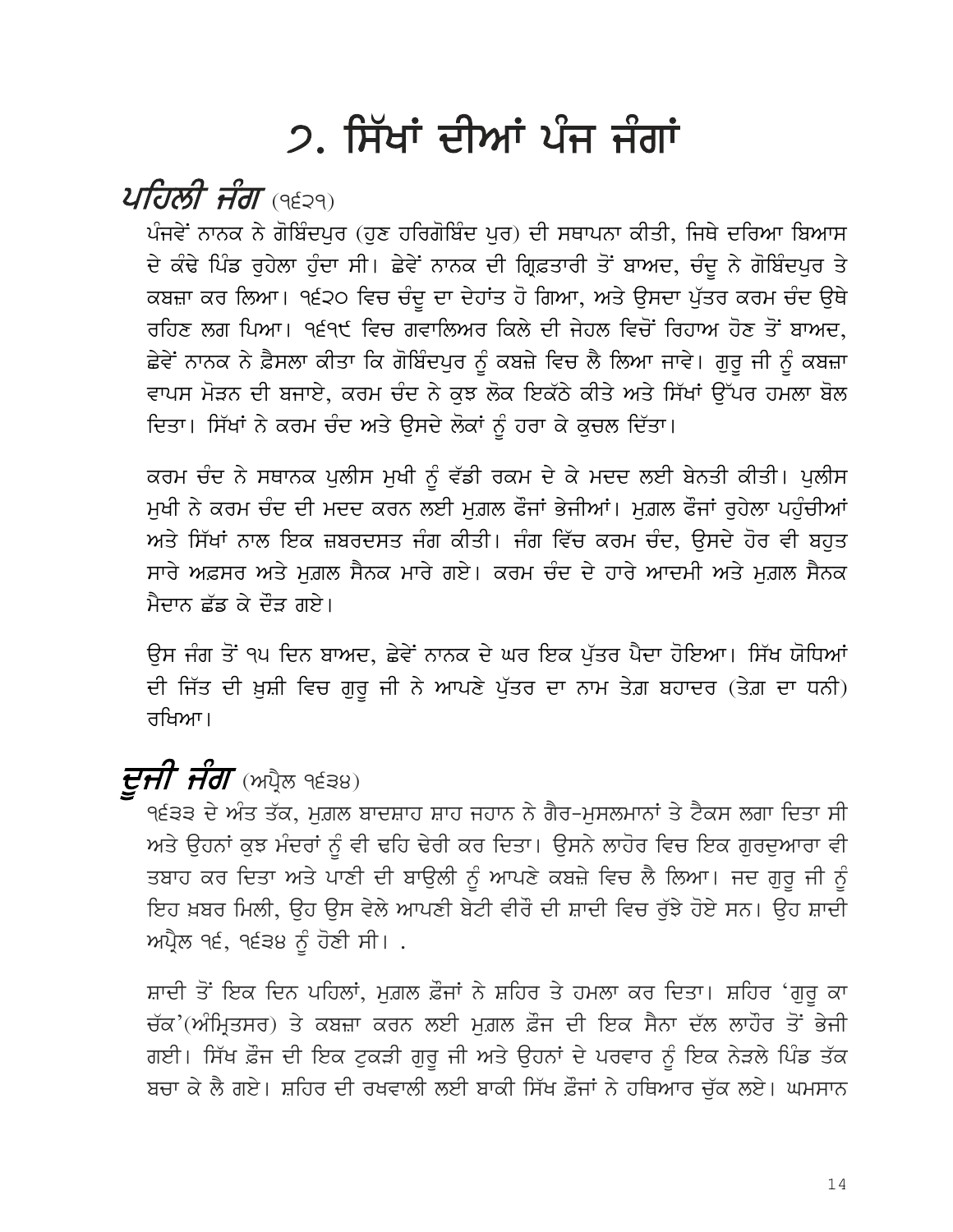ਦੇ ਯੁੱਧ ਵਿਚ, ਕੁਝ ਸਿੱਖ ਮਾਰੇ ਗਏ। ਪਰ ਮੁਗ਼ਲ ਫ਼ੌਜਾਂ ਦਾ ਬਹੁਤ ਭਾਰੀ ਨੁਕਸਾਨ ਹੋਇਆ, ਜਿਸ ਵਿਚ ਮਗ਼ਲ ਫ਼ੌਜਾਂ ਦਾ ਮਖੀ ਮਰਤਜ਼ਾ ਖਾਨ ਵੀ ਮਾਰਿਆ ਗਿਆ।

### $\overline{\mathcal{G}}$ ਸਿੰ $\overline{\mathcal{H}}$  ਸੰ $\overline{\mathcal{H}}$  (ਦਸੰਬਰ ੧੬, ੧੬੩੪)

ਗੁਰੂ ਜੀ ਨੇ ਜੁਲਾਈ ਤੋਂ ਅਕਤੂਬਰ ਤੱਕ ਚਾਰ ਮਹੀਨੇ ਜਲੰਧਰ ਸ਼ਹਿਰ ਦੇ ਨੇੜੇ ਕੀਰਤਪੁਰ ਵਿਚ ਬਿਤਾਏ। ਨਵੰਬਰ ਵਿਚ, ਗੁਰੂ ਜੀ ਇਕ ਮਿਸ਼ਨਰੀ ਯਾਤਰਾ ਤੇ ਮੁਲਤਾਨ ਵੱਲ ਗਏ। ਕਈ ਸਿੱਖ ਸੈਨਕ ਗੁਰੂ ਜੀ ਦੇ ਨਾਲ ਗਏ। ਜਦ ਮੁਲਤਾਨ ਦੇ ਗਵਰਨਰ ਨੂੰ ਗੁਰੂ ਜੀ ਅਤੇ ਉਹਨਾਂ ਦੀ ਫ਼ੌਜ ਬਾਰੇ ਪਤਾ ਲੱਗਾ ਤਾਂ ਉਸਨੇ ਲੱਲਾ ਬੇਗ਼ ਅਤੇ ਕਮਰ ਬੇਗ਼ ਦੀ ਕਮਾਂਡ ਹੇਠ ਸੈਨਕਾਂ ਦੀ ਇਕ ਬਹੁਤ ਵੱਡੀ ਟੁਕੜੀ ਭੇਜੀ। ਘਮਸਾਨ ਯੁੱਧ ਹੋਇਆ। ਹਮਲਾਵਰ ਫ਼ੌਜ ਦੇ ਬਹੁਤ ਸਾਰੇ ਸੈਨਕ ਜਰਨੈਲਾਂ ਸਮੇਤ ਮਾਰੇ ਗਏ। ਬਹੁਤ ਸਾਰੇ ਸਿੱਖਾਂ ਦੀਆਂ ਵੀ ਜਾਨਾਂ ਗਈਆਂ।

ਮੁਲਤਾਨ ਦੀ ਮਿਸ਼ਨਰੀ ਯਾਤਰਾ ਪੁਰੀ ਕਰਨ ਤੋਂ ਬਾਅਦ, ਗੁਰੂ ਜੀ ਆਪਣੇ ਸੈਨਕਾਂ ਸਮੇਤ ਜਲੰਧਰ ਚਲੇ ਗਏ ਅਤੇ ਉਥੇ ਸੰਗਤਾਂ ਲਈ ਨਿਯਮਿਤ ਰੂਪ ਵਿੱਚ ਦੀਵਾਨ ਲਗਾਏ ।

### $\vec{v}$ ਥੀ ਸੰਗ (ਅਪ੍ਰੈਲ ੨੬, ੧੬੩੫)

ਇਕ ਪਠਾਨ ਜਰਨੈਲ ਪੈਂਦਾ ਖਾਨ ਅਤੇ ਉਸਦੇ ਸਾਥੀ ਗੁਰੂ ਜੀ ਦੀ ਫ਼ੌਜ ਵਿਚ ਸੰਮਿਲਿਤ ਹੋ ਗਏ। ਉਸਦਾ ਜਵਾਈ ਵੀ ਸਾਥੀਆਂ ਦੇ ਨਾਲ ਹੀ ਗੁਰੂ ਜੀ ਦੀ ਸੇਵਾ ਵਿਚ ਆ ਗਿਆ। ਜਵਾਈ ਨੇ ਗੁਰੂ ਜੀ ਦੀਆਂ ਕੁਝ ਵਸਤਾਂ ਚੁਰਾ ਲਈਆਂ। ਜਦ ਵਸਤਾਂ ਵਾਪਸ ਕਰਨ ਲਈ ਪੁਛਿਆ ਗਿਆ, ਤਾਂ ਉਸ ਨੇ ਇਨਕਾਰ ਕਰ ਦਿਤਾ। ਪੈਂਦਾ ਖਾਨ ਨੇ ਆਪਣੇ ਜਵਾਈ ਦਾ ਕਸੁਰ ਮੰਨਣ ਅਤੇ ਮੁਆਫ਼ੀ ਮੰਗਣ ਦੀ ਬਜਾਏ ਜਵਾਈ ਦਾ ਪੱਖ ਲਿਆ। ਗੁਰੂ ਜੀ ਨੇ ਦੋਨਾਂ ਨੂੰ ਹੀ ਕੱਢ ਦਿਤਾ।

ਪੈਂਦਾ ਖਾਨ, ਉਸਦਾ ਜਵਾਈ ਅਤੇ ਬਾਕੀ ਸਾਰੇ ਸਾਥੀ ਜਲੰਧਰ ਦੇ ਮੁਗ਼ਲ ਕਮਾਂਡਰ ਪਾਸ ਗਏ ਅਤੇ ਗੁਰੂ ਜੀ ਦਾ ਖਜ਼ਾਨਾ ਲੁੱਟਣ ਲਈ ਉਕਸਾਇਆ। ਮੁਗ਼ਲ ਕਮਾਂਡਰ ਨੇ ਪੈਂਦਾ ਖਾਨ ਦੇ ਨਾਲ ਮਿਲਕੇ ਕਰਤਾਰਪੁਰ ਤੇ ਹਮਲਾ ਕਰਨਾ ਮੰਨ ਲਿਆ। ਪਠਾਣ ਅਤੇ ਮੁਗ਼ਲਾਂ ਦੀਆਂ ਫ਼ੌਜਾਂ ਨੇ ਮਿਲ ਕੇ ੨੬ ਅਪ੍ਰੈਲ, ੧੬੩੫ ਨੂੰ ਕਰਤਾਰਪੁਰ ਤੇ ਹਮਲਾ ਕਰ ਦਿਤਾ। ਤਿੰਨ ਦਿਨ ਜੰਗ ਚਲਦਾ ਰਿਹਾ। ਪਠਾਣ ਅਤੇ ਮਗ਼ਲ ਫ਼ੌਜਾਂ ਦਾ ਬਹੁਤ ਨਕਸਾਨ ਹੋਇਆ। ਪੈਂਦਾ ਖਾਨ, ਉਸਦਾ ਜਵਾਈ ਅਤੇ ਮਗ਼ਲ ਕਮਾਂਡਰ ਜੰਗ ਵਿਚ ਮਾਰੇ ਗਏ। ਬਾਕੀ ਦੀ ਫ਼ੌਜ ਉਥੋਂ ਦੌੜ ਗਈ। ਬਹਤ ਸਾਰੇ ਸਿੱਖ ਸੈਨਕ ਵੀ ਆਪਣੀਆਂ ਜਾਨਾਂ ਗਆ ਬੈਠੇ।

### *ਪੰਜਵੀਂ ਜੰਗ* (ਅਪ੍ਰੈਲ ੨੯, ੧੬੩੫)

ਕਰਤਾਰਪੁਰ ਦੀ ਜੰਗ (ਅਪ੍ਰੈਲ ੨੬, ੧੬੩੫) ਤੋਂ ਬਾਅਦ, ਗੁਰੂ ਜੀ ਆਪਣੀ ਫ਼ੌਜ ਸਮੇਤ, ਕੀਰਤਪੁਰ ਵੱਲ ਨੂੰ ਚੱਲ ਪਏ ਜਿਸਦਾ ਉਦਘਾਟਨ ਗੁਰੂ ਜੀ ਨੇ ੧੬੨੪ ਵਿਚ ਕੀਤਾ ਸੀ। ਕੀਰਤਪੁਰ ਵੱਲ ਜਾਂਦਿਆਂ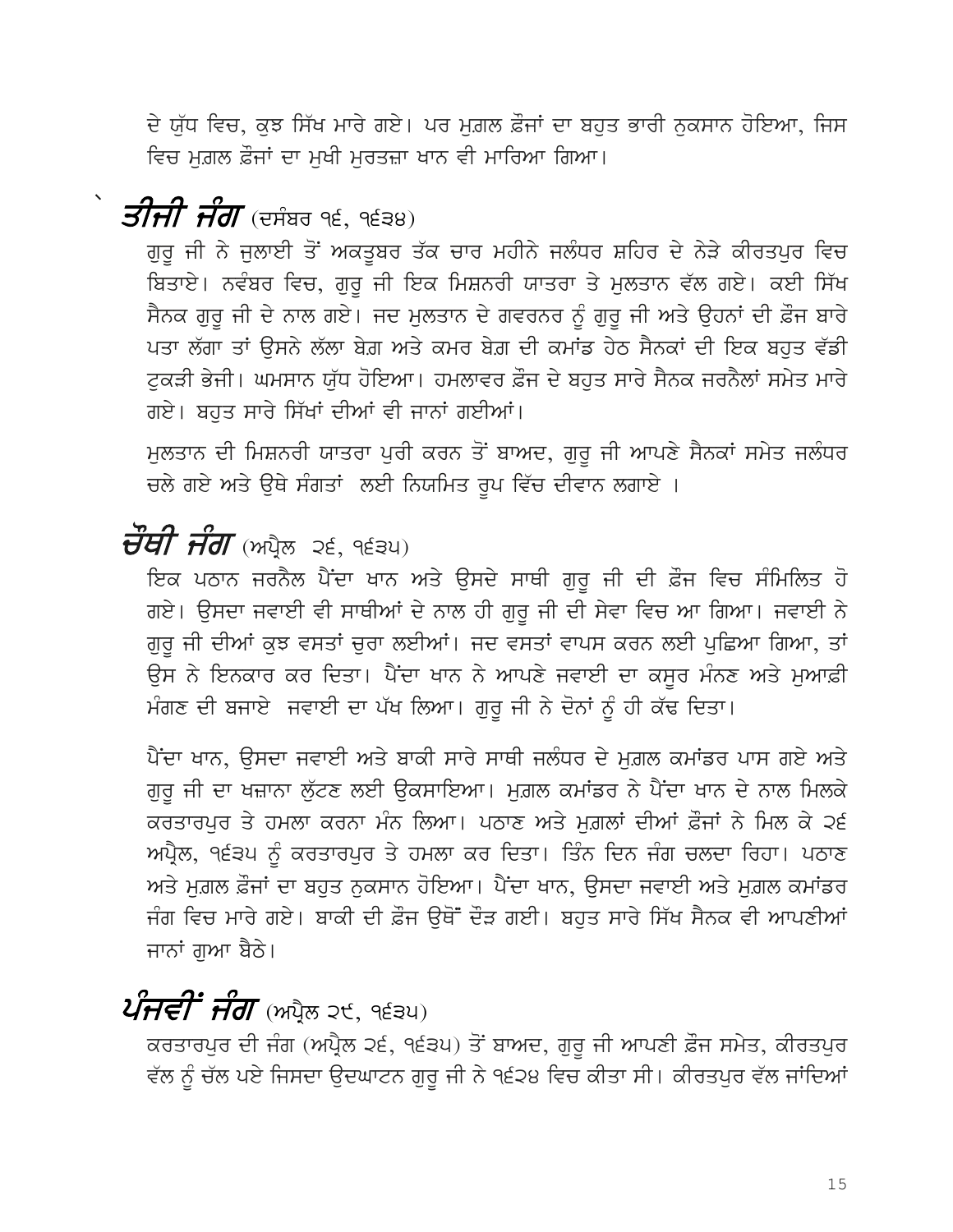ਹੋਇਆਂ, ਜਦ ਉਹ ੨੯ ਅਪ੍ਰੈਲ, ੧੬੩੫ ਨੂੰ ਫਗਵਾੜਾ ਨਗਰ ਦੇ ਨੇੜੇ ਪਿੰਡ ਪਲਾਹੀ ਪਹੁੰਚੇ ਤਾਂ ਸਥਾਨਕ ਮੁਗ਼ਲ ਫ਼ੌਜ ਨੇ ਅਚਾਨਕ ਹੀ ਉਹਨਾਂ ਤੇ ਹਮਲਾ ਕਰ ਦਿਤਾ। ਕਰਤਾਰਪੁਰ ਦੀ ਜੰਗ ਤੋਂ ਬਾਅਦ ਸਿੱਖ ਸੈਨਕ ਥੱਕ ਚੱਕੇ ਸਨ, ਪਰ ਉਹਨਾਂ ਨੇ ਬੜੀ ਬਹਾਦਰੀ ਨਾਲ ਮਗ਼ਲ ਫ਼ੌਜ ਦੇ ਆਕਰਮਣਸ਼ੀਲ ਹਮਲੇ ਵਿਰੁੱਧ ਆਪਣੀ ਰਖਿਆ ਕੀਤੀ। ਘਮਸਾਨ ਯੁੱਧ ਵਿੱਚ ਮੁਗ਼ਲ ਫ਼ੌਜਾਂ ਦਾ ਭਾਰੀ ਨੁਕਸਾਨ ਹੋਇਆ ਅਤੇ ਉਹ ਜੰਗ ਦਾ ਮੈਦਾਨ ਛੱਡ ਕੇ ਚਲੇ ਗਏ। ਗੁਰੂ ਜੀ ਦੀ ਫ਼ੌਜ ਦੇ ਵੀ ਬਹੁਤ ਸਾਰੇ ਸੈਨਕ ਆਪਣੀਆਂ ਜਾਨਾਂ ਗੁਆ ਬੈਠੇ।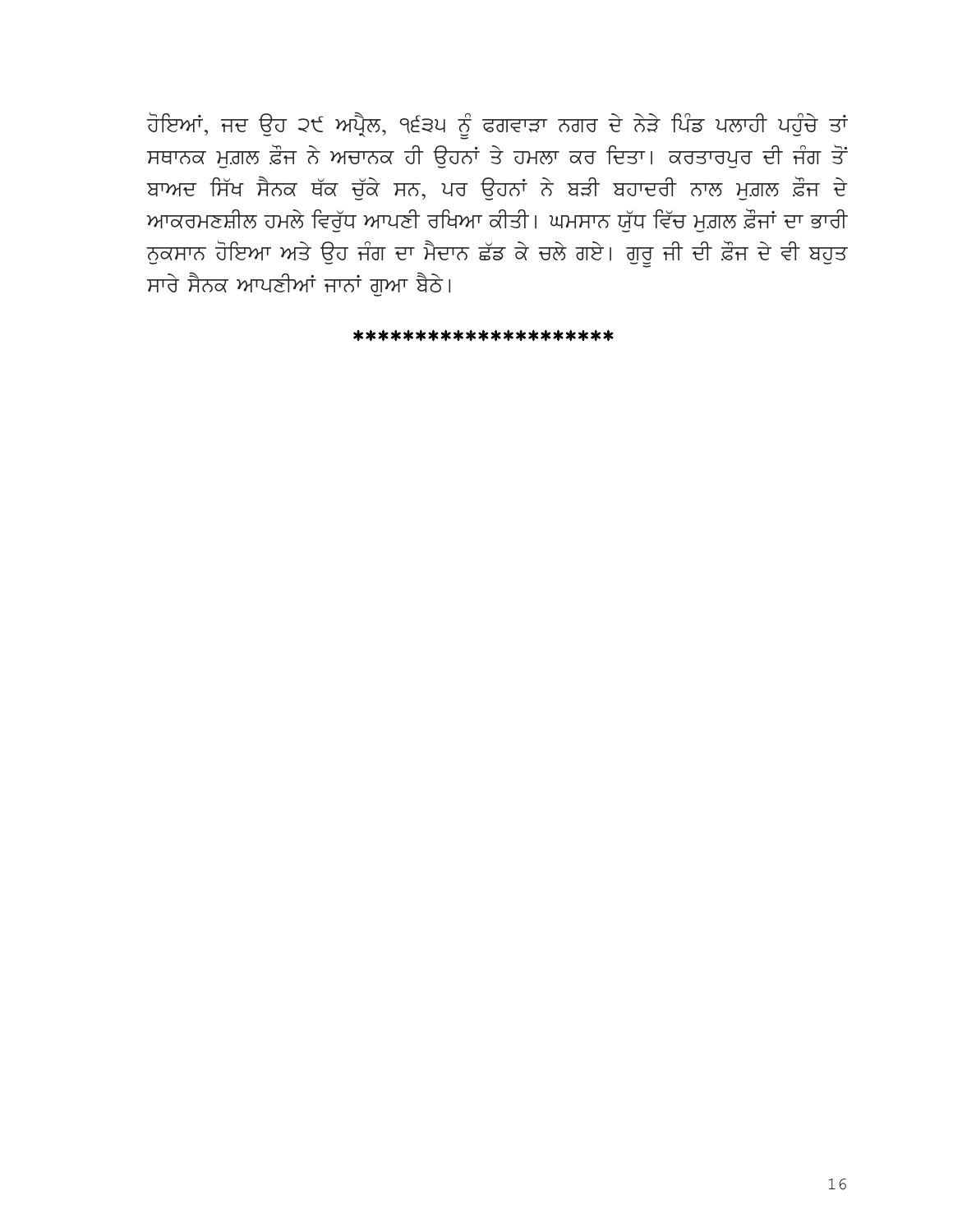## ੮. ਕੀਰਤਪੁਰ ਅਤੇ ਜੋਤੀ ਜੋਤ ਸਮਾਉਣਾ

**੧੬੩੫–੧੬੪੪** (ਉਮਰ ੪੫–੫੪): ਛੇਵੇਂ ਨਾਨਕ, ਗੁਰੂ ਹਰਿਗੋਬਿੰਦ ਜੀ ੧੬੩੫ ਵਿਚ ਕੀਰਤਪੁਰ ਪਹੁੰਚੇ। ਕੀਰਤਪੁਰ ਸਿੱਖਾਂ ਦਾ ਮੁੱਖ ਕੇਂਦਰ ਬਣ ਗਿਆ। ਪਹਾੜੀ ਰਿਆਸਤਾਂ ਦੇ ਬਹੁਤੇ ਰਾਜਿਆਂ ਨੇ ਵੀ ਉਥੇ ਆਉਣਾ ਜਾਣਾ ਸ਼ੁਰੂ ਕਰ ਦਿਤਾ। ਉਹ ਚਾਹੁੰਦੇ ਸਨ ਕਿ ਮੁਗ਼ਲ ਸ਼ਾਸਕਾਂ ਵਲੋਂ ਉਹਨਾਂ ਤੇ ਹਮਲਾ ਕਰਨ ਦੀ ਸੂਰਤ ਵਿਚ ਸਿੱਖ ਉਹਨਾਂ ਦੀ ਰਖਿਆ ਕਰਨ। ਨਾਲ ਹੀ, ਗੁਰੂ ਜੀ ਨੇ ਗੋਇੰਦਵਾਲ, ਗੁਰੂ– ਕਾ-ਚੱਕ ਅਤੇ ਲਾਹੌਰ ਦੇ ਮਿਸ਼ਨਰੀ ਦੌਰੇ ਸ਼ੁਰੂ ਕੀਤੇ। ਕੀਰਤਪੁਰ ਵਿਚ ਰਹਿਣ ਦੇ ਸਮੇਂ, ਗੁਰੂ ਜੀ ਨੂੰ ਕੁਝ ਪ੍ਰਮੁੱਖ ਸਿੱਖਾਂ ਅਤੇ ਹੋਰ ਆਗੂਆਂ ਦੇ ਅਕਾਲ ਚਲਾਣੇ ਬਾਰੇ ਪਤਾ ਲੱਗਾ ਅਤੇ ਗੁਰੂ ਜੀ ਨੇ ਵਾਹਿਗੁਰੂ ਦਾ ਭਾਣਾ ਮਿੱਠਾ ਕਰਕੇ ਮੰਨਿਆ। ਇਹ ਪ੍ਰਮੁੱਖ ਸਿੱਖ ਅਤੇ ਆਗੂ ਇਸਤਰ੍ਹਾਂ ਹਨ:

### ਪੀਰ ਮੀਆਂ ਮੀਰ, ਅਗਸਤ ੧੧, ੧੬੩੫

ਮੀਆਂ ਮੀਰ ਇਕ ਪ੍ਰਸਿੱਧ ਮੁਸਲਿਮ ਸੁਫ਼ੀ ਸੰਤ ਸੀ ਜੋ ਬੇਗ਼ਮਪੁਰਾ, ਲਾਹੌਰ ਵਿਚ ਰਹਿੰਦਾ ਸੀ। ਇਹ ਜਗਹ ਅੱਜ ਕਲ੍ਹ ਪਾਕਿਸਤਾਨ ਵਿੱਚ ਹੈ। ਉਸਦਾ ਜਨਮ ੧੫੫੦ ਵਿਚ ਹੋਇਆ ਸੀ। ਆਪਣੇ ਜੀਵਨ ਦਾ ਬਹੁਤਾ ਸਮਾਂ ਉਸਨੇ ਲਾਹੌਰ ਦੇ ਇਰਦ ਗਿਰਦ ਬਿਤਾਇਆ। ਪੰਜਵੇਂ ਨਾਨਕ ਗੁਰੁ ਅਰਜਨ ਜੀ ਦਾ ਨਜ਼ਦੀਕੀ ਸਨੇਹੀ ਹੋਣ ਕਰਕੇ ਉਸਨੂੰ ਹਰਿਮੰਦਰ ਸਾਹਿਬ ਦਾ ਨੀਂਹ-ਪੱਥਰ ਰੱਖਣ ਲਈ ਸਦਿਆ ਗਿਆ। ਮੀਆਂ ਮੀਰ ਨੇ ਗੁਰੂ ਅਰਜਨ ਦੀ ਸ਼ਹੀਦੀ ਦਾ ਸੋਗ ਮਨਾੳਂਦਿਆਂ ਆਵਾਜ਼ ਉਠਾਈ। ਉਸਦਾ ਬਹੁਤ ਪ੍ਰਸਿੱਧ ਚੇਲਾ ਦਾਰਾ ਸ਼ਿਕੋਹ ਸੀ ਜੋ ਮੁਗ਼ਲ ਬਾਦਸ਼ਾਹ ਸ਼ਾਹ ਜਹਾਨ ਦਾ ਵੱਡਾ ਬੇਟਾ ਸੀ। ਦਾਰਾ ਸ਼ਿਕੋਹ ਨੇ ਮੀਆਂ ਮੀਰ ਦੀ ਕਬਰ ਤੇ ਇਕ ਵੱਡਾ ਮਕਬਰਾ ਬਣਵਾਇਆ ਜੋ ਅੱਜ ਕਲ੍ਹ ਵੀ ਮੌਜੂਦ ਹੈ। ਅੱਜ ਤੱਕ ਵੀ, ਸਿੱਖਾਂ ਦਾ ਮੀਆਂ ਮੀਰ ਪ੍ਰਤੀ ਬਹੁਤ ਸਤਿਕਾਰ ਹੈ। ਉਹ ਸਾਰੇ ਧਰਮਾਂ ਦਾ ਸਤਿਕਾਰ ਕਰਦਾ ਸੀ ਅਤੇ ਗੁਰੁ ਨਾਨਕ ਦੇ ਸ਼ਰਧਾਲੁਆਂ ਨਾਲ ਗਹਿਰਾ ਪਿਆਰ ਰਖਦਾ ਸੀ।

### ਭਾਈ ਗਰਦਾਸ, ਅਗਸਤ ੨੫, ੧੬੩੬

ਭਾਈ ਗੁਰਦਾਸ ਜੀ ਦਾ ਜਨਮ ਪੰਜਾਬ ਵਿਖੇ ਗੋਇੰਦਵਾਲ ਵਿਚ ੧੫੫੧ ਵਿਚ ਹੋਇਆ। ਉਹ ਤੀਜੇ ਨਾਨਕ ਦੇ ਭਾਣਜਾ ਸਨ। ੧੨ ਸਾਲ ਦੀ ਉਮਰ ਵਿਚ ਯਤੀਮ ਹੋ ਜਾਣ ਤੋਂ ਬਾਅਦ, ਗੁਰੁ ਅਮਰਦਾਸ ਜੀ ਨੇ ਉਹਨਾਂ ਨੂੰ ਅਪਣਾਅ ਲਿਆ। ਉਹਨਾਂ ਨੇ ਸੰਸਕ੍ਰਿਤ, ਬ੍ਰਿਜ ਭਾਸ਼ਾ, ਫ਼ਾਰਸੀ, ਪੰਜਾਬੀ ਅਤੇ ਹਿੰਦੂ ਗ੍ਰੰਥਾਂ ਦਾ ਅਧਿਯਨ ਕੀਤਾ। ਮਾਤਾ ਭਾਨੀ ਜੀ ਦੇ ਉਹ ਪਹਿਲੇ ਮਾਮਾ-ਪੁੱਤਰ ਭਰਾਤਾ ਸਨ ਅਤੇ ਮਾਤਾ ਭਾਨੀ ਜੀ ਪੰਜਵੇਂ ਨਾਨਕ ਦੇ ਮਾਤਾ ਜੀ ਸਨ। ਗੁਰੂ ਅਮਰਦਾਸ ਜੀ ਦੇ ਜੋਤੀ ਜੋਤ ਸਮਾ ਜਾਣ ਤੋਂ ਬਾਅਦ, ਉਹਨਾਂ ਦੇ ਉਤਰਾਧਿਕਾਰੀ ਗੁਰੂ ਰਾਮਦਾਸ ਜੀ ਨੇ ਭਾਈ ਗੁਰਦਾਸ ਜੀ ਨੂੰ ਸਿੱਖ ਮਿਸ਼ਨਰੀ ਵਜੋਂ ਨਿਯੁੱਕਤ ਕੀਤਾ। ਭਾਈ ਗੁਰਦਾਸ ਜੀ ਬਹੁਤ ਹੀ ਸਤਿਕਾਰਤ ਸਿੱਖ ਵਿਦਵਾਨ, ਪ੍ਰਚਾਰਕ ਅਤੇ ਸਾਹਿਤਕ ਪ੍ਰਭਾਵਸ਼ਾਲੀ ਸਨ। ਉਹਨਾਂ ਦੇ ਸਿੱਖੀ ਜੀਵਨ ਕਾਰਨ ਸਿੱਖ ਜਗਤ ਵਿੱਚ ਉਹਨਾਂ ਦਾ ਬਹੁਤ ਸਤਿਕਾਰ ਸੀ। ਗੁਰੂ ਰਾਮਦਾਸ ਜੀ ਦੇ ਜਗਤ- ਚਲਾਣਾ ਕਰ ਜਾਣ ਬਾਅਦ, ਭਾਈ ਗੁਰਦਾਸ ਜੀ ਦਾ ਪੰਜਵੇਂ ਨਾਨਕ, ਗੁਰੂ ਅਰਜਨ ਜੀ ਨਾਲ ਬਹੁਤ ਨੇੜੇ ਦਾ ਸਬੰਧ ਬਣ ਗਿਆ। ਗੁਰੂ ਅਰਜਨ ਜੀ ਵੀ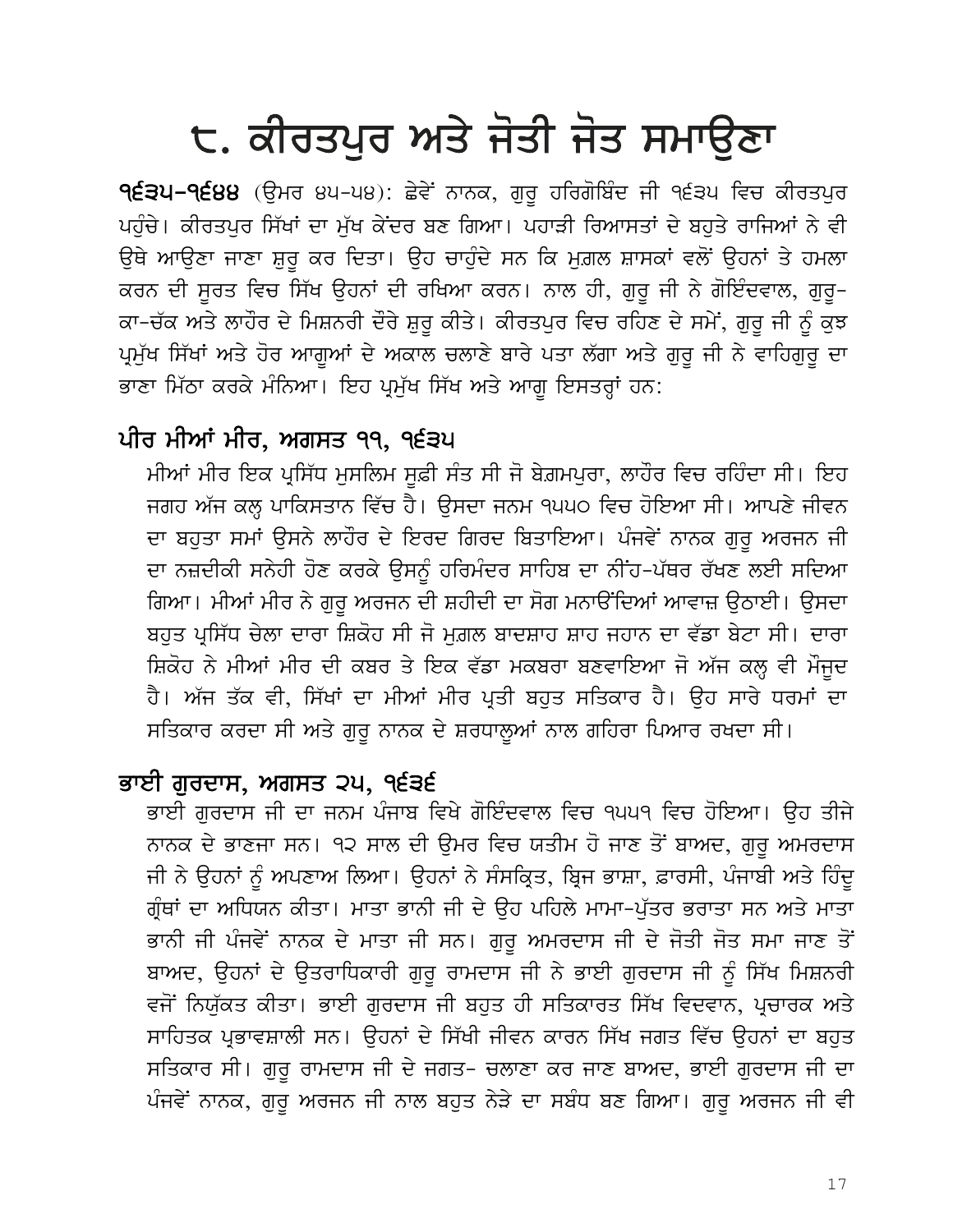ਉਹਨਾਂ ਨੂੰ ਸਤਿਕਾਰ ਵਜੋਂ 'ਮਾਮਾ ਜੀ' ਕਹਿੰਦੇ ਸਨ। ਪੰਜਵੇਂ ਨਾਨਕ ਦੀ ਆਗਿਆ ਅਧੀਨ, ਭਾਈ ਗੁਰਦਾਸ ਜੀ ਨੇ ਸਿੱਖਾਂ ਦੇ ਪਹਿਲੇ ਗ੍ਰੰਥ ਦੀ ਲਿਖਾਈ ਕੀਤੀ, ਜਿਸਨੂੰ ਉਸ ਵੇਲੇ 'ਆਦਿ ਗ੍ਰੰਥ' ਕਿਹਾ ਜਾਂਦਾ ਸੀ। ੧੬੦੪ ਵਿਚ 'ਆਦਿ ਗ੍ਰੰਥ' ਦੀ ਸੰਪੁਰਨਤਾ ਹੋਈ। ਇਸਦੇ ਸੰਪੁਰਨ ਕਰਨ ਵਿਚ ਕੋਈ ੧੯ ਸਾਲ ਲਗ ਗਏ। ਭਾਈ ਗੁਰਦਾਸ ਜੀ ਨੇ ਸਿਰਫ਼ 'ਆਦਿ ਗ੍ਰੰਥ' ਹੀ ਨਹੀਂ ਲਿਖਿਆ, ਜੋ ਗੁਰੁ ਅਰਜਨ ਜੀ ਲਿਖਵਾਉਂਦੇ ਰਹੇ, ਪਰ ਉਹਨਾਂ ਨੇ ਹੋਰ ਚਾਰ ਲਿਖਾਰਿਆਂ ਦੀ ਦੇਖ-ਰੇਖ ਵੀ ਕੀਤੀ ਜੋ ਵੱਖ-ਵੱਖ ਸਿੱਖ ਧਾਰਮਿਕ ਪੁਸਤਕਾਂ ਲਿਖ ਰਹੇ ਹਨ। ਆਪ ਜੀ ਦੀਆਂ ਲਿਖਤਾਂ ਨੂੰ 'ਵਾਰਾਂ ਭਾਈ ਗੁਰਦਾਸ' ਕਿਹਾ ਜਾਂਦਾ ਹੈ। ਉਹਨਾਂ ਦੀਆਂ ਹੋਰ ਲਿਖਤਾਂ ਇਸ ਪ੍ਰਕਾਰ ਸਨ:

੮ ਵਾਰਾਂ ਵਿਚ ੬ ਛੰਦ, ਜੋ ਸੰਸਕ੍ਰਿਤ ਵਿਚ ਹਨ; £22 ਕਬਿਤ ਅਤੇ ੩ ਸਵੈਯੇ, ਜੋ ਬ੍ਰਿਜ ਭਾਸ਼ਾ ਵਿਚ ਹਨ; ੪੦ ਵਾਰਾਂ ਜਿਹਨਾਂ ਵਿਚ ੯੧੨ ਪੳੜੀਆਂ ਗਰਮਖੀ ਵਿਚ ਹਨ।

ਪੰਜਵੇਂ ਨਾਨਕ ਨੇ ਆਪ ਦੀਆਂ ਵਾਰਾਂ ਨੂੰ ਸ੍ਰੀ ਗੁਰੂ ਗ੍ਰੰਥ ਸਾਹਿਬ ਜੀ ਦੀ ਕੁੰਜੀ ਹੋਣ ਵਜੋਂ ਕਿਹਾ।

ਨੌਵੇਂ ਨਾਨਕ ਦੀ ਬਾਣੀ ਨੂੰ ਸ੍ਰੀ ਗੁਰੂ ਗ੍ਰੰਥ ਸਾਹਿਬ ਵਿਚ ਦਸਵੇਂ ਨਾਨਕ, ਗੁਰੂ ਗੋਬਿੰਦ ਸਿੰਘ ਜੀ ਨੇ ੧੬੭੮ ਵਿਚ ਸੰਕਲਤ ਕੀਤਾ। ਦਸਵੇਂ ਨਾਨਕ ਦੇ ਜੋਤੀ ਜੋਤ ਸਮਾੳਣ ਤੋਂ ਪਹਿਲਾਂ, ੳਹਨਾਂ ਨੇ ਮੁਕੰਮਲ 'ਆਦਿ ਗ੍ਰੰਥ' ਨੂੰ ਗੁਰਗੱਦੀ ਸੌਂਪੀ ਅਤੇ ਇਸਨੂੰ "ਸ੍ਰੀ ਗੁਰੂ ਗ੍ਰੰਥ ਸਾਹਿਬ" ਕਿਹਾ ਜਾਣ ਤ<br>ਲਗਿਆ। ਅੱਜ ਦੇ ਸਮੇਂ ਵਿਚ ਸ੍ਰੀ ਗੁਰੂ ਗ੍ਰੰਥ ਸਾਹਿਬ ਨੂੰ ਬਹੁਤ ਸਤਿਕਾਰ ਵਜੋਂ ਸਿੱਖਾਂ ਦਾ 'ਸਦਾਕਾਲ ਗੁਰੂ', ਕਿਹਾ ਜਾਂਦਾ ਹੈ ਅਤੇ ਇਹ ਸਿੱਖ ਧਰਮ ਦਾ ਸਰਵ-ਸੇਸ਼ਟ ਕੇਂਦਰ ਹੈ।

ਛੇਵੇਂ ਨਾਨਕ ਨੇ ਅਕਾਲ ਤਖ਼ਤ ਦੀ ਉਸਾਰੀ ੧੫ ਜੂਨ, ੧੬੦੬ ਨੂੰ ਕੀਤਾ। ਗੁਰੂ ਹਰਿਗੋਬਿੰਦ ਜੀ ਨੇ ਆਪ ਖੁਦ 'ਅਕਾਲ ਤਖ਼ਤ' ਦੀ ਇਸ ਇਮਾਰਤ ਦਾ ਨੀਂਹ-ਪੱਥਰ ਰਖਿਆ। ਬਾਕੀ ਇਮਾਰਤ ਦੀ ਉਸਾਰੀ ਦਾ ਕੰਮ ਬਾਬਾ ਬੁੱਢਾ ਅਤੇ ਭਾਈ ਗੁਰਦਾਸ ਨੇ ਕੀਤਾ। ਕਿਸੇ ਵੀ ਹੋਰ ਰਾਜ-ਮਿਸਤਰੀ ਨੂੰ ਇਸ ਇਮਾਰਤ ਦੀ ਉਸਾਰੀ ਵਿਚ ਕੰਮ ਕਰਨ ਦੀ ਆਗਿਆ ਨਹੀਂ ਸੀ। ਗੁਰੂ ਹਰਿਗੋਬਿੰਦ ਜੀ ਆਪ ਹੀ ਇਸ ਤਖ਼ਤ ਦੀ ਨਿਗਰਾਨੀ ਕਰਦੇ ਸਨ। ੩੧ ਦਸੰਬਰ, ੧੬੧੨ ਨੂੰ, ਜਦ ਗੁਰੂ ਹਰਿਗੋਬਿੰਦ ਜੀ ਗਵਾਲਿਅਰ ਦੇ ਕਿਲੇ ਵਿਚ ਕੈਦ ਸਨ, ਤਾਂ ਗੁਰੂ ਜੀ ਨੇ ਬਾਬਾ ਬੁੱਢਾ ਜੀ ਨੂੰ ਹਰਿਮੰਦਰ ਸਾਹਿਬ ਦੀ ਸੇਵਾ ਕਰਨਾ ਅਤੇ ਭਾਈ ਗੁਰਦਾਸ ਜੀ ਨੂੰ ਅਕਾਲ ਤਖ਼ਤ ਦੇ ਜਥੇਦਾਰ ਹੋਣ ਦੀ ਆਗਿਆ ਕੀਤੀ।

ਭਾਈ ਗੁਰਦਾਸ ਜੀ ਨੇ ਅਗਸਤ ੨੫, ੧੬੩੬ ਨੂੰ ਗੋਇੰਦਵਾਲ ਵਿਚ ਅਕਾਲ ਚਲਾਣਾ ਕੀਤਾ। ਗੁਰੂ ਹਰਿਗੋਬਿੰਦ ਜੀ ਨੇ ਖੁਦ ਹਾਜ਼ਰ ਹੋ ਕੇ ਅੰਤਮ ਸਸਕਾਰ ਦੀਆਂ ਰਸਮਾਂ ਪੂਰੀ ਕੀਤਿਆਂ।

### ਕਲਿਆਣ ਚੰਦ, ਬਿਲਾਸਪੁਰ ਦਾ ਰਾਜਾ, ਫਰਵਰੀ ੧੨, ੧੬੩੭

ਰਾਜਾ ਅਤੇ ਉਸਦੀ ਪਤਨੀ ਨਾਨਕ ਦੇ ਘਰ ਦੇ ਬਹੁਤ ਸ਼ਰਧਾਲੂ ਸਨ। ਸਿੱਖਾਂ ਦੀਆਂ ਸੰਸਥਾਵਾਂ ਪ੍ਰਤੀ ਉਹ ਬਹੁਤ ਸਹਾਇਕ ਸਨ।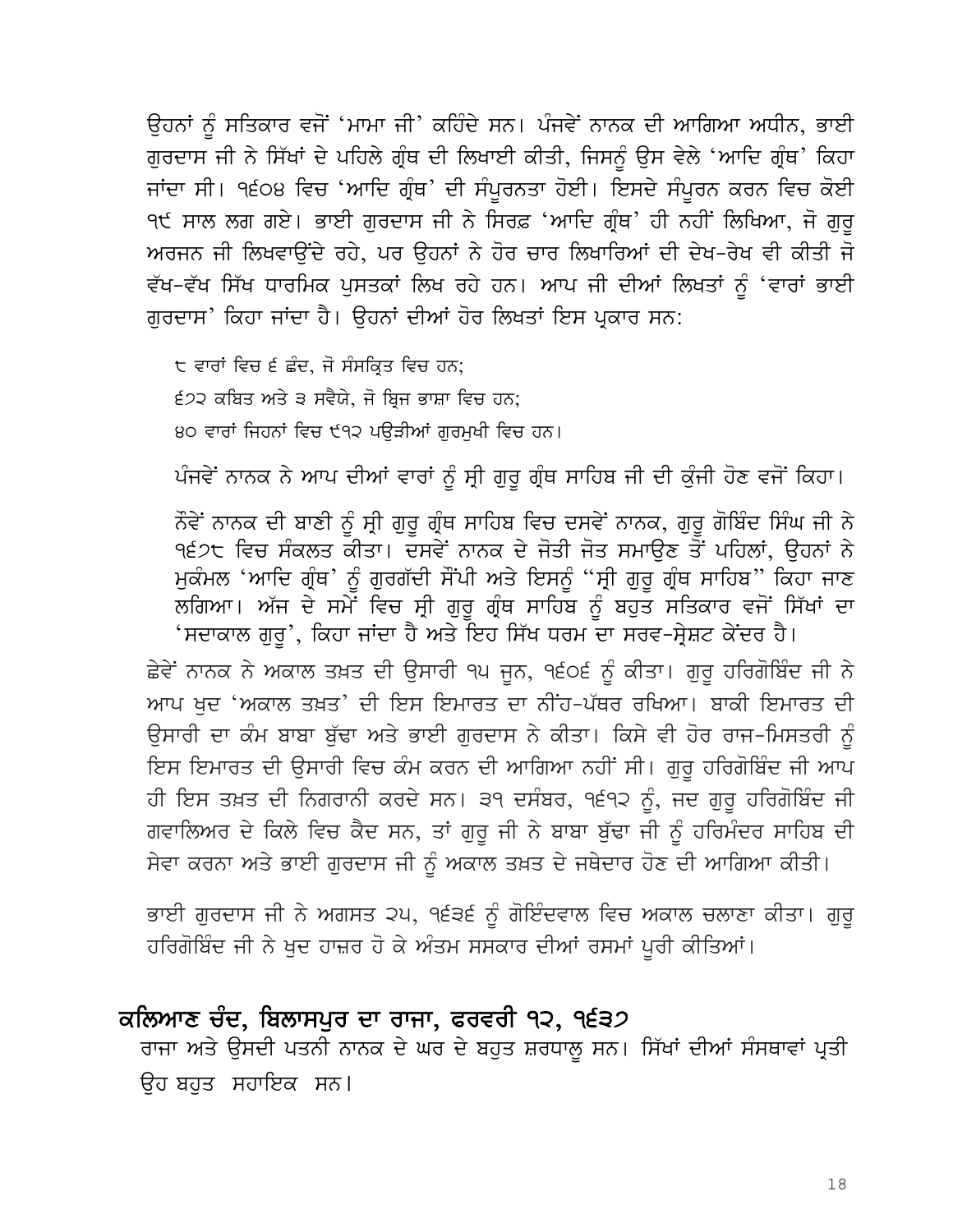### ਬਾਬਾ ਗਰਦਿੱਤਾ, ਮਾਰਚ ੧੫, ੧੬੩੮

ਬਾਬਾ ਗੁਰਦਿੱਤਾ ਛੇਵੇਂ ਨਾਨਕ ਅਤੇ ਮਾਤਾ ਦਮੋਦਰੀ ਦੇ ਵੱਡੇ ਸਪੁੱਤਰ ਸਨ। ਉਹ ਅਤੇ ਉਹਨਾਂ ਦੀ ਸਪਤਨੀ, ਮਾਤਾ ਨਿਹਾਲ ਕੌਰ, ਸਤਵੇਂ ਨਾਨਕ ਅਤੇ ਧੀਰ ਮੱਲ ਦੇ ਮਾਪੇ ਸਨ ਅਤੇ ਅਠਵੇਂ ਨਾਨਕ ਦੇ ਦਾਦਾ-ਦਾਦੀ ਸਨ। ਬਾਬਾ ਗਰਦਿੱਤਾ ਜੀ ਨਾਵੇਂ ਨਾਨਕ ਦੇ ਵੱਡੇ ਭਰਾ ਸਨ ਅਤੇ ਆਪ ਜੀ ਦਾ ਜਨਮ ਪੰਜਾਬ ਦੇ ਫੀਰੋਜ਼ਪਰ ਜਿਲਾ ਵਿਚ ਹੋਇਆ ਸੀ।

### ਭਾਈ ਬਿਧੀ ਚੰਦ, ਅਗਸਤ ੩੧, ੧੬੩੮

ਭਾਈ ਬਿਧੀ ਚੰਦ ਇਕ ਸੁਰਬੀਰ ਗੁਰਸਿੱਖ ਅਤੇ ਛੇਵੇਂ ਨਾਨਕ ਦੇ ਵੇਲੇ ਧਾਰਮਿਕ ਪਰਚਾਰਕ ਸੀ। ਉਹ ਪੰਜਵੇਂ ਅਤੇ ਛੇਵੇਂ ਨਾਨਕ ਦੇ ਪੰਜ ਨੇੜਲੇ ਸਿੱਖਾਂ ਵਿਚੋਂ ਇਕ ਸੀ। ੧੬੦੬ ਵਿਚ ਗੁਰੂ ਅਰਜਨ ਜੀ ਦੀ ਸ਼ਹੀਦੀ ਹੋਣ ਦੇ ਸਮੇਂ ਲਾਹੌਰ ਨਾਲ ਜਾਣ ਵਾਲੇ ਪੰਜ ਸਿੱਖਾਂ ਵਿਚ ਚੁਣੇ ਗਏ ਸਨ। ਨੌ-ਜੁਆਨੀ ਵਿੱਚ, ਬਿਧੀ ਚੰਦ ਕਿਸੇ ਮਾੜੀ ਸੰਗਤ ਵਿਚ ਰਲ ਗਏ ਸਨ ਅਤੇ ਡਾਕੁ ਬਣ ਗਏ। ਇਕ ਦਿਨ ਇਕ ਪਾਕ-ਪਵਿੱਤਰ ਸਿੱਖ ਉਸਨੂੰ ਪੰਜਵੇਂ ਨਾਨਕ ਦੀ ਹਜ਼ੂਰੀ ਵਿਚ ਲੇ ਆਇਆ, ਜਿਥੇ ਉਸ ਅੰਦਰ ਇਕ ਅਲੋਕਿਕ ਪਰਿਵਰਤਨ ਆ ਗਿਆ। ਡਾਕੁਪੁਣੇ ਅਤੇ ਮੰਦੇ ਕਰਤਵਾਂ ਵਾਲੀ ਜ਼ਿੰਦਗੀ ਖਤਮ ਹੋ ਗਈ ਅਤੇ ਉਸਨੇ ਆਪਣਾ ਜੀਵਨ ਗੁਰੂ ਦੀ ਸੇਵਾ ਵਿਚ ਅਰਪਣ ਕਰ ਦਿਤਾ। ਜਦ ਛੇਵੇਂ ਨਾਨਕ ਨੇ ਅਮਨ-ਪਸੰਦ ਸ਼ਰਧਾਲੂਆਂ ਨੂੰ ਹਰ ਵੇਲੇ ਡਰਾਉਂਦੇ ਧਮਕਾਉਂਦੇ ਖਤਰਿਆਂ ਦੇ ਟਾਕਰੇ ਲਈ ਇਕ ਫੌਜ ਤਿਆਰ ਕਰਨ ਦਾ ਫੈਸਲਾ ਕੀਤਾ, ਤਾਂ ਉਸ ਵੇਲੇ ਗੁਰੂ ਜੀ ਨੇ ਬਿਧੀ ਚੰਦ ਨੂੰ ਆਪਣੀ ਫੌਜ ਦਾ ਇੱਕ ਕਮਾਂਡਰ ਚੁਣਿਆ। ਉਸਨੇ ਮੁਗ਼ਲ ਫ਼ੌਜਾਂ ਨਾਲ ਕਈ ਜੰਗਾਂ ਵਿਚ ਮੰਨਣ ਵਿਚ ਨਾ ਆਉਣ ਵਾਲੇ ਬਹਾਦਰੀ ਦੇ ਕਰਤਬ ਦਿਖਾਏ।

ਗੁਰੂ ਜੀ ਨੇ ਵੱਡੇ ਸਪੁੱਤਰ ਦੇ ਜੋਤੀ ਜੋਤ ਸਮਾਉਂਣ ਤੋਂ ਛੇ ਸਾਲ ਬਾਦ ਆਪਣੇ ਪੋਤੇ ਹਰਿ ਰਾਏ ਜੀ ਨੂੰ ਸਤਵਾਂ ਨਾਨਕ ਨਿਯੁੱਕਤ ਕੀਤਾ। ਇਹ ਨਿਯੁਕਤੀ ੩ ਮਾਰਚ, ੧੬੪੪ ਨੂੰ ਹੋਈ।

ਗੁਰੂ ਹਰਿਗੋਬਿੰਦ ਜੀ ਮਾਰਚ ੩, ੧੬੪੪ ਨੂੰ ਜੋਤੀ ਜੋਤ ਸਮਾ ਗਏ। ਕਈ ਲੇਖਕ ਇਸ ਘਟਨਾ ਦੀ ਮਿਤੀ ਫਰਵਰੀ ੨੮, ੧੬੪੪ ਦਸਦੇ ਹਨ। ਗੁਰੂ ਜੀ ਨੇ ੫੪ ਸਾਲ ਦਾ ਜੀਵਨ ਜੀਵਿਆ। ਇਸ ਜੀਵਨ ਦੌਰਾਨ <u>ਆਪ ਜੀ ਨੇ ਛੇਵੇਂ ਨਾਨਕ ਵਜੋਂ ੩੮ ਸਾਲ ਸਿੱਖਾਂ ਦੀ ਅਗਵਾਈ ਕੀਤੀ।</u>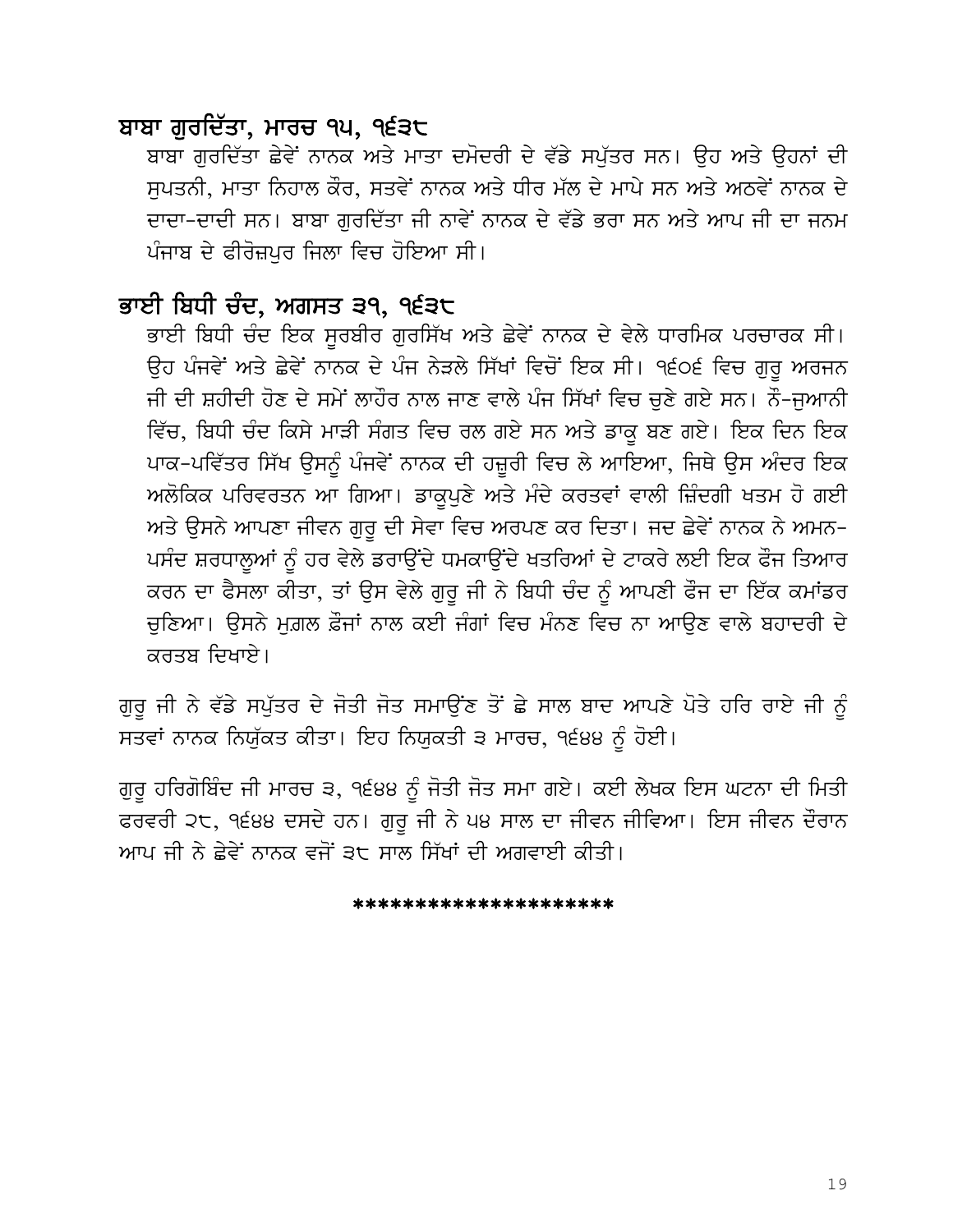### ੯. ਗੁਰੂ ਹਰਿਗੋਬਿੰਦ ਜੀ ਦੇ ਜੀਵਨ ਦੀਆਂ ਵਿਸ਼ੇਸ਼ਤਾਈਆਂ

 $940 - 9688$ 

| ਜਨਮ                                                                                                                                                                                                                          | ਜੂਨ ੧੯, ੧੫੯੦                                                                                                                                                                                                                                                                                                                                                                                                                                                                         |
|------------------------------------------------------------------------------------------------------------------------------------------------------------------------------------------------------------------------------|--------------------------------------------------------------------------------------------------------------------------------------------------------------------------------------------------------------------------------------------------------------------------------------------------------------------------------------------------------------------------------------------------------------------------------------------------------------------------------------|
| ਜਨਮ ਸਥਾਨ                                                                                                                                                                                                                     | ਨਗਰ ਗੁਰੂ ਕੀ ਵਡਾਲੀ, (ਜ਼ਿਲਾ ਅੰਮ੍ਰਿਤਸਰ)                                                                                                                                                                                                                                                                                                                                                                                                                                                 |
| ਮਾਤਾ ਪਿਤਾ                                                                                                                                                                                                                    | ਗੁਰੂ ਅਰਜਨ ਸਾਹਿਬ ਅਤੇ ਮਾਤਾ ਗੰਗਾ ਜੀ                                                                                                                                                                                                                                                                                                                                                                                                                                                     |
| ਔਲਾਦ<br>ਬਾਬਾ ਗੁਰਦਿੱਤਾ (ਸਪੁੱਤਰ, ਜਨਮ ੧੬੧੩)<br>ਬੀਬੀ ਵੀਰੋ (ਸਪੁੱਤਰੀ, ਜਨਮ ੧੬੧੫)<br>ਸੂਰਜ ਮਲ, (ਪੁੱਤਰ, ਜਨਮ ੧੬੧੭)<br>ਅਣੀ ਰਾਏ (ਪੁੱਤਰ, ਜਨਮ ੧੬੧੮)<br>ਅਟੱਲ ਰਾਏ (ਪੁੱਤਰ, ਜਨਮ ੧੬੧੯) ਅਤੇ<br>ਤੇਗ਼ ਬਹਾਦਰ (ਸਪੁੱਤਰ, ਜਨਮ ੧੬੨੧) – ੧੬੬੪ ਵਿਚ ਗੁਰੂ ਬਣੇ। |                                                                                                                                                                                                                                                                                                                                                                                                                                                                                      |
| ਗੁਰਗੱਦੀ                                                                                                                                                                                                                      | ਮਈ ੨੫, ੧੬੦੬, ਉਮਰ ੧੬ ਸਾਲ                                                                                                                                                                                                                                                                                                                                                                                                                                                              |
| ਜੋਤੀ ਜੋਤ ਸਮਾਏ                                                                                                                                                                                                                | ਮਾਰਚ ੩, ੧੬੪੪; ਉਮਰ ੫੪ ਸਾਲ                                                                                                                                                                                                                                                                                                                                                                                                                                                             |
| ਬਾਣੀ                                                                                                                                                                                                                         | ਕੋਈ ਨਹੀਂ                                                                                                                                                                                                                                                                                                                                                                                                                                                                             |
| ਵਿਸ਼ੇਸ ਸਹਿਯੋਗ                                                                                                                                                                                                                | ਪਹਿਲੀ ਸਿੱਖ ਫੌਜ ਬਣਾ ਕੇ ਮੀਰੀ ਪੀਰੀ ਦੀ ਭਾਵਨਾ ਅਤੇ ਧਾਰਣਾ ਨੂੰ ਸ਼ਕਤੀਸ਼ਾਲੀ<br>ਬਣਾਇਆ।<br>ਹਰਿਮੰਦਰ ਸਾਹਿਬ, ਅੰਮ੍ਰਿਤਸਰ ਦੇ ਸਾਹਮਣੇ ਅਕਾਲ ਤਖ਼ਤ ਦੀ ਉਸਾਰੀ<br>ਕੀਤੀ। (੧੬੦੯)<br>ਸ਼ਹੀਦਾਂ ਦੀਆਂ ਵਾਰਾਂ ਲਿਖਣ ਲਈ ਅਤੇ ਢੱਡ ਅਤੇ ਸਾਰੰਗੀ ਦੀ ਵਰਤੋਂ ਨਾਲ ਉਹਨਾਂ<br>ਨੂੰ ਬੀਰ ਰਸ ਰਾਗਾਂ ਵਿਚ ਗਾਉਣ ਲਈ ਕਵੀਆਂ ਨੂੰ ਉਤਸ਼ਾਹਤ ਕੀਤਾ।<br>੧੬੧੯ ਵਿਚ ਗਵਾਲਿਅਰ ਦੇ ਕਿਲੇ ਵਿਚੋਂ ਪ੨ ਰਾਜਿਆਂ ਨੂੰ<br>ਰਿਹਾ<br>ਕਰਵਾਇਆ। ਰਿਹਾਅ ਹੋਣ ਤੋਂ ਬਾਅਦ ਅੰਮ੍ਰਿਤਸਰ ਵਿਚ ਆਪ ਜੀ ਦੇ ਆਉਣ ਤੇ<br>ਅੱਜ ਕਲ੍ਹ ਸੰਸਾਰ ਭਰ ਦੇ ਸਿੱਖ 'ਬੰਦੀ ਛੋੜ' ਦਿਵਸ (ਰਿਹਾਈ ਦਾ ਦਿਨ) ਵਜੋਂ<br>ਮਨਾੳਂਦੇ ਹਨ। |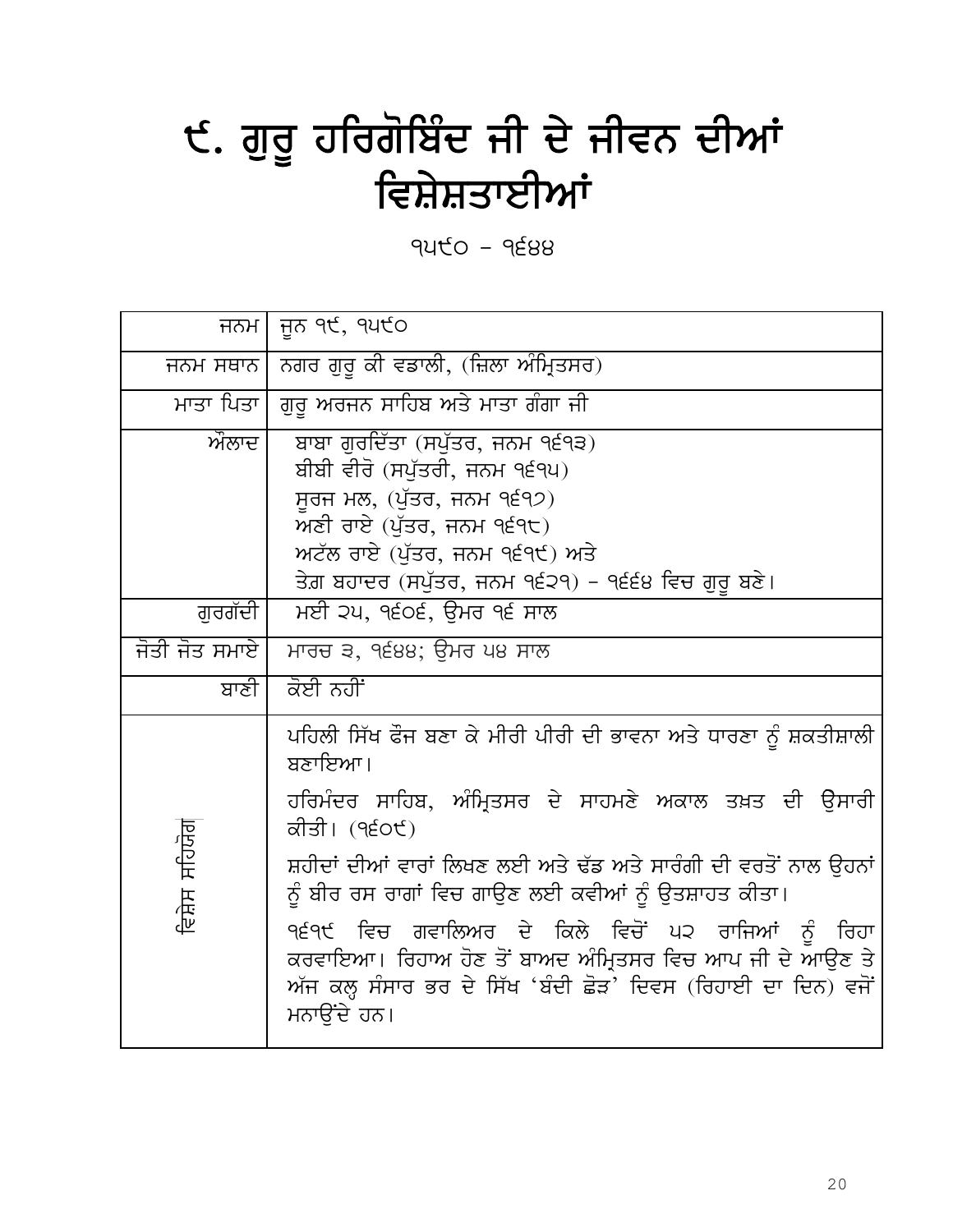# ਸਤਵੇਂ ਨਾਨਕ

ਗੁਰੂ ਹਰਿ ਰਾਏ ਜੀ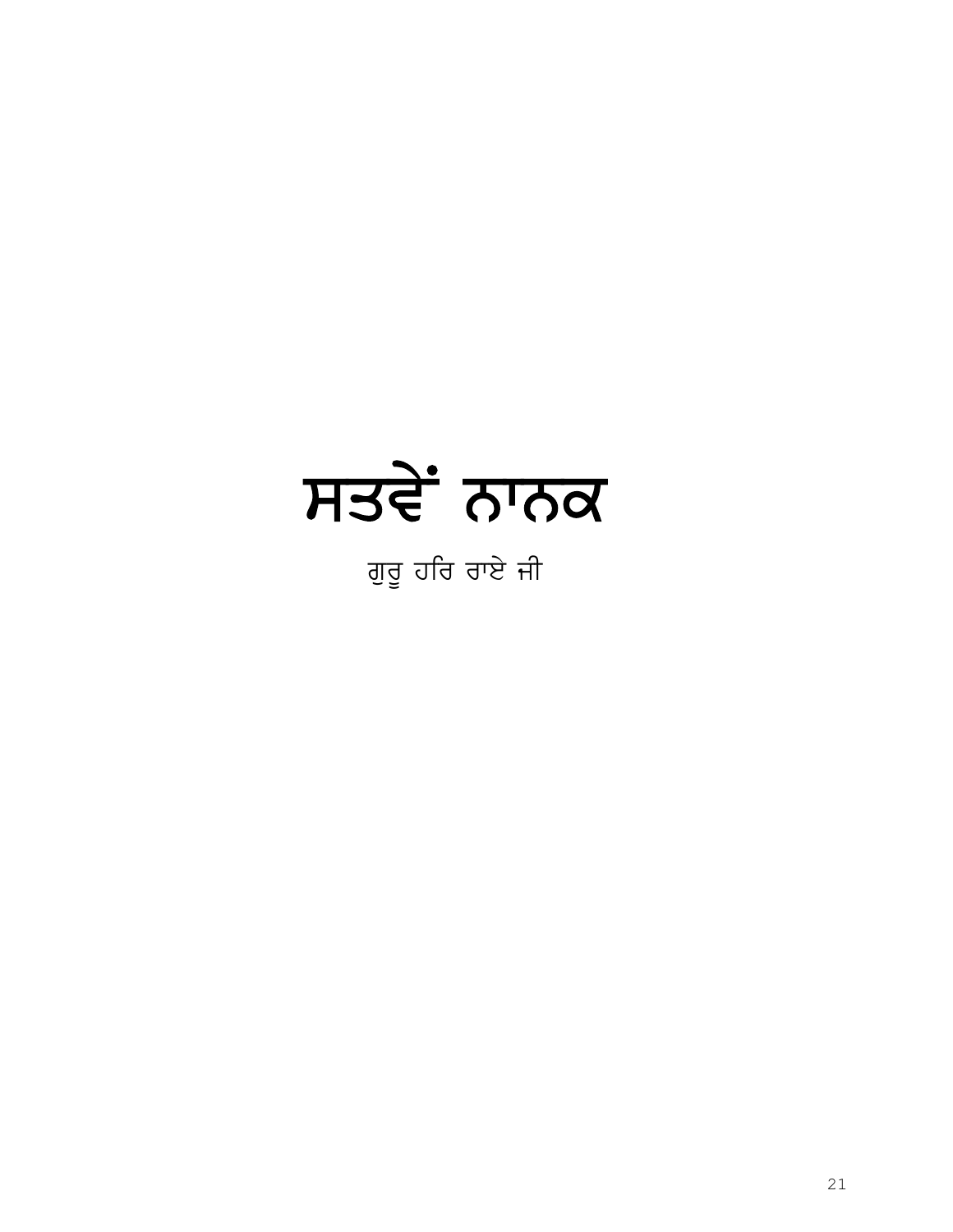### ੧੦. ਮੱਢਲਾ ਜੀਵਨ

੧੬੩੦ (ਜਨਮ): ਹਰਿ ਰਾਏ ਜੀ ਦਾ ਜਨਮ ਕੀਰਤਪੁਰ ਵਿਚ ਜਨਵਰੀ ੧੬, ੧੬੩੦ ਨੂੰ ਹੋਇਆ। ਆਪ ਜੀ ਗੁਰੂ ਹਰਿਗੋਬਿੰਦ ਜੀ ਅਤੇ ਮਾਤਾ ਕਿਸ਼ਨ ਕੌਰ ਜਾਂ ਮਾਤਾ ਅਨੰਤੀ ਦੇ ਸਪੁੱਤਰ ਬਾਬਾ ਗੁਰਦਿੱਤਾ ਜੀ ਦੇ ਸਪੱਤਰ ਸਨ।

| (ਗੁਰੂ) <b>ਹਰਿ ਰਾਏ ਜੀ (ਸਤਵੇਂ ਨਾਨਕ )</b> |
|----------------------------------------|
|                                        |
|                                        |
|                                        |
| (ਗੁਰੂ ਗੋਬਿੰਦ ਸਿੰਘ ਜੀ (ਦਸਵੇਂ ਨਾਨਕ)      |
|                                        |
|                                        |

9੬੩੫ (ਉਮਰ ਪ ਸਾਲ): ੧੬੩੫ ਵਿਚ, ਹਰਿ ਰਾਏ ਜੀ ਦੇ ਦਾਦਾ ਜੀ, ਗੁਰੂ ਹਰਿਗੋਬਿੰਦ ਜੀ, ਛੇਵੇਂ ਨਾਨਕ, ਕੀਰਤਪੁਰ ਆ ਗਏ। ਹਰਿ ਰਾਏ ਜੀ ਨੇ ਅਗਲੇ ਨੌ ਸਾਲ ਗੁਰੂ ਜੀ ਦੇ ਨਾਲ ਗੁਜ਼ਾਰੇ। ਛੇਵੇਂ ਨਾਨਕ ਦਾ ਆਪ ਜੀ ਤੇ ਬਹਤ ਪੁਭਾਵ ਪਿਆ।

ਆਪ ਜੀ ਨੇ ਬਚਪਨ ਵਿੱਚ ਸੈਨਕ ਵਜੋਂ ਸਿਖਲਾਈ ਹਾਸਲ ਕੀਤੀ। ਭਾਈ ਬਿਧੀ ਚੰਦ ਨੇ ਆਪ ਜੀ ਨੂੰ ਘੋੜ ਸਵਾਰੀ, ਤਲਵਾਰ ਬਾਜ਼ੀ, ਤੀਰ-ਅੰਦਾਜ਼ੀ ਅਤੇ ਹੋਰ ਜੰਗੀ ਕਲਾਵਾਂ ਸਿਖਾਈਆਂ। ਤੇਰਾਂ ਸਾਲ ਦੇ ਹੋਣ ਤੱਕ, ਆਪ ਜੀ ਜੰਗੀ ਕਲਾਵਾਂ ਵਿਚ ਪੂਰੀ ਤਰ੍ਹਾਂ ਪ੍ਰਬੀਨ ਹੋ ਗਏ। ਆਪ ਜੀ ਗੁਰਬਾਣੀ ਵਿੱਚ ਵੀ ਬਹੁਤ ਯੋਗ ਸਨ। ਕੀਰਤਪੁਰ ਆਉਣ ਵਾਲੇ ਸਿੱਖ ਆਪ ਜੀ ਨਾਲ ਹੁੰਦੀ ਅਧਿਆਤਮਿਕ ਗੱਲ ਬਾਤ ਤੋਂ ਬਹਤ ਪੁਭਾਵਤ ਹੰਦੇ ਸਨ।

ਹਰਿ ਰਾਏ ਜੀ ਦਾ ਬਹੁਤ ਸੰਵੇਦਨਸ਼ੀਲ ਅਤੇ ਦਇਆਲੂ ਸੁਭਾਅ ਸੀ। ਇਕ ਵਾਰ ਜਦ ਆਪ ਜੀ ਬਾਗ ਵਿਚ ਸੈਰ ਕਰ ਰਹੇ ਸਨ ਤਾਂ ੳਹਨਾਂ ਦੇ ਫੈਲਾਅ ਵਾਲੇ ਕਪੜਿਆਂ ਨਾਲ ਇਕ ਫੱਲ ਅੜ ਗਿਆ ਅਤੇ ਕਝ ਪੱਤੀਆਂ ਜ਼ਮੀਨ ਤੇ ਗਿਰ ਗਈਆਂ। ਪੱਤੀਆਂ ਦੇ ਗਿਰ ਜਾਣ ਨਾਲ ਆਪ ਜੀ ਨਿਰਾਸ ਹੋ ਗਏ ਕਿੳਂਕਿ ਪੱਤੀਆਂ ਨੇ ਜਲਦੀ ਹੀ ਮੁਰਝਾ ਜਾਣਾ ਸੀ। ਛੇਵੇਂ ਨਾਨਕ ਜੀ ਇਹ ਸਭ ਦੇਖ ਰਹੇ ਸਨ। ਛੇਵੇਂ ਨਾਨਕ ਗੁਰੂ ਹਰਿ ਗੋਬਿੰਦ ਜੀ ਆਪ ਜੀ ਕੋਲ ਗਏ ਅਤੇ ਨਿਰਾਸ ਨਾ ਹੋਣ ਲਈ ਕਿਹਾ ਅਤੇ ਸਮਝਾਇਆ ਕਿ ਇਸ ਸਭ ਕੁਝ ਨੂੰ ਪ੍ਰਮਾਤਮਾ ਦਾ ਹੁਕਮ ਕਰਕੇ ਮੰਨੋ।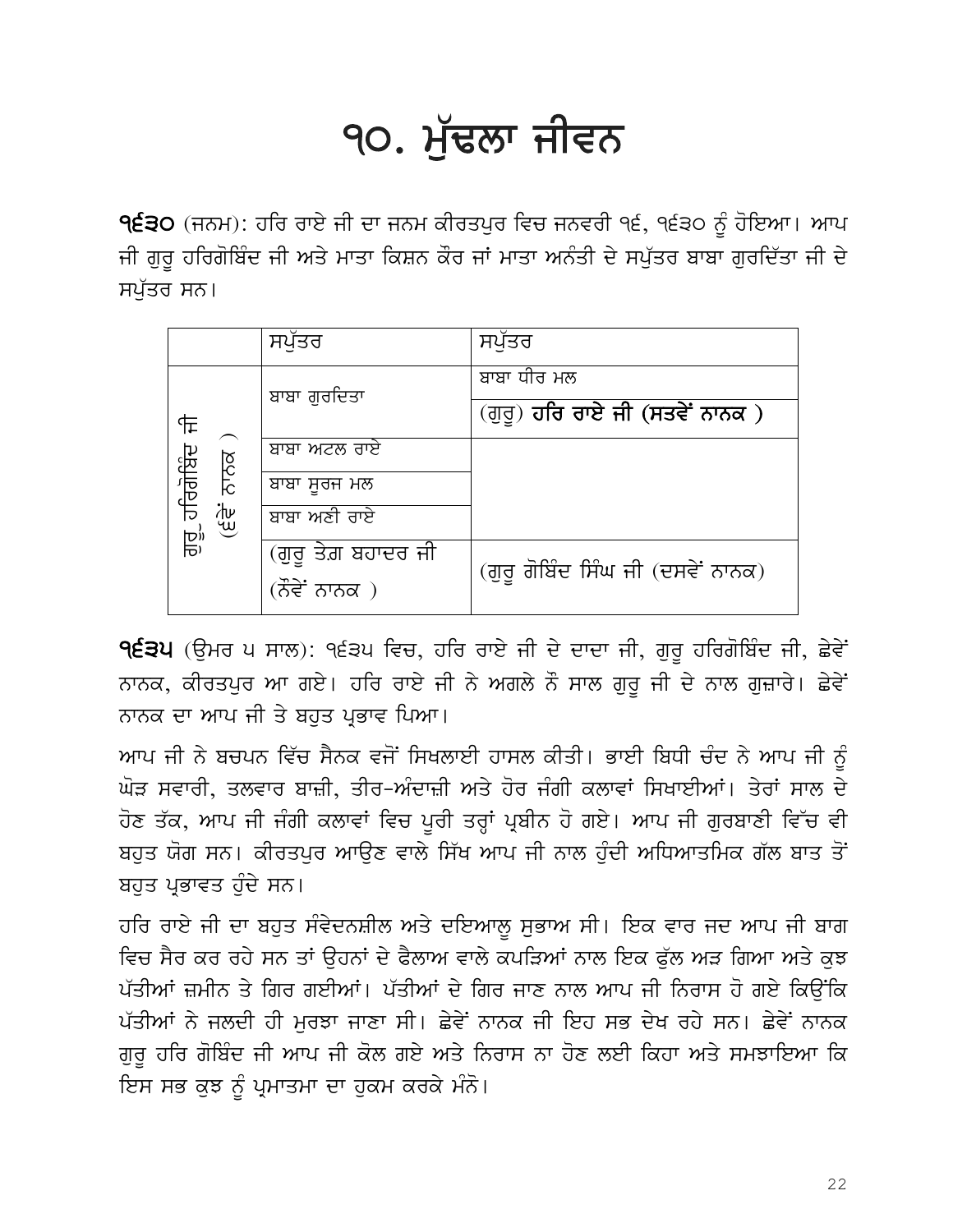ਹਰਿ ਰਾਏ ਜੀ ਪੌਦਿਆਂ ਨੂੰ ਇੰਜ ਸਮਝਿਆ ਕਰਦੇ ਸਨ ਜਿਵੇਂ ਕਿ ਉਹ ਜੀਵਤ ਜੀਵ ਹੋਣ। ਆਪ ਜੀ ਨੇ ਇਸ ਗੱਲ ਤੇ ਜ਼ੋਰ ਦਿਤਾ ਕਿ ਸਾਨੂੰ ਜੀਵਤ ਫੁੱਲਾਂ ਨੂੰ ਮਾਨਣਾ ਚਾਹੀਦਾ ਹੈ, ਨਾ ਕਿ ਇਕ ਟੁੱਟੇ ਫੁੱਲ ਨੂੰ ਹੱਥ ਵਿਚ ਪਕੜ ਕੇ ਜਾਂ ਫੁੱਲਾਂ ਦੇ ਹਾਰ ਜਾਂ ਪੁਜਾ ਲਈ ਅਰਪਿਤ ਕਰਕੇ।

### ਸਬਦ ਗੁਰੂ ਸਦਾਕਾਲ ਜੀਵਤ ਹੈ

ਸ੍ਰੀ ਗੁਰੁ ਗ੍ਰੰਥ ਸਾਹਿਬ ਜੀ ਦੇ ਪੰਨਾ ੪੭੯ ਤੇ ਆਪ ਜੀ ਮਨਭਾਉਣੀ ਤੁਕ ਹੈ। ਇਹ ਇਸਤਰ੍ਹਾਂ ਹੈ:

ਪਾਤੀ ਤੋਰੈ ਮਾਲਿਨੀ ਪਾਤੀ ਪਾਤੀ ਜੀੳ ॥

ਜਿਸੁ ਪਾਹਨ ਕਉ ਪਾਤੀ ਤੋਰੈ ਸੋ ਪਾਹਨ ਨਿਰਜੀਉ ॥1॥

ਭਲੀ ਮਾਲਨੀ ਹੈ ਏਉੁ॥ ਸਤਿਗੁਰੂ ਜਾਗਤਾ ਹੈ ਦੇਉੁ॥1॥ ਰਹਾਉੁ॥

ਅਲੰਕਾਰਕ ਸੰਦੇਸ਼: ਮੁਰਤੀ ਅੱਗੇ ਭੇਟ ਕਰਨ ਲਈ ਮਾਲਣ ਪੱਤਰ ਤੋੜਦੀ ਹੈ, ਪਰ ਇਹ ਨਹੀਂ ਜਾਣਦੀ ਕਿ ਹਰੇਕ ਪੱਤਰ ਵਿਚ ਜਿੰਦ ਹੈ। ਜਿਸ ਪੱਥਰ ਦੀ ਮੁਰਤੀ ਦੇ ਖ਼ਾਤਰ ਮਾਲਣ ਪੱਤਰ ਤੋੜਦੀ ਹੈ, ਉਹ ਪੱਥਰ ਦੀ ਮੁਰਤੀ ਨਿਰਜਿੰਦ ਹੈ।1। ਇਕ ਨਿਰਜਿੰਦ ਮੁਰਤੀ ਦੀ ਸੇਵਾ ਕਰ ਕੇ ਇਸ ਤਰ੍ਹਾਂ ਇਹ

ਮਾਲਣ ਭੁੱਲ ਰਹੀ ਹੈ, ਅਸਲੀ ਇਸ਼ਟ ਸਤਿਗੁਰ ਤਾਂ ਜੀਉਂਦਾ ਜਾਗਦਾ ਦੇਵਤਾ ਹੈ।1। ਰਹਾਉ।

ਹਰੇਕ ਗੁਰੂ ਜੀ ਨੇ ਸ਼ਬਦ ਨੂੰ ਹੀ ਗੁਰੂ ਮੰਨਣ ਤੇ ਜ਼ੋਰ ਦਿਤਾ ਸੀ ਅਤੇ ਮੂਰਤੀ ਪੂਜਾ (ਨਿਰਜੀਵ ਵਸਤਾਂ) ਦੀ ਵਿਅਰਥਤਾ ਦਾ ਪਰਚਾਰ ਕੀਤਾ ਸੀ। ਇਕ ਮੁਸਲਮਾਨ ਹੁੰਦਿਆਂ, ਮੁਗ਼ਲ ਬਾਦਸ਼ਾਹ ਸ਼ਾਹ ਜਹਾਨ ਮੁਰਤੀ ਪੂਜਾ ਦਾ ਵਿਰੋਧੀ ਸੀ। ਉਸਨੇ ਨਵੇਂ ਬਣੇ ਹਿੰਦੂ ਮੰਦਰਾਂ ਨੂੰ ਢਾਹ ਦੇਣ ਦਾ ਹੁਕਮ ਦਿਤਾ ਸੀ ਅਤੇ ਪੁਰਾਣਿਆਂ ਦੀ ਮੁਰੰਮਤ ਕਰਨ ਦੀ ਵੀ ਆਗਿਆ ਨਹੀਂ ਦਿਤੀ ਸੀ ਕਿਉਂਕਿ ਉਹਨਾਂ ਵਿਚ ਮੁਰਤੀ ਪੁਜਾ ਹੁੰਦੀ ਸੀ। ਸਿੱਖਾਂ ਦੇ ਗੁਰਦੁਆਰਿਆਂ ਵਿਰੁੱਧ ਉਸਨੇ ਅਜਿਹੇ ਹੁਕਮ ਨਹੀਂ ਦਿਤੇ ਸਨ ਕਿਉਂਕਿ ਉਥੇ ਕੋਈ ਮੁਰਤੀ ਪੁਜਾ ਨਹੀਂ ਕੀਤੀ ਜਾਂਦੀ ਸੀ।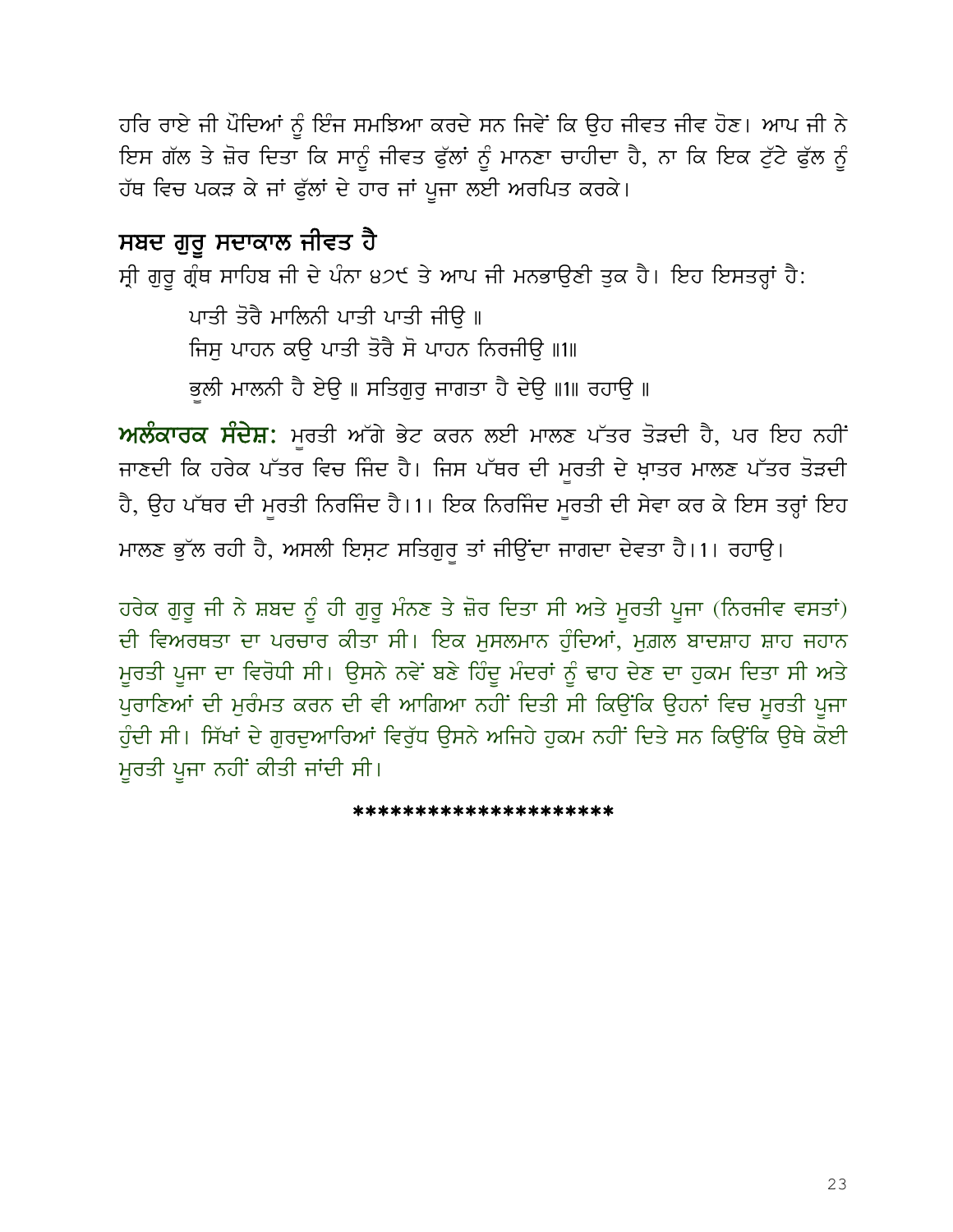## ੧੧. ਹਰਿ ਰਾਏ ਜੀ ਦਾ ਪਰਵਾਰ ਅਤੇ ਗੁਰਗੱਦੀ

੧੬੪੦ (ਉਮਰ ੧੦ ਸਾਲ): ਹਰਿ ਰਾਏ ਜੀ ਹਾਲੇ ੧੦ ਸਾਲ ਦੇ ਹੀ ਸਨ ਜਦ ਆਪ ਜੀ ਦੇ ਪਿਤਾ ਬਾਬਾ ਗੁਰਦਿੱਤਾ ਜੀ (ਛੇਵੇਂ ਨਾਨਕ ਗੁਰੂ ਹਰਿਗੋਬਿੰਦ ਜੀ ਦੇ ਵੱਡੇ ਸਪੁਤਰ) ਅਕਾਲ ਚਲਾਨਾ ਕਰ ਗਏ। ਸੋ ਹਰਿ ਰਾਏ ਜੀ ਆਪਣੇ ਦਾਦਾ ਜੀ ਦੀ ਸੰਗਤ ਵਿਚ ਵੱਡੇ ਹੋਏ। ਜਨਵਰੀ ੧੪, ੧੬੪੦ ਨੂੰ ਹਰਿ ਰਾਏ ਜੀ ਦਾ ਬੀਬੀ ਸੁਲੱਖਣੀ ਨਾਲ ਵਿਆਹ ਹੋ ਗਿਆ। ਉਹਨਾਂ ਦੇ ਤਿੰਨ ਬੱਚੇ ਹੋਏ: ਰਾਮ ਰਾਏ (੧੬੪੬), ਰੂਪ ਕੌਰ (੧੬੪੯) ਅਤੇ ਹਰਿ ਕ੍ਰਿਸ਼ਨ (੧੬੫੨) ਜੋ ਬਾਅਦ ਵਿਚ ਗੁਰੂ ਬਣੇ।

9੬੪੪ (ਉਮਰ ੧੪ ਸਾਲ): ਛੇਵੇਂ ਨਾਨਕ, ਗੁਰੂ ਹਰਿਗੋਬਿੰਦ ਜੀ, ਹਰਿ ਰਾਏ ਜੀ ਨੂੰ ਸਤਵਾਂ ਨਾਨਕ ਨਿਯੁੱਕਤ ਕਰਕੇ ਆਪ ੩ ਮਾਰਚ, ੧੬੪੪ ਨੂੰ ਜੋਤੀ ਜੋਤ ਸਮਾ ਗਏ। ਹਰਿ ਰਾਏ ਜੀ ਗੁਰੂ ਜੀ ਦੇ ਦਰਬਾਰ ਦੇ ਕੰਮਾਂ ਕਾਰਜਾਂ ਵਿਚ ਨਿਯਮਿਤ ਰੂਪ ਵਿੱਚ ਹਿੱਸਾ ਲਿਆ ਕਰਦੇ ਸਨ, ਅਤੇ ਛੇਵੇਂ ਨਾਨਕ ਦੀ ਸੰਗਤ ਵਿਚ ਹਮੇਸ਼ਾ ਹੀ ਰਿਹਾ ਕਰਦੇ ਸਨ।

ਨਤੀਜੇ ਵਜੋਂ, ਸਤਵੇਂ ਨਾਨਕ ਨੇ ਸਿੱਖ ਪੰਥ ਦੀ ਜਥੇਬੰਦਕ ਪ੍ਰਣਾਲੀ ਦੇ ਕੰਮਕਾਜ ਦੀ ਸ਼ਾਨਦਾਰ ਸਮਝ ਵਿਕਸਿਤ ਕਰ ਲਈ ਸੀ। ਸਤਵੇਂ ਨਾਨਕ ਨੇ ਸਿੱਖ ਫ਼ਲਸਫ਼ੇ ਅਤੇ ਇਤਿਹਾਸ ਬਾਰੇ ਆਪਣੇ ਦਾਦਾ ਜੀ, ਛੇਵੇਂ ਨਾਨਕ, ਪਾਸੋਂ ਬਹੁਤ ਗਹਿਰਾ ਗਿਆਨ ਪ੍ਰਾਪਤ ਕਰ ਲਿਆ ਸੀ। ਗੁਰੂ ਜੀ ਨੂੰ ਦੋ ਨਾਜੁਕ ਮਸਲਿਆਂ ਦਾ ਸਾਹਮਣਾ ਕਰਨਾ ਪਿਆ। ਇਕ ਸੀ ਕਿ ਮਗ਼ਲ ਰਾਜ ਦੇ ਤਖ਼ਤ ਲਈ ਵੱਖ ਵੱਖ ਧੜਿਆਂ ਵਿਚ ਲੜਾਈ ਝਗੜਾ ਚੱਲ ਰਿਹਾ ਸੀ। ਦੁਸਰਾ ਸੀ ਕਿ ਮੀਣਾ (ਪਿਰਥੀ ਚੰਦ ਦੇ ਵੰਸ਼ਜ) ਵਲੋਂ ਸਿੱਖ ਪੰਥ ਦੀਆਂ ਸਿਖਿਆਵਾਂ ਨੰ ਬੇ-ਅਸਰ ਕਰਕੇ ਸਿੱਖ ਪੰਥ ਨੰ ਵੰਡਣ ਲਈ ਅਨੇਕਾਂ ਕੋਸ਼ਸ਼ਾਂ ਕੀਤੀਆਂ ਜਾ ਰਹੀਆਂ ਸਨ।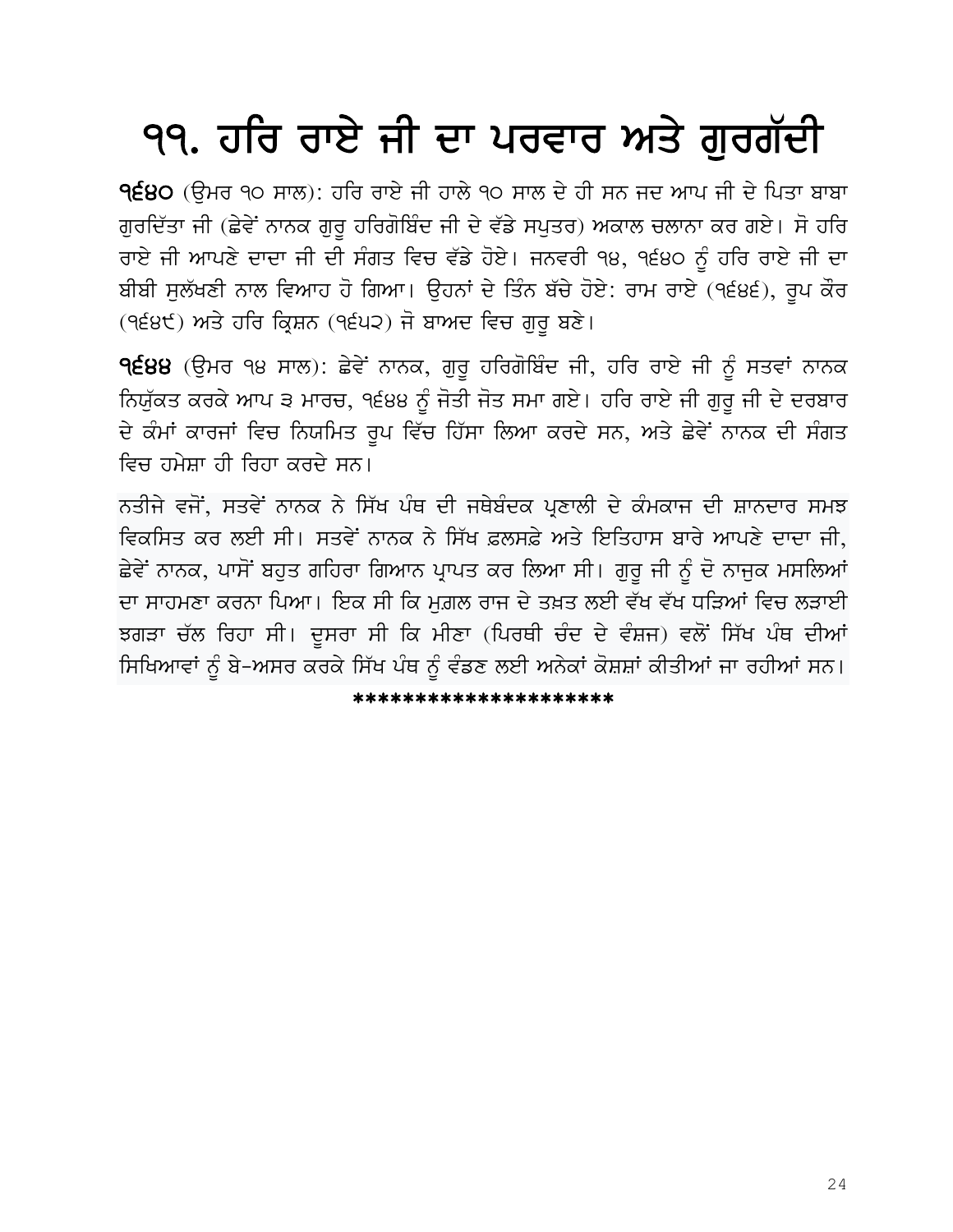# ੧੨. ਗੁਰੂ ਜੀ ਦੀ ਡਿਸਪੈਂਸਰੀ (ਫਾਰਮੇਸੀ)

੧੬੪੪ ਤੋਂ ਬਾਅਦ, ਸਤਵੇਂ ਨਾਨਕ ਨੇ ਕੀਰਤਪੁਰ ਵਿਚ ਇਕ ਡਿਸਪੈਂਸਰੀ ਖੋਹਲੀ, ਕਈ ਨਿਪੁੰਨ ਡਾਕਟਰਾਂ ਨੂੰ ਨਿਯੁੱਕਤ ਕੀਤਾ ਅਤੇ ਸਾਰੇ ਦੇਸ਼ ਭਰ ਵਿਚੋਂ ਦੁਆਈਆਂ ਮੰਗਵਾਈਆਂ। ਇੱਥੇ ਲੋੜਵੰਦਾਂ ਦਾ ਮੁਫ਼ਤ ਇਲਾਜ ਕੀਤਾ ਜਾਂਦਾ ਸੀ। ਪੁਜਾ ਪਾਠ ਦੀਆਂ ਜਗਾਹਾਂ ਤੇ ਮੁਫ਼ਤ ਕਲਿਨਿਕਸ ਚਲਾਉਣ ਲਈ ਅਤੇ ਲੰਗਰ ਵਰਤਾਉਣ ਲਈ ਗੁਰੂ ਜੀ ਨੇ ਆਦੇਸ਼ ਜਾਰੀ ਕੀਤੇ। ਕੀਰਤਪੁਰ ਦੀ ਡਿਸਪੈਂਸਰੀ ਸਾਰੇ ਦੇਸ਼ ਵਿਚ ਮਸ਼ਹੂਰ ਹੋ ਗਈ। ਗੁਰੂ ਜੀ ਨੇ ਜੜੀ ਬੂਟੀਆਂ ਦਾ ਇਕ ਆਯੁਰਵੈਦਿਕ ਹਸਪਤਾਲ ਅਤੇ ਇਕ ਖੋਜ ਕੇਂਦਰ ਵੀ ਕੀਰਤਪਰ ਵਿਚ ਸਥਾਪਤ ਕੀਤਾ।

ਸਿੱਖ ਧਰਮ ਹਰ ਕਿਸੇ ਦਾ ਸਤਿਕਾਰ ਕਰਦਾ ਸੀ ਅਤੇ ਕਿਸੇ ਵੀ ਧਰਮ ਜਾਂ ਜਾਤੀ ਨਾਲ ਵਿਤਕਰਾ ਕੀਤੇ ਬਗੈਰ ਹਰ ਕਿਸੇ ਨੂੰ ਸੇਵਾ ਪਰਦਾਨ ਕੀਤੀ ਜਾਂਦੀ ਸੀ। ਇਸਤਰ੍ਹਾਂ ਹਿੰਦੂ ਅਤੇ ਮੁਸਲਿਮ ਦੋਨੋ ਜਾਤੀਆਂ ਦੇ ਲੋਕ ਗੁਰੂ ਨਾਨਕ ਜੀ ਦੇ ਸਮੇਂ ਤੋਂ ਇਥੇ ਆਇਆ ਕਰਦੇ ਸਨ। ਪਰ ਬਾਦਸ਼ਾਹ ਸ਼ਾਹ ਜਹਾਨ ਇਸਨੂੰ ਸਹਿਨ ਨਾ ਕਰ ਸਕਿਆ। ਉਹ ਨਹੀਂ ਚਾਹੁੰਦਾ ਸੀ ਕਿ ਗੁਰੁ ਨਾਨਕ ਦਾ ਚਲਾਇਆ ਧਰਮ ਪ੍ਰਫੁੱਲਤ ਹੋਏ।

ਬਾਦਸ਼ਾਹ ਸ਼ਾਹ ਜਹਾਨ ਆਪਣੇ ਵੱਡੇ ਪੁੱਤਰ ਦਾਰਾ ਸ਼ਿਕੋਹ ਨੂੰ ਬਹੁਤ ਪਿਆਰ ਕਰਦਾ ਸੀ। ਇਕ ਵਾਰੀ, ਦਾਰਾ ਸ਼ਿਕੋਹ ਬਹੁਤ ਬੀਮਾਰ ਹੋ ਗਿਆ। ਸ਼ਾਹੀ ਡਾਕਟਰਾਂ ਦੇ ਵਧੀਆ ਇਲਾਜ ਦੇ ਬਾਵਜੂਦ, ਉਹ ਠੀਕ ਨਾ ਹੋ ਸਕਿਆ। ਡਾਕਟਰਾਂ ਨੇ ਸਲਾਹ ਦਿਤੀ ਕਿ ਬਾਦਸ਼ਾਹ ਕੀਰਤਪਰ ਦੀ ਡਿਸਪੈਂਸਰੀ ਤੋਂ ਦਆਈਆਂ ਮੰਗਵਾਉਣ। ਕਿਉਂਕੀ ਹੋਰ ਕੋਈ ਵੀ ਦੁਆਈ ਅਸਰ ਨਹੀਂ ਕਰ ਰਹੀ ਸੀ, ਬਾਦਸ਼ਾਹ ਸ਼ਾਹ ਜਹਾਨ ਨੇ ਨਿਰਾਸਤਾ ਦੀ ਹਾਲਤ ਵਿਚ ਗੁਰੂ ਜੀ ਦੀ ਡਿਸਪੈਂਸਰੀ ਤੋਂ ਮਦਦ ਦੀ ਮੰਗ ਕੀਤੀ। ਸ਼ਾਹ ਜਹਾਨ ਗੁਰੂ ਜੀ ਤੋਂ ਮਦਦ ਨਹੀਂ ਮੰਗਣਾ ਚਾਹੁੰਦਾ ਸੀ ਕਿਉਂਕਿ ਉਹ ਸਿੱਖ ਧਰਮ ਨੂੰ ਦਬਾਉਣਾ ਚਾਹੁੰਦਾ ਸੀ। ਪਰ ਉਹ ਇਹ ਵੀ ਜਾਣਦਾ ਸੀ ਕਿ ਗੁਰੂ ਜੀ ਬਿਨਾਂ ਕਿਸੇ ਵਿਤਕਰੇ ਦੇ ਹਰ ਕਿਸੇ ਦੀ ਸੇਵਾ ਅਤੇ ਮਦਦ ਕਰਦੇ ਸਨ। ਗੁਰੁ ਜੀ ਨੇ ਲੋੜੀਂਦੀ ਦਵਾਈ ਭੇਜ ਦਿਤੀ ਜਿਸ ਨਾਲ ਦਾਰਾ ਸ਼ਿਕੋਹ ਜਲਦੀ ਨਾਲ ਠੀਕ ਹੋ ਗਿਆ। ਠੀਕ ਹੋ ਜਾਣ ਤੇ, ਦਾਰਾ ਸ਼ਿਕੋਹ ਕੀਮਤੀ ਤੋਹਫ਼ਿਆਂ ਦੇ ਨਾਲ ਗੁਰੂ ਜੀ ਦਾ ਧੰਨਵਾਦ ਕਰਨ ਲਈ ਆਪ ਕੀਰਤਪੁਰ ਆਇਆ। ਸ਼ਾਹ ਜਹਾਨ ਨੇ ਆਪ ਵੀ ਬਹੁਤ ਖੁੱਲਦਿਲੀ ਨਾਲ ਗੁਰੂ ਜੀ ਦਾ ਧੰਨਵਾਦ ਕੀਤਾ ਅਤੇ ਲੰਗਰ ਦੀ ਸਹਾਇਤਾ ਲਈ ਕੁਝ ਜ਼ਮੀਨ ਦੇਣ ਲਈ ਵੀ ਅਰਜ ਕੀਤੀ। ਗੁਰੂ ਜੀ ਨੇ ਸਤਿਕਾਰ ਸਹਿਤ ਇਸ ਅਰਜੋਈ ਤੋਂ ਇਨਕਾਰ ਕਰ ਦਿਤਾ ਕਿਉਂਕਿ ਗੁਰੂ ਜੀ ਲੰਗਰ ਸਧਾਰਨ ਲੋਕਾਂ ਦੀ ਮੇਹਨਤ

\*\*\*\*\*\*\*\*\*\*\*\*\*\*\*\*\*\*\*\*\*

ਨਾਲ ਕੀਤੀ ਕਮਾਈ ਨਾਲ ਚਲਾਣਾ ਚਾਹੁੰਦੇ ਸੀ।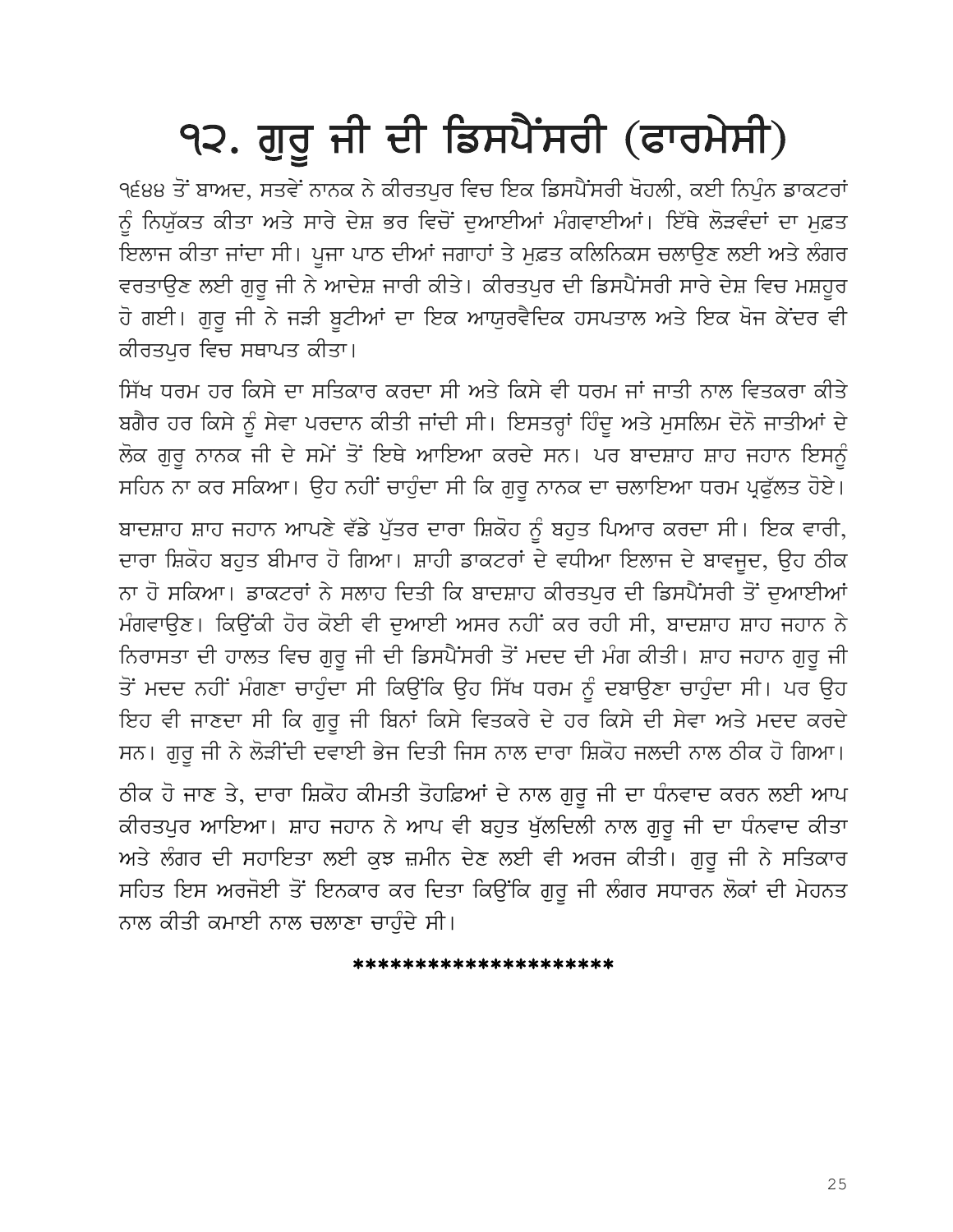## ੧੩. ਦਾਰਾ ਸ਼ਿਕੋਹ ਦਾ ਗੁਰੂ ਜੀ ਕੋਲ ਆਉਣਾਂ

੧੬੫੮ (ਉਮਰ ੨੮ ਸਾਲ): ਮੁਗ਼ਲ ਬਾਦਸ਼ਾਹ ਸ਼ਾਹ ਜਹਾਨ ਦੇ ਚਾਰ ਬੇਟੇ ਸਨ। ਸਭ ਤੋਂ ਵੱਡਾ ਦਾਰਾ ਸ਼ਿਕੋਹ ਅਤੇ ਸਭ ਤੋਂ ਛੋਟਾ ਔਰੰਗਜ਼ੇਬ ਸੀ। ੧੬੫੭ ਵਿਚ, ਜਦ ਸ਼ਾਹ ਜਹਾਨ ਬੀਮਾਰ ਪੈ ਗਿਆ ਤਾਂ ਸ਼ਾਹ ਜਹਾਨ ਨੇ ਆਪਣੇ ਪਿਆਰੇ ਪੁੱਤਰ ਦਾਰਾ ਸ਼ਿਕੋਹ ਨੂੰ ਅਗਲਾ ਬਾਦਸ਼ਾਹ ਨਿਯੁੱਕਤ ਕਰ ਦਿਤਾ। ਔਰੰਗਜ਼ੇਬ ਨੇ ਆਪਣੇ ਦੂਜੇ ਦੋ ਭਰਾਵਾਂ ਨਾਲ ਸਾਜ਼ਸ਼ ਬਣਾਈ ਅਤੇ ਤਿਨਾਂ ਨੇ ਰਲ ਕੇ ਲੜਾਈ ਵਿਚ ਦਾਰਾ ਸ਼ਿਕੋਹ ਨੂੰ ਹਰਾ ਦਿਤਾ। ਦਾਰਾ ਸ਼ਿਕੋਹ ਆਪਣੀ ਜਾਨ ਬਚਾਉਣ ਲਈ ਲਾਹੌਰ ਵੱਲ ਦੌੜ ਗਿਆ।

ਔਰੰਗਜ਼ੇਬ ਨੇ ਦੋਨੋ ਭਰਾਵਾਂ ਨਾਲ ਚਲਾਕੀ ਕੀਤੀ ਅਤੇ ਆਪ ਬਾਦਸ਼ਾਹ ਬਣ ਗਿਆ। ਜਦ ਸ਼ਾਹ ਜਹਾਨ ਬੀਮਾਰੀ ਤੋਂ ਠੀਕ ਹੋਇਆ, ਔਰੰਗਜ਼ੇਬ ਨੇ ਆਪਣੇ ਪਿਤਾ ਅਤੇ ਦੋਨੋ ਭਰਾਵਾਂ ਨੂੰ ਕੈਦ ਕਰ ਲਿਆ ਜਿਹਨਾਂ ਨੇ ਪਹਿਲਾਂ ਦਾਰਾ ਸ਼ਿਕੋਹ ਨੂੰ ਹਰਾਉਣ ਲਈ ਉਸਦੀ ਮਦਦ ਕੀਤੀ ਸੀ। ਦਾਰਾ ਸ਼ਿਕੋਹ ਮੁਗ਼ਲ ਸਾਮਰਾਜ ਦਾ ਬਾਦਸਾਹ ਬਣਨ ਲਈ ਸਹੀ ਹੱਕਦਾਰ ਸੀ।

ਔਰੰਗਜ਼ੇਬ ਨੇ ਫਿਰ ਦਾਰਾ ਸ਼ਿਕੋਹ ਵੱਲ ਧਿਆਨ ਕੀਤਾ। ਇਸ ਤੋਂ ਪਹਿਲਾ ਕਿ ਦਾਰਾ ਸ਼ਿਕੋਹ ਤਖ਼ਤ ਲਈ ਆਪਣਾ ਹੱਕ ਜਤਾਉਂਦਾ, ਔਰੰਗਜ਼ੇਬ ਉਸਨੂੰ ਖਤਮ ਕਰ ਦੇਣਾ ਚਾਹੁੰਦਾ ਸੀ। ਜਦ ਦਾਰਾ ਸ਼ਿਕੋਹ ਦਿੱਲੀ ਤੋਂ ਲਾਹੌਰ ਵੱਲ ਦੌੜਿਆ, ਉਹ ਗੋਇੰਦਵਾਲ ਦੇ ਕੋਲੋਂ ਲੰਘਿਆ। ਸਤਵੇ ਨਾਨਕ ਉਸ ਵੇਲੇ ਗੋਇੰਦਵਾਲ ਵਿਚ ਹੀ ਸਨ। ਗੁਰੂ ਜੀ ਨੂੰ ਨਮਸਕਾਰ ਕਰਨ ਲਈ ਦਾਰਾ ਸ਼ਿਕੋਹ ਉਥੇ ਰੁਕਿਆ। ਦਾਰਾ ਸ਼ਿਕੋਹ ਬੜੀ ਦੇਰ ਤੋਂ ਸਤਵੇਂ ਗੁਰੂ ਜੀ ਦਾ ਬਹੁਤ ਸਤਿਕਾਰ ਕਰਦਾ ਸੀ। ਉਹ ਇਸ ਲਈ ਵੀ ਗੁਰੂ ਜੀ ਦਾ ਸ਼ੁਕਰਗੁਜ਼ਾਰ ਸੀ ਕਿ ਗੁਰੂ ਜੀ ਦੀ ਡਿਸਪੈਂਸਰੀ ਤੋਂ ਮਿਲੀ ਦਵਾਈ ਨਾਲ ਉਸਦੀ ਜਾਨ ਦਾ ਬਚਾਅ ਹੋਇਆ ਸੀ। ਉਸਨੂੰ ਪਤਾ ਲੱਗਾ ਸੀ ਕਿ ਔਰੰਗਜ਼ੇਬ ਹਾਲੇ ਵੀ ਦਿੱਲੀ ਵਿਚ ਸੀ, ਜੋ ਕਿ ਲੱਗ ਭੱਗ ੩੦੦ ਮੀਲ ਦੂਰ ਸੀ ਅਤੇ ਉਸ ਕਰਕੇ ਘਬਰਾਉਣ ਦੀ ਕੋਈ ਲੋੜ ਨਹੀਂ ਸੀ।

ਲਾਹੌਰ ਤੋਂ ਬਚ ਕੇ ਦੌੜਨ ਵੇਲੇ ਦਾਰਾ ਸ਼ਿਕੋਹ ਕੋਲ ਕੁਝ ਸ਼ਾਹੀ ਖਜ਼ਾਨਾ ਅਤੇ ਫੌਜੀ ਜਰਨੈਲ ਵੀ ਨਾਲ ਸਨ। ਗੁਰੂ ਜੀ ਕੋਲੋਂ ਉਸਨੂੰ ਕਿਸੇ ਮਾਲੀ ਮਦਦ ਦੀ ਲੋੜ ਨਹੀਂ ਸੀ। ਉਹ ਕੋਈ ਲੜਾਕੂ ਯੋਧਾ ਨਹੀਂ ਸੀ। ਉਹ ਲੜਾਈ ਵਿਚ ਔਰੰਗਜ਼ੇਬ ਦਾ ਸਾਹਮਣਾ ਕਰਨ ਤੋਂ ਡਰਦਾ ਸੀ ਜੋ ਇਕ ਸੁਰਬੀਰ ਯੋਧਾ ਸੀ। ਔਰੰਗਜ਼ੇਬ ਦੇ ਕਹਿਰ ਤੋਂ ਬਚਣ ਲਈ, ਦਾਰਾ ਸ਼ਿਕੋਹ ਥਾਂ-ਪਰ-ਥਾਂ ਚਲਦਾ ਰਿਹਾ। ਆਖਰਕਾਰ, ਅੌਰੰਗਜ਼ੇਬ ਨੂੰ ਪੂਰੀ ਤਰ੍ਹਾਂ ਪਤਾ ਲੱਗ ਗਿਆ ਕਿ ਦਾਰਾ ਸ਼ਿਕੋਹ ਉਸਨੂੰ ਕੋਈ ਵੀ ਨੁਕਸਾਨ ਨਹੀਂ ਪਹੁੰਚਾ ਸਕਦਾ। ਮਗ਼ਲ ਬਾਦਸ਼ਾਹ ਹੋਣ ਵਜੋਂ ਉਸਨੇ ਸਾਰੇ ਰਾਜ ਨੂੰ ਕਬਜ਼ੇ ਵਿਚ ਲੈ ਲਿਆ।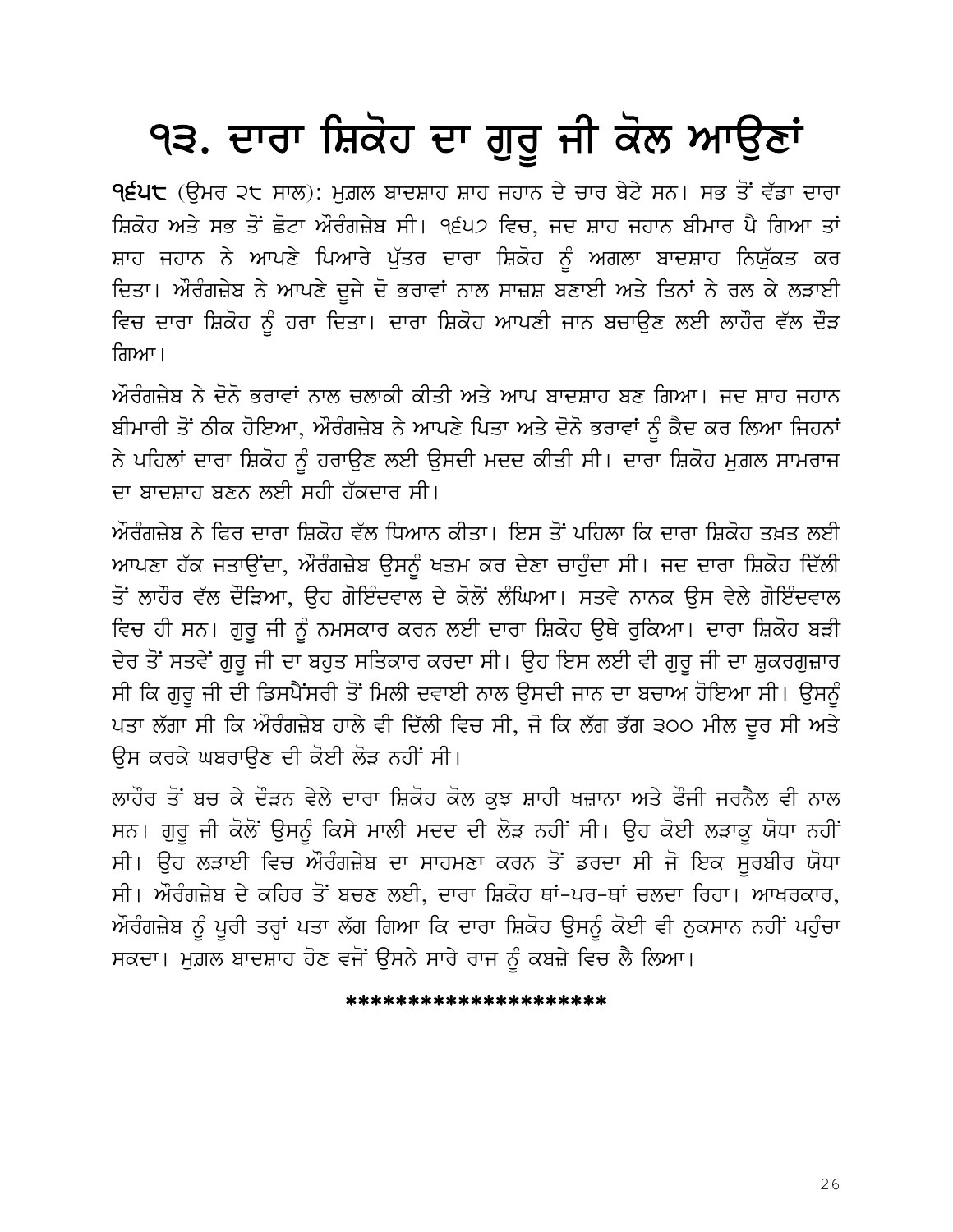## 98. ਰਾਮ ਰਾਏ ਨੂੰ ਬੇ–ਦਖਲ ਕਰਨਾ

੧੬੬੧ (ਉਮਰ ੩੧ ਸਾਲ): ਔਰੰਗਜ਼ੇਬ ਨੇ ਹਰ ਕਿਸੇ ਬਾਰੇ ਛਾਣਬੀਣ ਕੀਤੀ ਜਿਸ ਨੇ ਵੀ ਉਸਦੇ ਭਰਾ ਦਾਰਾ ਸ਼ਿਕੋਹ ਦੀ ਬਗ਼ਾਵਤ ਵਿਚ ਮਦਦ ਕੀਤੀ ਸੀ। ਜਿਸ ਕਿਸੇ ਦੇ ਬਾਰੇ ਥੋਹੜਾ ਵੀ ਸ਼ੱਕ ਸੀ, ਔਰੰਗਜ਼ੇਬ ਨੇ ਸਭਨਾਂ ਨੂੰ ਮਾਰ ਦਿਤਾ। ਜੋ ਉਸ ਪ੍ਰਤੀ ਪੂਰੀ ਤਰ੍ਹਾਂ ਵਫ਼ਾਦਾਰ ਨਹੀਂ ਸੀ, ਔਰੰਗਜ਼ੇਬ ਉਸਨੂੰ ਮਰਵਾ ਦਿੰਦਾ ਸੀ। ਔਰੰਗਜ਼ੇਬ ਉਹਨਾਂ ਨੂੰ ਮੁਆਫ਼ ਕਰ ਦਿੰਦਾ ਜੋ ਉਸ ਪ੍ਰਤੀ ਪੂਰੀ ਤਰ੍ਹਾਂ ਵਫ਼ਾਦਾਰੀ ਦਿਖਾੳਣ ਦਾ ਵਾਅਦਾ ਕਰਦੇ।

ਦਾਰਾ ਸ਼ਿਕੋਹ ਨੇ ਸਤਵੇਂ ਨਾਨਕ ਪਾਸੋਂ ਕੋਈ ਮਾਲੀ ਮਦਦ ਨਹੀਂ ਲਈ ਸੀ ਜਦ ਉਹ ਗੁਰੂ ਜੀ ਨੂੰ ਗੋਇਂਦਵਾਲ ਵਿਚ ਮਿਲਿਆ ਸੀ। ਉੱਚ ਜਾਤੀ ਨਾਲ ਸਬੰਧ ਰਖਣ ਵਾਲੇ ਹਿੰਦੂ ਨਾਰਾਜ਼ ਸਨ ਕਿ ਗੁਰੂ ਜੀ ਹਰ ਕਿਸੇ ਨੂੰ ਬਰਾਬਰ ਸਨਮਾਨਦੇ ਸਨ। ਉਹ ਇਹ ਵੀ ਜਾਣਦੇ ਸਨ ਕਿ ਮੁਗ਼ਲ ਰਾਜਿਆਂ ਨੇ ਹਿੰਦੂ ਮੰਦਰਾਂ ਤੇ (ਬੁੱਤ ਪੂਜਾ ਦੇ ਕਾਰਨ) ਰੋਕਾਂ ਲਾਈਆਂ ਸਨ, ਪਰ ਸਿੱਖ ਗੁਰਦੁਆਰਿਆਂ ਬਾਾਰੇ ਕੁਝ ਨਹੀਂ ਕਿਹਾ ਸੀ। ਕੁਝ ਹਿੰਦੂ ਆਗੂਆਂ ਨੇ ਹਾਲਾਤਾਂ ਦਾ ਫਾਇਦਾ ਉਠਾਇਆ ਅਤੇ ਗੁਰੂ ਜੀ ਬਾਰੇ ਝੁਠਾ ਇਲਜ਼ਾਮ ਲਗਾ ਦਿਤਾ ਕਿ ਗੁਰੂ ਜੀ ਨੇ ਔਰੰਗਜ਼ੇਬ ਵਿਰੁੱਧ ਦਾਰਾ ਸ਼ਿਕੋਹ ਦੀ ਮਦਦ ਕੀਤੀ ਸੀ। ਔਰੰਗਜ਼ੇਬ ਨੂੰ ਪਹਿਲਾ ਹੀ ਪਤਾ ਸੀ ਕਿ ਛੇਵੇਂ ਨਾਨਕ ਨੇ ਇਕ ਵੱਡੀ ਫੌਜ ਰਖੀ ਹੋਈ ਸੀ। ਉਹ ਸਿੱਖਾਂ ਦੀ ਫੌਜੀ ਤਾਕਤ ਨੂੰ ਵਧਣ ਤੋਂ ਰੋਕਨਾ ਚਾਹੁੰਦਾ ਸੀ। ਔਰੰਗਜ਼ੇਬ ਨੇ ਗੁਰੂ ਜੀ ਨੂੰ ਸੱਦਣ ਦਾ ਫੈਸਲਾ ਕੀਤਾ ਕਿ ਹਿੰਦੂਆਂ ਵਲੋਂ ਲਗਾਏ ਇਲਜ਼ਾਮ ਬਾਰੇ ਉਹ ਸਫਾਈ ਪੇਸ਼ ਕਰਨ ਕਿ ਔਰੰਗਜ਼ੇਬ ਵਿਰੁੱਧ ਲੜਾਈ ਵਿਚ ਗੁਰੂ ਜੀ ਨੇ ਦਾਰਾ ਸ਼ਿਕੋਹ ਦੀ ਮਦਦ ਕੀਤੀ ਸੀ।

ਮਾਰਚ ੧੬੬੧ ਵਿਚ, ਸਤਵੇਂ ਨਾਨਕ ਕੀਰਤਪੁਰ ਵਿਚ ਸਨ ਜਦ ਉਹਨਾਂ ਨੂੰ ਇਕ ਸੱਦਾ ਮਿਲਿਆ ਕਿ ਔਰੰਗਜ਼ੇਬ ਦੇ ਸ਼ਾਹੀ ਦਰਬਾਰ ਵਿਚ ਆ ਕੇ ਸਫ਼ਾਈ ਪੇਸ਼ ਕਰਨ ਕਿ ਉਹਨਾਂ ਨੇ ਦਾਰਾ ਸ਼ਿਕੋਹ ਦੀ ਆਰੋਪਤ ਮਦਦ ਕਿਉਂ ਕੀਤੀ। ਗੁਰੂ ਜੀ ਨੇ ਆਪਣੇ ਵੱਡੇ ਸਪੁੱਤਰ ਰਾਮ ਰਾਏ ਨੂੰ ਆਪਣੇ ਨੁਮਾਇੰਦੇ ਵਜੋਂ ਸਪਸ਼ਟ ਕਰਨ ਲਈ ਔਰੰਗਜ਼ੇਬ ਕੋਲ ਭੇਜਿਆ। ਰਾਮ ਰਾਏ ਉਸ ਵੇਲੇ ਭਾਵੇਂ ਗਿਆਰਾਂ ਸਾਲਾਂ ਦੇ ਸਨ, ਉਹ ਵਿਦਵਾਨ ਅਤੇ ਸਮਝਦਾਰ ਸਨ। ਅਪ੍ਰੈਲ ੧੬੬੧ ਵਿਚ, ਰਾਮ ਰਾਏ ਮਗ਼ਲ ਸਾਮਰਾਜ ਦੀ ਰਾਜਧਾਨੀ ਦਿੱਲੀ ਪਹੁੰਚੇ ਅਤੇ ਮਜਨੂੰ ਦਾ ਟਿੱਲਾ ਵਿਖੇ ਠਹਿਰੇ। ਔਰੰਗਜ਼ੇਬ ਨੇ ਰਾਮ ਰਾਏ ਨੂੰ ਕਈ ਤਰੀਕਿਆਂ ਨਾਲ ਪਰਖਿਆ, ਵਿਸ਼ੇਸ ਕਰਕੇ ਉਸਦੇ ਅਧਿਆਤਮਿਕ ਗਿਆਨ ਬਾਰੇ। ਰਾਮ ਰਾਏ ਨੇ ਹਰ ਪਰਖ ਵਿਚ ਸ਼ਾਨਦਾਰ ਸਿਆਣਪ ਪੇਸ ਕੀਤੀ ਅਤੇ ਔਰੰਗਜ਼ੇਬ ਨੇ ਉਸਦੇ ਜਆਬਾਂ ਦੀ ਸਰਾਹਨਾ ਕੀਤੀ। ਪਰ ਔਰੰਗਜ਼ੇਬ ਦੇ ਦਰਬਾਰ ਦਾ ਇਕ ਧਾਰਮਿਕ ਕਾਜ਼ੀ ਖ਼ਸ਼ ਨਹੀਂ ਸੀ ਕਿ ਬਾਦਸ਼ਾਹ ਇਕ ਗੈਰ-ਮਸਲਿਮ ਤੋਂ ਪਭਾਵਤ ਹੋ ਰਿਹਾ ਸੀ।

ਕਾਜ਼ੀ ਬਾਦਸ਼ਾਹ ਦੇ ਧਿਆਨ ਨੂੰ ਗੁਰੂ ਜੀ ਵਲੋਂ ਹਟਾਨਾ ਚਾਹੁੰਦਾ ਸੀ। ਕਾਜ਼ੀ ਨੇ ਇਕ ਦਿਨ ਦਰਬਾਰ ਵਿਚ ਹੀ ਔਰੰਗਜ਼ੇਬ ਨੂੰ ਉਕਸਾਇਆ ਕਿ ਉਹ ਆਦਿ ਗ੍ਰੰਥ ਵਿਚ ਆਉਂਦੀ ਇਕ ਤੁਕ ਦੀ ਵਿਆਖਿਆ ਬਾਰੇ ਰਾਮ ਰਾਏ ਨੂੰ ਪੁੱਛਣ। ਸ੍ਰੀ ਗੁਰੂ ਗ੍ਰੰਥ ਸਾਹਿਬ ਵਿਚ ਇਹ ਤੁਕ ਪੰਨਾ ੪੬੬ ਤੇ ਇਸਤਰ੍ਹਾਂ ਹੈ: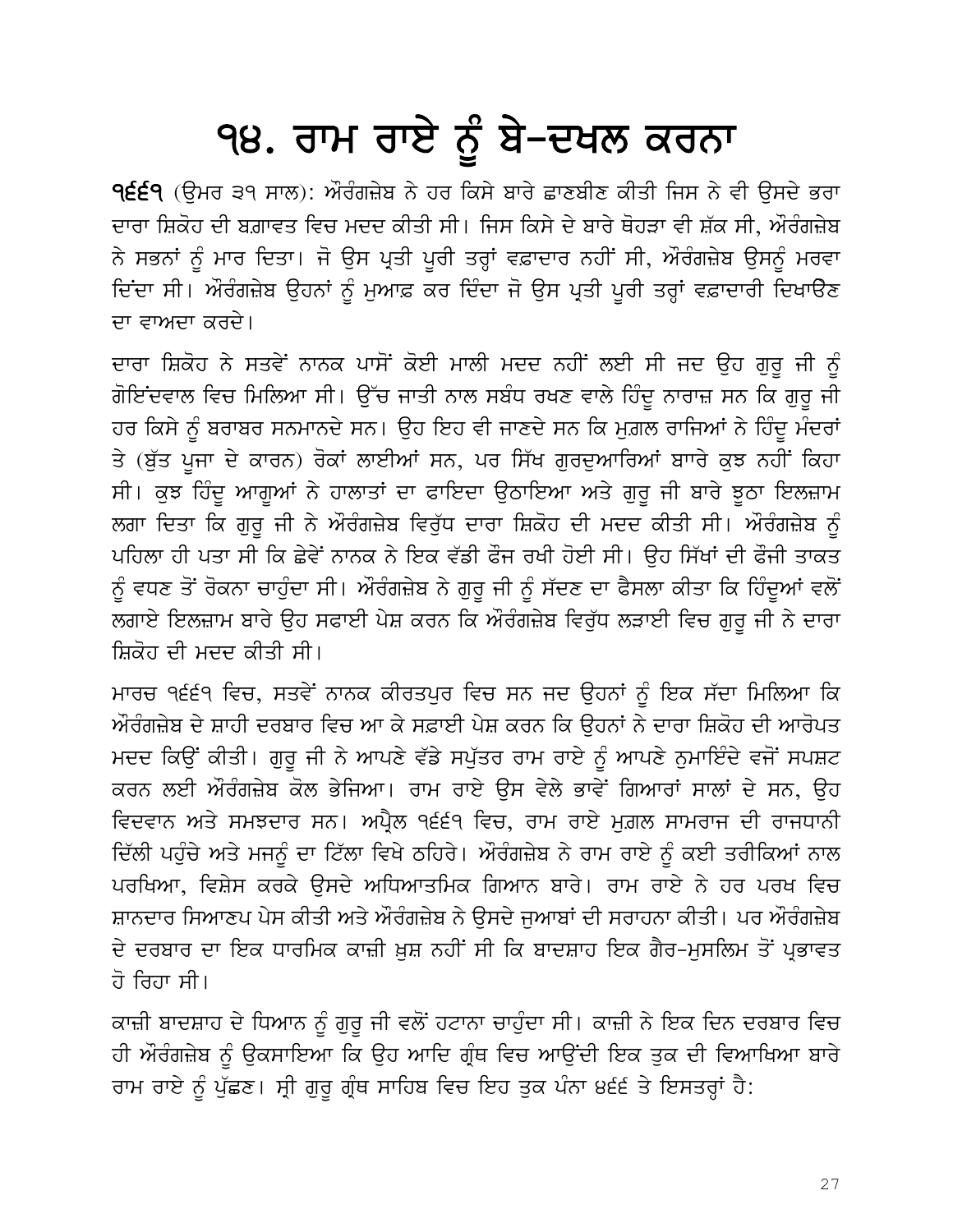ਮਿਟੀ ਮੁਸਲਮਾਨ ਕੀ ਪੇੜੈ ਪਈ ਕੁਮ੍ਹਆਿਰ ॥ ਘੜਿ ਭਾਂਡੇ ਇਟਾ ਕੀਆ ਜਲਦੀ ਕਰੇ ਪੁਕਾਰ ॥ ਜਲਿ ਜਲਿ ਰੋਵੈ ਬਪੜੀ ਝੜਿ ਝੜਿ ਪਵਹਿ ਅੰਗਿਆਰ ॥ ਨਾਨਕ ਜਿਨਿ ਕਰਤੈ ਕਾਰਣ ਕੀਆ ਸੋ ਜਾਣੈ ਕਰਤਾਰ ॥2॥

ਅਲੰਕਾਰਕ ਸੰਦੇਸ਼: ਮੁਸਲਮਾਨ ਇਹ ਖ਼ਿਆਲ ਕਰਦੇ ਹਨ ਕਿ ਮਰਨ ਤੋਂ ਪਿਛੋਂ ਜਿਨ੍ਹਾਂ ਦਾ ਸਰੀਰ ਸਾੜਿਆ ਜਾਂਦਾ ਹੈ, ਉਹ ਦੋਜ਼ਕ ਦੀ ਅੱਗ ਵਿਚ ਸੜਦੇ ਹਨ, ਪਰ ਉਸ ਥਾਂ ਦੀ ਮਿੱਟੀ ਜਿੱਥੇ ਮੁਸਲਮਾਨ ਮੁਰਦੇ ਦੱਬਦੇ ਹਨ ਕਈ ਵਾਰੀ ਕੁਮ੍ਹਿਆਰ ਦੇ ਵੱਸ ਪੈ ਜਾਂਦੀ ਹੈ। ਭਾਵ, ਉਹ ਮਿੱਟੀ ਚੀਕਣੀ ਹੋਣ ਕਰਕੇ ਕੁਮ੍ਹਿਆਰ ਲੋਕ ਕਈ ਵਾਰੀ ਉਹ ਮਿੱਟੀ ਭਾਂਡੇ ਬਣਾਣ ਲਈ ਲੈ ਆਉਂਦੇ ਹਨ; ਕੁਮ੍ਹਿਆਰ ਉਸ ਮਿੱਟੀ ਨੂੰ ਘੜ ਕੇ ਉਸ ਦੇ ਭਾਂਡੇ ਤੇ ਇੱਟਾਂ ਬਣਾਉਂਦਾ ਹੈ, ਤੇ ਆਵੀ ਵਿਚ ਪੈ ਕੇ ਉਹ ਮਿੱਟੀ ਮਾਨੋ ਸੜਦੀ ਹੋਈ ਪੁਕਾਰ ਕਰਦੀ ਹੈ, ਸੜ ਕੇ ਵਿਚਾਰੀ ਰੋਂਦੀ ਹੈ ਤੇ ਉਸ ਵਿਚੋਂ ਅੰਗਿਆਰੇ ਝੜ ਝੜ ਕੇ ਡਿਗਦੇ ਹਨ, ਪਰ ਇਸਦਾ ਸਰੀਰ ਦੇ ਸਾੜਨ ਜਾਂ ਦੱਬਣ ਨਾਲ ਕੋਈ ਸੰਬੰਧ ਨਹੀਂ ਹੈ, ਹੇ ਨਾਨਕ! ਜਿਸ ਕਰਤਾਰ ਨੇ ਜਗਤ ਦੀ ਮਾਇਆ ਰਚੀ ਹੈ, ਉਹ ਅਸਲ ਭੇਦ ਨੂੰ ਜਾਣਦਾ ਹੈ।2।

ਸਿੱਖ ਧਾਰਣਾਵਾਂ ਅਨੁਸਾਰ, ਜਦ ਆਤਮਾ ਇਸ ਸਰੀਰ ਨੂੰ ਛੱਡ ਦਿੰਦੀ ਹੈ ਤਾਂ ਕੋਈ ਫਰਕ ਨਹੀਂ ਪੈਂਦਾ, ਭਾਵੇਂ ਇਸ ਸਰੀਰ ਨੂੰ ਦਬਾ ਦਿਤਾ ਜਾਵੇ ਜਾਂ ਦਫ਼ਨ ਕਰ ਦਿਤਾ ਜਾਵੇ। ਜਿਤਨੀ ਦੇਰ ਕੋਈ ਵਿਅੱਕਤੀ ਜ਼ਿੰਦਾ ਹੈ, ਉਸਦੀ ਦੀ ਆਤਮਾ ਦਾ ਸਤਰ ਉਸਦੇ ਕਰਮਾਂ ਤੋਂ ਜਾਣਿਆ ਜਾਂਦਾ ਹੈ।

ਇਸਲਾਮ ਵਿਚ ਮਰ ਚੁੱਕੇ ਸਰੀਰ ਨੂੰ ਜਲਾਉਣਾ ਇਕ ਪਾਪ ਅਤੇ ਬਹੁਤ ਬੁਰੀ ਸਜ਼ਾ ਹੈ। ਅਜਿਹਾ ਹਵਾਲਾ ਕਿਸੇ ਵੀ ਮੁਸਲਮਾਨ ਨੂੰ ਭੜਕਾਣ ਵਾਲਾ ਸਮਝਿਆ ਜਾ ਸਕਦਾ ਹੈ। ਔਰੰਗਜ਼ੇਬ ਨੂੰ ਖ਼ੁਸ਼ ਕਰਨ ਲਈ, ਰਾਮ ਰਾਏ ਨੇ ਸ਼ਬਦ '*ਮਸਲਮਾਨ*' ਹਟਾ ਕੇ '*ਬੇਈਮਾਨ*' ਕਰ ਦਿਤਾ। ਸਿੱਖੀ ਧਾਰਣਾਵਾ ਅਨਸਾਰ, ਸ੍ਰੀ ਗੁਰੂ ਗ੍ਰੰਥ ਸਾਹਿਬ ਦੇ ਕਿਸੇ ਵੀ ਸ਼ਬਦ ਨੂੰ ਬਦਲਣਾ ਬੇਅਦਬੀ ਜਾਂ ਕੁਕਰਮ ਹੈ।

ਜਦ ਸਤਵੇਂ ਨਾਨਕ ਜੀ ਨੂੰ ਇਸ ਘਟਨਾ ਦਾ ਪਤਾ ਲੱਗਾ ਤਾਂ ਉਹਨਾਂ ਨੇ ਰਾਮ ਰਾਏ ਦੇ ਇਸ ਕਰਤਬ ਨੂੰ ਅਪ੍ਰਵਾਨ ਕੀਤਾ ਅਤੇ ਰਾਮ ਰਾਏ ਨੂੰ ਵਾਪਸ ਆਉਣ ਤੋਂ ਮਨ੍ਹਾਂ ਕਰ ਦਿਤਾ। ਸਤਵੇਂ ਨਾਨਕ ਨੇ ਸਿੱਖਾਂ ਨੂੰ ਆਗਿਆ ਕੀਤੀ ਕਿ ਰਾਮ ਰਾਏ ਨਾਲ ਕੋਈ ਸਬੰਧ ਨਾ ਰਖਣ। ਸਿੱਖ ਸੰਗਤ ਨੇ ਰਾਮ ਰਾਏ ਨੂੰ ਤਿਆਗ ਦਿਤਾ। ਰਾਮ ਰਾਏ ਮਦਦ ਲਈ ਔਰੰਗਜ਼ੇਬ ਕੋਲ ਗਿਆ। ਔਰੰਗਜ਼ੇਬ ਨੇ ਸਿੱਖਾਂ ਵਿਚ ਪੈਦਾ ਹੋਈ ਵਿਰੋਧਤਾ ਨੂੰ ਉਛਾਲਣਾ ਹੀ ਸਿਆਣਪ ਸਮਝਿਆ। ਉਸਨੇ ਰਾਮ ਰਾਏ ਨੂੰ ਕੁਝ ਜ਼ਮੀਨ ਦੇ ਦਿਤੀ ਜਿਥੇ ਉਸਨੇ ਆਪਣਾ ਡੇਹਰਾ (ਰਹਿਣ ਦੀ ਜਗਹ) ਬਣਾ ਲਿਆ। ਅੱਜ ਕਲ੍ਹ ਇਸ ਜਗਹ ਨੂੰ ਦੇਹਰਾਦੂਨ ਕਿਹਾ ਜਾਂਦਾ ਹੈ। ਇਹ ਜਗਹ ਦਿੱਲੀ ਤੋਂ ਉੱਤਰ ਦਿਸ਼ਾ ਦੀ ਤਰਫ਼ ਹਿਮਾਲਾ ਦੀਆਂ ਪਹਾੜੀਆ ਵਿਚ ਦਿੱਲੀ ਤੋਂ ਕੋਈ ੧੫੦ ਮੀਲ ਦੂਰ ਹੈ।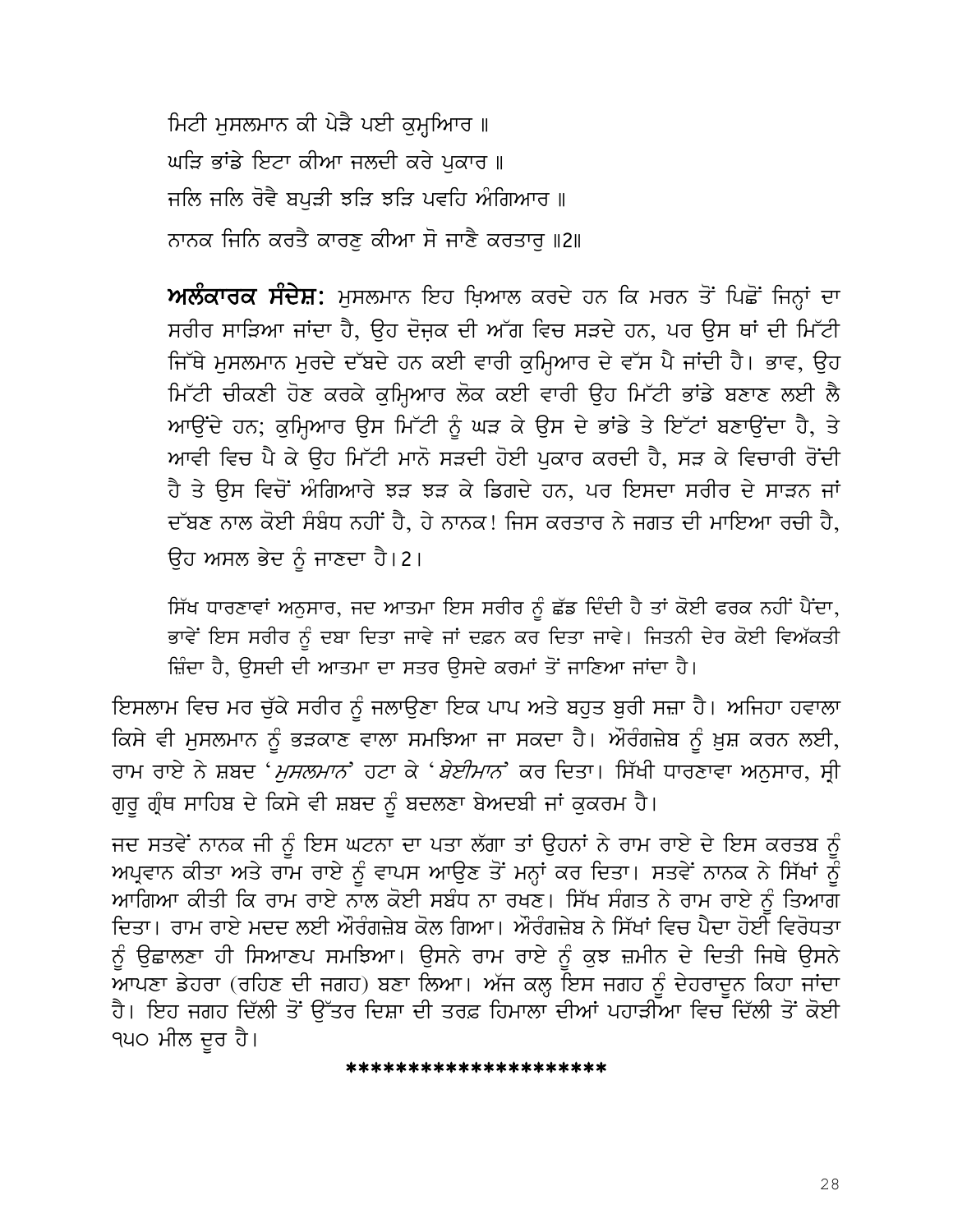### ੧੫. ਅਧਿਆਤਮਿਕ ਜੋਤ ਦਾ ਬਦਲਾਅ

੧੬੬੧ (ਉਮਰ ੩੧ ਸਾਲ): ਸਤਵੇਂ ਨਾਨਕ ਗੁਰੂ ਹਰਿ ਰਾਏ ਜੀ ਅਕਤੂਬਰ ੬, ੧੬੬੧ ਨੂੰ ੩੧ ਸਾਲ ਦੀ ਉਮਰ ਵਿਚ ਜੋਤੀ ਜੋਤ ਸਮਾ ਗਏ। ਆਪ ਜੀ ਨੇ ਇਸ ਤੋਂ ਪਹਿਲਾਂ ਆਪਣੇ ਛੋਟੇ ਸਪੁੱਤਰ ਹਰਿ ਕ੍ਰਿਸ਼ਨ ਜੀ ਨੂੰ ਅਠਵੇਂ ਨਾਨਕ ਵਜੋਂ ਨਿਯੁੱਕਤ ਕਰ ਦਿਤਾ ਸੀ। ਆਪ ਜੀ ਨੇ ਆਪਣੇ ਉਤਰਾਧਿਕਾਰੀ ਨੂੰ ਦਸ ਦਿਤਾ ਸੀ ਕਿ ਕਿਸੇ ਵੀ ਸਿੱਖੀ ਅਸੁਲ ਨਾਲ ਸਮਝੌਤਾ ਨਹੀਂ ਕਰਨਾ, ਭਾਵੇਂ ਅਗੋਂ ਔਰੰਗਜ਼ੇਬ ਵਰਗਾ ਸ਼ਕਤੀਸ਼ਾਲੀ ਮਗ਼ਲ ਬਾਦਸ਼ਾਹ ਹੀ ਕਿਉਂ ਨਾ ਹੋਵੇ।

ਸਤਵੇਂ ਨਾਨਕ ਦਾ ਸਸਕਾਰ ਸਤਲੁਜ ਦਰਿਆ ਦੇ ਕੰਢੇ ਕੀਤਾ ਗਿਆ। ਉਸਤੋਂ ਬਾਅਦ, ਕੀਰਤਪੁਰ ਦੇ ਵਸਨੀਕਾਂ ਨੇ ਇਸ ਜਗਹ ਨੂੰ ਸਸਕਾਰ ਦੇ ਤੌਰ ਤੇ ਵਰਤਿਆ। ੨੦ਵੀਂ ਸਦੀ ਦੇ ਦੂਸਰੇ ਅੱਧ ਵਿਚ, ਸਿੱਖਾਂ ਨੇ ਇਸ ਸਥਾਨ ਤੇ ਗਰਦਆਰਾ ਪਤਾਲਪਰੀ ਦੀ ਉਸਾਰੀ ਕਰ ਲਈ ਅਤੇ ਸਤਿਲਜ ਵਿਚ ਮਿਰਤਕ– ਸਸਕਾਰ ਤੋਂ ਬਾਦ ਅਸਥੀਆਂ ਦਾ ਜਲ-ਪ੍ਰਵਾਹ ਕਰਨ ਲਗ ਪਏ। ਫਿਰ ਵੀ ਇਹ ਗਲ ਸਮਝਚੀ ਚਾਹੀਦੀ ਹੈ ਕਿ ਕੀਰਤਪੁਰ ਦੇ ਸਥਾਨ ਤੇ ਦਰਿਆ ਵਿਚ ਅਸਥੀਆਂ ਦਾ ਜਲ-ਪ੍ਰੜਾਹ ਕਰਨਾ ਕੋਈ ਵਿਸ਼ੇਸ ਆਧਿਆਤਮਿਕ ਮਹੱਤਵ ਨਹੀਂ ਰਖਦਾ।

ਸਤਵੇਂ ਨਾਨਕ ਨੇ ੩੧ ਸਾਲ ਜੀਵਨ ਜੀਵਿਆ। ਇਸ ਦੌਰਾਨ ਆਪ ਜੀ ਨੇ ਸਿੱਖ ਪੰਥ ਦੀ ਕਈ ਤਰ੍ਹਾਂ ਸੇਵਾ ਕੀਤੀ। ਆਪ ਜੀ ਨੇ ੧੭ ਸਾਲ ਗੁਰੁ ਵਜੋਂ ਸੇਵਾ ਕੀਤੀ। ਆਪ ਜੀ ਗੁਰਬਾਣੀ ਵਿਚ ਭਿੱਜੇ ਹੋਏ ਸੰਤ-ਪੂਰਸ਼ ਸਨ ਜਿਹਨਾਂ ਨੇ ਦੂਰ ਨੇੜੇ ਯਾਤਰਾ ਕਰਕੇ ਗੁਰੂ ਨਾਨਕ ਦੇ ਸ਼ਬਦ ਦਾ ਪਰਸਾਰ ਕੀਤਾ ਅਤੇ ਲੋਕਾਂ ਨੂੰ ਸਿੱਖ ਪੰਥ ਦੇ ਘੇਰੇ ਵਿਚ ਲਿਆਂਦਾ।ਆਪ ਜੀ ਨੇ ਆਪਣੇ ਪ੍ਰਤਿਨਿਧਿਆਂ ਨੂੰ ਪੂਰਬੀ ਭਾਰਤ ਤੋਂ ਅਗੇਰੇ ਰਾਜਸਥਾਨ, ਕਸ਼ਮੀਰ ਉੱਤਰ ਪ੍ਰਦੇਸ, ਬਿਹਾਰ, ਬੰਗਾਲ, ਆਸਾਮ ਅਤੇ ਕਾਬੁਲ ਤੱਕ ਭੇਜਿਆ।

ਸਤਵੇਂ ਨਾਨਕ ਨੇ ਗਰਬਾਣੀ ਦੀ ਰਚਨਾ ਨਹੀਂ ਕੀਤੀ, ਪਰ ਆਪ ਜੀ ਸਿੱਖ ਇਤਿਹਾਸ, ਫ਼ਲਸਫ਼ਾ, ਔਸ਼ਧਾਲਿਆ, ਰਾਜਨੀਤੀ, ਸ਼ਸਤਰਬਾਜੀ ਅਤੇ ਘੋੜ-ਸਵਾਰੀ ਬਾਰੇ ਪੂਰੀ ਤਰ੍ਹਾਂ ਗਿਆਨਵਾਨ ਸਨ। ਬਹੁਤ ਸਾਰੇ ਹਿੰਦੂ ਰਾਜਿਆਂ ਅਤੇ ਮੁਖੀਆਂ ਨਾਲ ਆਪ ਜੀ ਦੇ ਮਿਤਰਾਂ ਵਾਲੇ ਸਬੰਧ ਸਨ। ਮੁਗ਼ਲ ਬਾਦਸ਼ਾਹ ਸ਼ਾਹ ਜਹਾਨ ਦਾ ਪਲੇਠਾ ਸਪੁੱਤਰ ਦਾਰਾ ਸ਼ਿਕੋਹ ਵੀ ਆਪ ਜੀ ਦਾ ਪ੍ਰਸੰਸਕ ਸੀ ਜੋ ਆਪ ਜੀ ਨੂੰ ਕੀਰਤਪੁਰ ਵਿਚ ਮਿਲਣ ਆਇਆ ਸੀ।

ਸਤਵੇਂ ਨਾਨਕ ਨੇ ਇਕ ਵੱਡੀ ਫੌਜ ਵੀ ਰਖੀ ਹੋਈ ਸੀ। ਫਿਰ ਵੀ, ਆਪ ਜੀ ਨੇ ਇਸ ਨੂੰ ਕਿਸੇ ਵੀ ਜ਼ਮੀਨ ਜਾਂ ਦੌਲਤ ਖਾਤਰ ਹਮਲਾ ਕਰਨ ਲਈ ਨਹੀਂ ਵਰਤਿਆ। ਆਪ ਜੀ ਦੀ ਫੌਜ ਸਿਰਫ਼ ਸਿੱਖ ਅਦਾਰੇ ਅਤੇ ਪੰਥ ਦੀ ਰਖਿਆ ਕਰਿਆ ਕਰਦੀ ਸੀ। ਛੇਵੇਂ ਨਾਨਕ ਕੋਲ ਵੀ ਫੌਜ ਹੁੰਦੀ ਸੀ ਪਰ ਇਸਨੂੰ ਕਿਸੇ ਵੀ ਹਮਲਾ ਜਾਂ ਅਤਿਆਚਾਰ ਵਾਸਤੇ ਨਹੀਂ ਸੀ ਵਰਤਿਆ।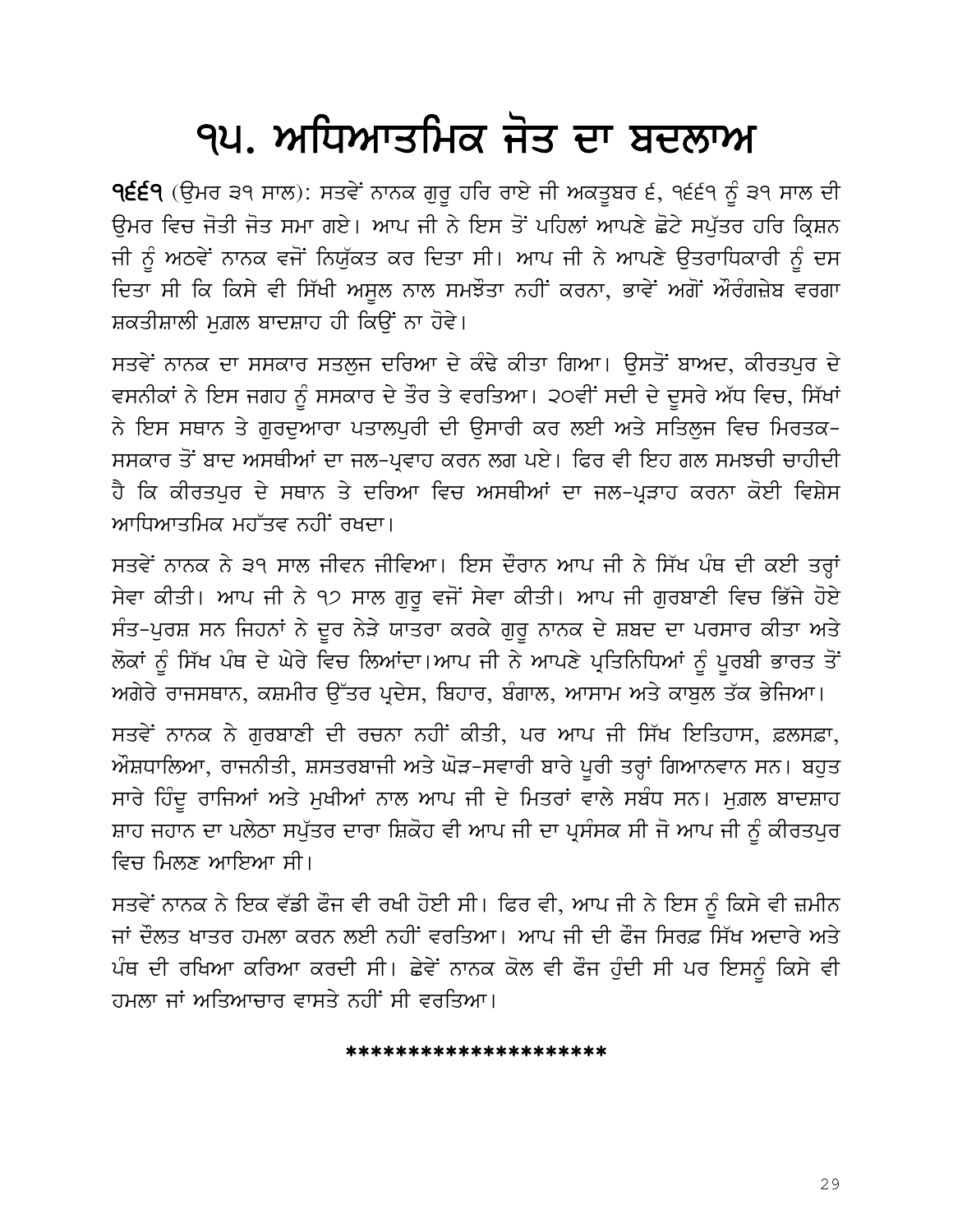# ੧੬. ਗੁਰੂ ਹਰਿ ਰਾਏ ਜੀ ਦੀਆਂ ਵਿਸ਼ੇਸ਼ਤਾਈਆਂ

 $9\xi30 - 9\xi49$ 

| ਜਨਮ:             | ਜਨਵਰੀ ੧੬, ੧੬੩੦                                                                                                                                                                                                                                  |
|------------------|-------------------------------------------------------------------------------------------------------------------------------------------------------------------------------------------------------------------------------------------------|
| ਜਨਮ ਸਥਾਨ  ਕੀਰਤਪਰ |                                                                                                                                                                                                                                                 |
|                  | ਪਿਤਾ/ਮਾਤਾ ਜੀ│ ਭਾਬਾ ਗਰਦਿੱਤਾ ਜੀ ਅਤੇ ਮਾਤਾ ਨਿਹਾਲ ਕੌਰ ਜੀ (ਮਾਤਾ ਅਨੰਤੀ ਵਜੋਂ ਵੀ ਜਾਣੇ ਜਾਂਦੇ)                                                                                                                                                             |
| ਬੱਚੇ             | ਰਾਮ ਰਾਏ (ਸਪੁੱਤਰ, ਜਨਮ ੧੬੪੭)<br>ਰੂਪ ਕੌਰ $(9E8t)$<br>ਹਰਿ ਕ੍ਰਿਸ਼ਨ (ਸਪੁੱਤਰ, ਜਨਮ ੧੬੫੬; ਬਾਅਦ ਵਿਚ ਗੁਰੂ ਜੀ)                                                                                                                                              |
| ਗਰਗੱਦੀ           | ਮਾਰਚ ੩, ੧੬੪੪, ਉਮਰ ੧੪ ਸਾਲ                                                                                                                                                                                                                        |
| ਜੋਤੀ ਜੋਤ ਸਮਾਏ    | ਅਕਤੂਬਰ ੬, ੧੬੬੧, ਉਮਰ ੩੧ ਸਾਲ                                                                                                                                                                                                                      |
| ਬਾਣੀ             | ਕੋਈ ਨਹੀਂ.                                                                                                                                                                                                                                       |
|                  | ਕੀਰਤਪੁਰ ਵਿਚ ਇਕ ਵਿਸ਼ਾਲ ਡਿਸਪੈਂਸਰੀ ਸ਼ੁਰੂ ਕੀਤੀ, ਯੋਗ ਡਾਕਟਰ ਭਰਤੀ ਕੀਤੇ<br>ਅਤੇ ਸਾਰੇ ਦੇਸ ਵਿਚੋਂ ਦਵਾਈਆ ਮੰਗਵਾਈਆ। ਹਰ ਲੋੜਵੰਦ ਨੂੰ ਮੁਫ਼ਤ ਦਵਾਈ<br>ਦਿਤੀ ਜਾਂਦੀ ਸੀ ਅਤੇ ਇਲਾਜ ਕੀਤਾ ਜਾਂਦਾ ਸੀ।                                                                          |
| ਵਿਸ਼ੇਸ਼ ਯੋਗਦਾਨ   | ਕੀਰਤਪੁਰ ਵਿਚ ਹੀ ਇਕ ਆਯੁਰਵੈਦਿਕ ਜੜੀ ਬੂਟੀ ਦਵਾਈਆਂ ਦਾ ਹਸਪਤਾਲ ਅਤੇ<br>ਇਕ ਖੋਜ ਕੇਂਦਰ ਸਥਾਪਤ ਕੀਤਾ।                                                                                                                                                           |
|                  | ਆਪ ਜੀ ਨੇ ਆਪਣੇ ਵੱਡੇ ਪੁੱਤਰ ਰਾਮ ਰਾਏ ਨੂੰ ਗੁਰਗੱਦੀ ਨਾ ਦਿਤੀ ਕਿਉਂਕਿ ਰਾਮ<br>ਰਾਏ ਨੇ ਸ੍ਰੀ ਗੁਰੂ ਗ੍ਰੰਥ ਸਾਹਿਬ ਦੀ ਬਾਣੀ ਦਾ ਇਕ ਅੱਖਰ ਬਦਲ ਦਿਤਾ ਸੀ ਜਦ ਉਹ<br>ਔਰੰਗਜ਼ੇਬ ਨਾਲ ਗੱਲ ਬਾਤ ਕਰ ਰਿਹਾ ਸੀ। ਇਸ ਦੀ ਬਜਾਏ, ਆਪ ਜੀ ਨੇ ਆਪਣੇ<br>ਛੋਟੇ ਸਪੁੱਤਰ ਹਰਿ ਕ੍ਰਿਸ਼ਨ ਨੂੰ ਗੁਰਗੱਦੀ ਦਿਤੀ। |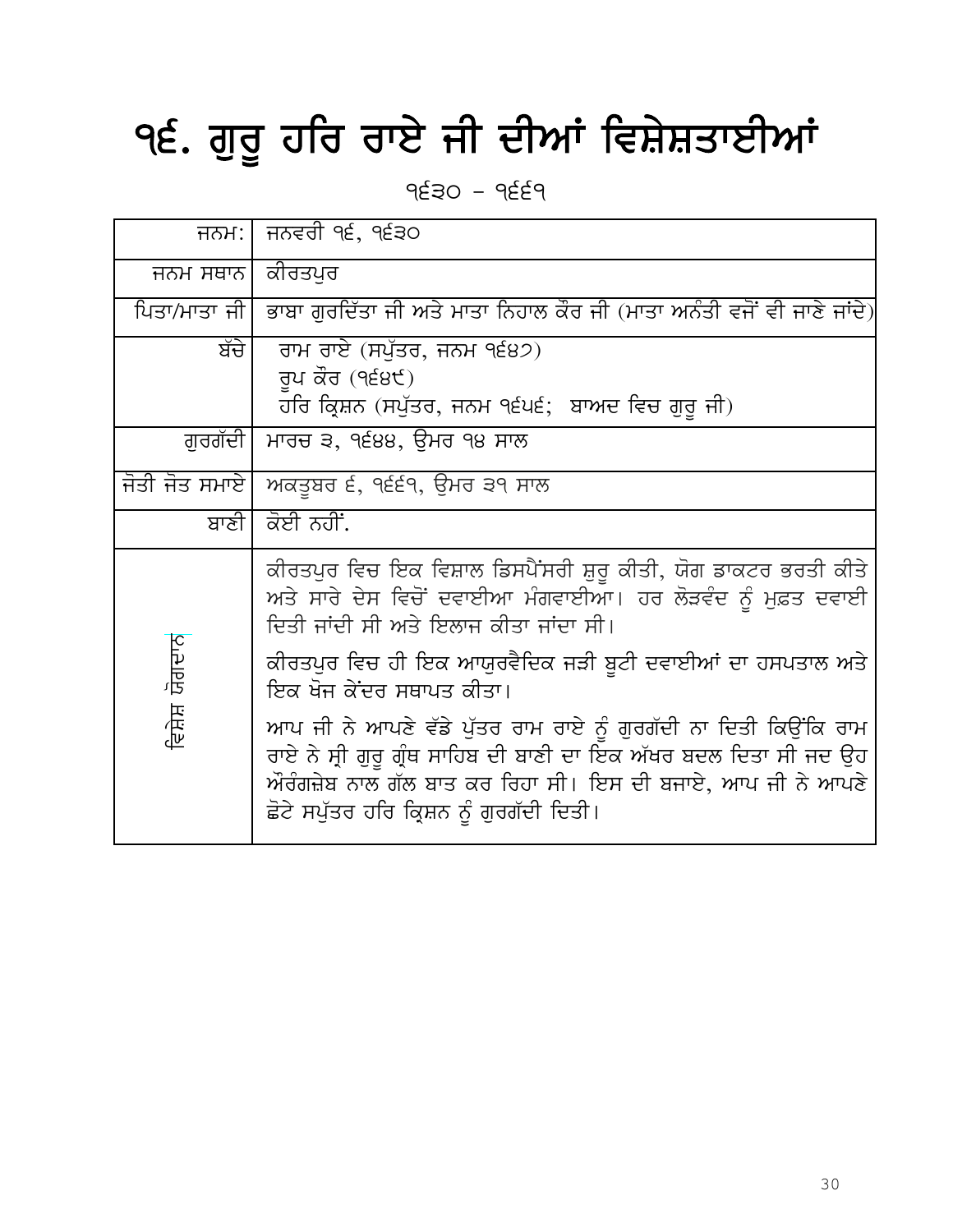

ਗੁਰੂ ਹਰਿ ਕ੍ਰਿਸ਼ਨ ਜੀ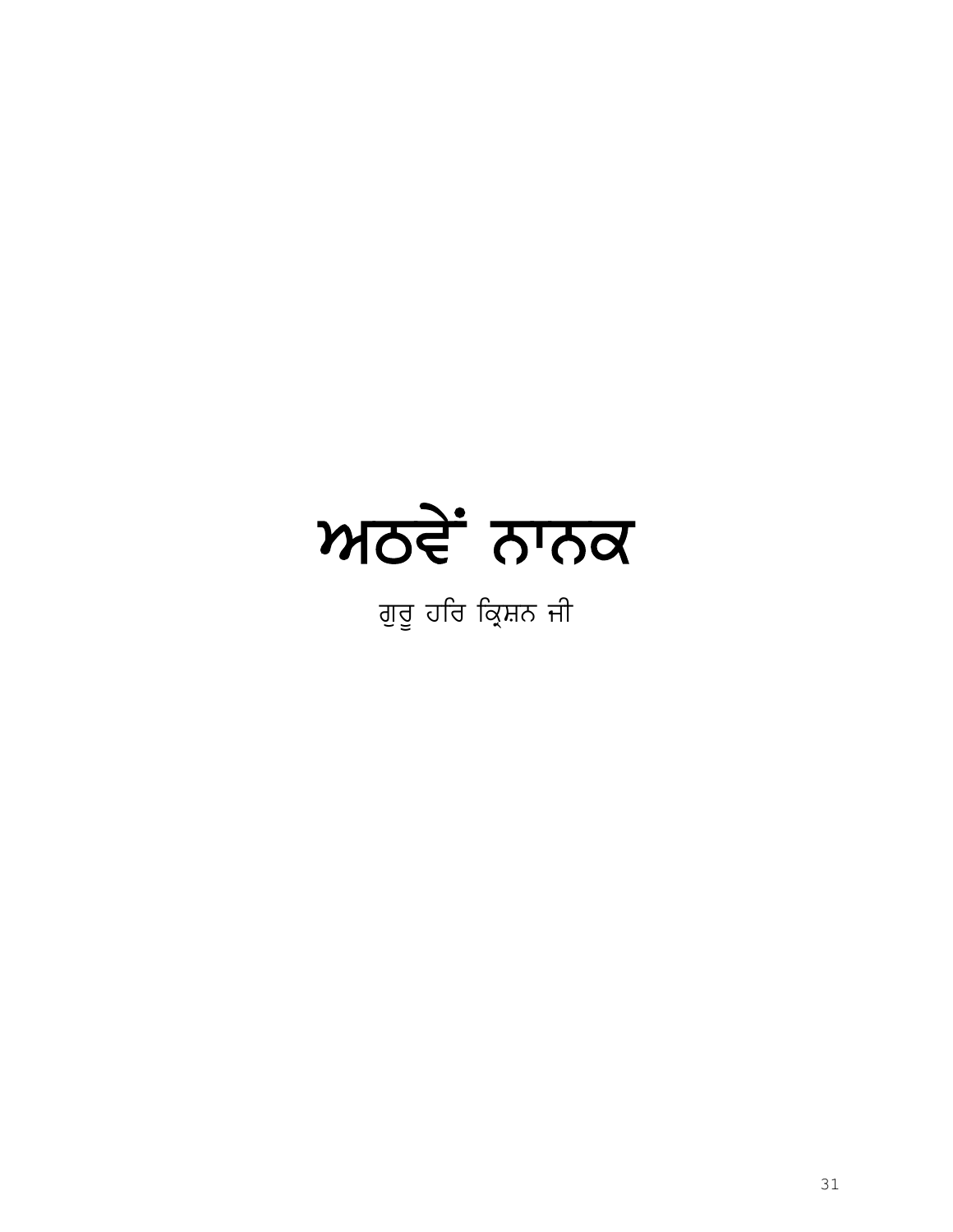## ੧੭. ਮੁੱਢਲਾ ਜੀਵਨ ਅਤੇ ਗੁਰਗੱਦੀ

 $9$ ੬੫੬ (ਜਨਮ): ਹਰਿ ਕ੍ਰਿਸ਼ਨ ਜੀ ਦਾ ਜਨਮ ੭ ਜੁਲਾਈ, ੧੬੫੬ ਨੂੰ ਕੀਰਤਪੁਰ ਵਿਖੇ ਹੋਇਆ। ਆਪ ਜੀ ਗੁਰੂ ਹਰਿ ਰਾਏ ਜੀ ਅਤੇ ਮਾਤਾ ਕ੍ਰਿਸ਼ਨ ਕੌਰ (ਸੁਲੱਖਣੀ) ਦੇ ਛੋਟੇ ਸਪੁੱਤਰ ਸਨ। ਰਾਮ ਰਾਏ ਆਪ ਜੀ ਦਾ ਵੱਡਾ ਭਰਾ ਸੀ। ਹਰਿ ਕ੍ਰਿਸ਼ਨ ਜੀ ਬਾਬਾ ਗੁਰਦਿਤਾ ਦੇ ਪੋਤਾ ਅਤੇ ਛੇਵੇਂ ਨਾਨਕ ਗੁਰੂ ਹਰਿ ਗੋਬਿੰਦ ਜੀ ਦੇ ਪੋਤੜਾ ਸਨ।

|                                               | ਸਪੱਤਰ              | ਸਪੱਤਰ                             | ਸਪੱਤਰ                                |
|-----------------------------------------------|--------------------|-----------------------------------|--------------------------------------|
| ਗੁਰੂ ਹਰਿਗੋਬਿੰਦ ਜੀ<br>$\overline{\sigma}$<br>他 |                    | ਬਾਬਾ ਧੀਰ ਮਲ                       |                                      |
|                                               | ਬਾਬਾ ਗੁਰਦਿਤਾ       | (ਗੁਰੂ ਹਰਿ ਰਾਏ ਜੀ<br>(ਸਤਵੇਂ ਨਾਨਕ ) | ਬਾਬਾ ਰਾਮ ਰਾਏ                         |
|                                               |                    |                                   | (ਗੁਰੁ <b>ਹਰਿ ਕ੍ਰਿਸ਼ਨ ਜੀ</b>          |
|                                               |                    |                                   | $(\mathbf{t} \mathbf{d} \mathbf{r})$ |
|                                               | ਬਾਬਾ ਅਟਲ ਰਾਏ       |                                   |                                      |
|                                               | ਬਾਬਾ ਸਰਜ ਮਲ        |                                   |                                      |
|                                               | ਬਾਬਾ ਅਣੀ ਰਾਏ       |                                   |                                      |
|                                               | (ਗੁਰੂ ਤੇਗ ਬਹਾਦਰ ਜੀ | (ਗੁਰੂ) ਗੋਬਿੰਦ ਸਿੰਘ ਜੀ             |                                      |
|                                               | (੯ਵੇਂ ਨਾਨਕ)        | (੧੦ਵੇਂ ਨਾਨਕ)                      |                                      |

ਹਰਿ ਕ੍ਰਿਸ਼ਨ ਜੀ ਨੇ ਆਪਣੇ ਜੀਵਨ ਦਾ ਸਾਰਾ ਸਮਾਂ, ਆਖਰੀ ਦੋ ਹਫ਼ਤੇ ਤੋਂ ਬਿਨਾਂ, ਕੀਰਤਪੁਰ ਵਿਖੇ ਗੁਜ਼ਾਰਿਆ। ਵਿਦਿਅੱਕ ਵਿਸ਼ਿਆਂ ਦੀ ਲਗਾਤਾਰ ਪੜ੍ਹਾਈ ਦੇ ਨਾਲ, ਆਪ ਜੀ ਨੇ ਗੁਰਮਤ ਵਿਚ ਵੀ ਓਤਮ ਵਿੱਦਿਆ ਪਾਪਤ ਕੀਤੀ।

੧੬੬੧ (ਉਮਰ ੫ ਸਾਲ): ਸਤਵੇਂ ਨਾਨਕ ਨੇ ਆਪਣੇ ਵੱਡੇ ਪੁੱਤਰ ਰਾਮ ਰਾਏ ਨੂੰ ਗੁਰਗੱਦੀ ਨਹੀਂ ਦਿਤੀ ਸੀ, ਕਿਉਂਕਿ ਉਸਨੇ ਮੁਗ਼ਲ ਬਾਦਸ਼ਾਹ ਔਰੰਗਜ਼ੇਬ ਨੂੰ ਖ਼ੁਸ਼ ਕਰਨ ਲਈ ਗੁਰੂ ਨਾਨਕ ਦੀ ਬਾਣੀ ਬਦਲ ਦਿਤੀ ਸੀ। (ਚੈਪਟਰ ੧੪)। ਪੰਜ ਸਾਲ ਦੀ ਉਮਰ ਵਿਚ, ਗੁਰੂ ਹਰਿ ਰਾਏ ਜੀ ਨੇ ਆਪਣੇ ਜੋਤੀ ਜੋਤ ਸਮਾਉਣ ਤੋਂ ਪਹਿਲਾਂ ੧੬੬੧ ਵਿਚ ਗੁਰੂ ਹਰਿ ਕ੍ਰਿਸ਼ਨ ਜੀ ਨੂੰ ਅੱਠਵਾਂ ਨਾਨਕ ਘੋਸ਼ਤ ਕਰ ਦਿਤਾ। (ਚੈਪਟਰ ૧ય)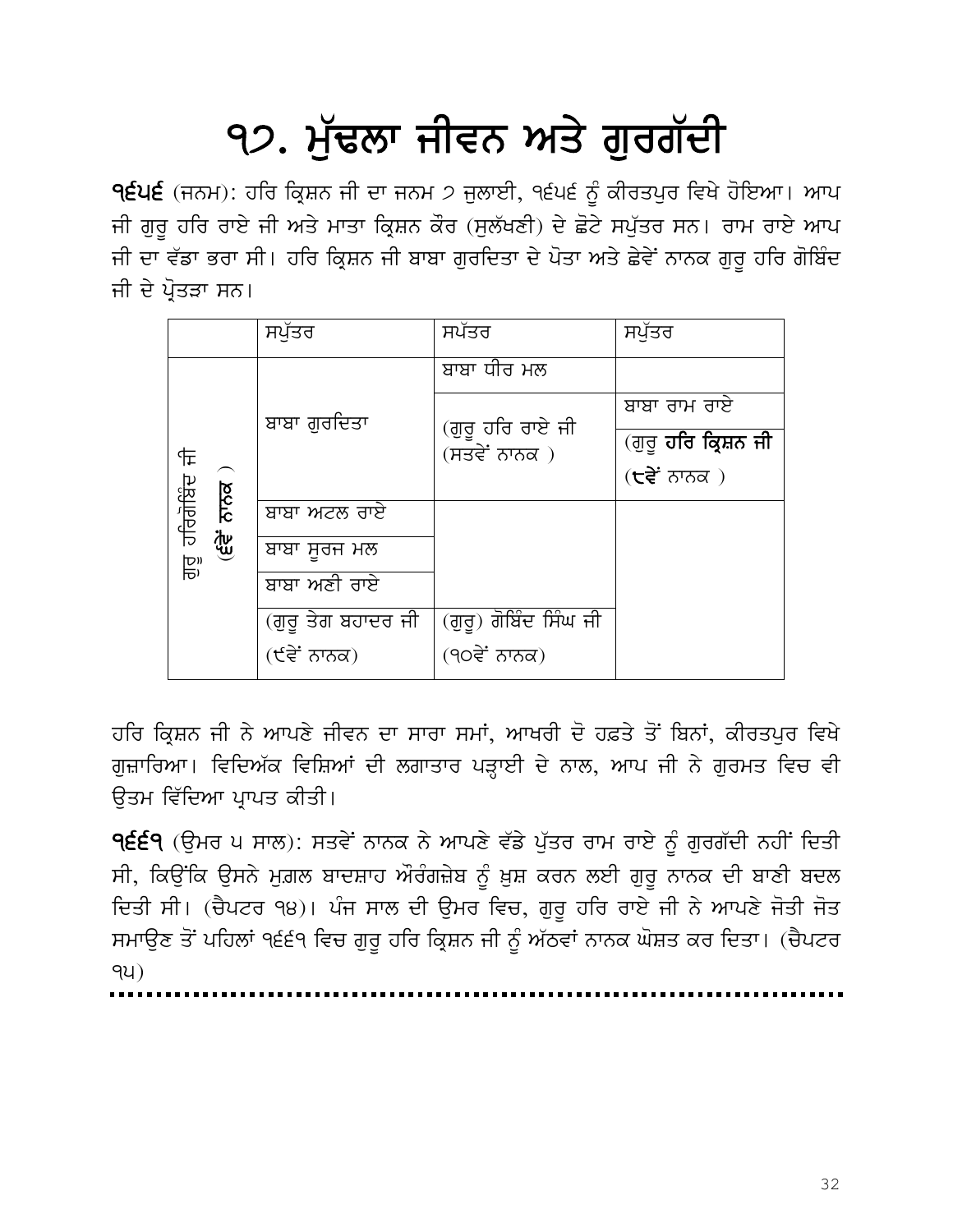## ੧੮. ਛੱਜੂ ਅਤੇ ਗੀਤਾ ਦੀ ਗਾਥਾ

੧੬੬੪ (ਉਮਰ ੮ ਸਾਲ): ਅਠਵੇਂ ਨਾਨਕ ਦੇ ਜੀਵਨ ਨਾਲ ਸਬੰਧਤ ਇਕ ਆਮ ਜਾਣੀ ਜਾਂਦੀ ਗਾਥਾ ਹੈ ਜਦ ਗੁਰੂ ਜੀ ਨੇ ਇਕ ਅਨਪੜ੍ਹ ਲਗਦੇ ਸਿੱਖ ਪਾਸੋਂ ਗੀਤਾ, ਜੋ ਇਕ ਹਿੰਦੂ ਧਾਰਮਿਕ ਗ੍ਰੰਥ ਹੈ, ਦੀ ਇਕ ਤਕ ਦੀ ਵਿਆਖਿਆ ਕਰਵਾਈ

ਇਹ ਗਾਥਾ ਇਵੇਂ ਚਲਦੀ ਹੈ: ਅਠਵੇਂ ਨਾਨਕ ਦਿੱਲੀ ਜਾਣ ਲਈ ਕੀਰਤਪਰ ਤੋਂ ਚੱਲ ਪਏ। ਜਾਂਦਿਆਂ ਹੋਇਆਂ ਆਪ ਜੀ ਅੰਬਾਲਾ (ਹੁਣ ਹਰਿਆਣਾ ਵਿਚ) ਨੇੜੇ ਪੰਜੋਖੜਾ ਵਿਖੇ ਰੁਕੇ। ਇਥੇ ਆਪ ਜੀ ਇਕ ਪ੍ਰਸਿਧ ਬ੍ਰਹਮਣ ਲਾਲ ਚੰਦ ਨੂੰ ਮਿਲੇ, ਜੋ ਬ੍ਰਾਹਮਣ ਬਰਾਦਰੀ ਦਾ ਪੁਜਾਰੀ ਸੀ। ਪੁਜਾਰੀ ਜਾਣਦਾ ਸੀ ਕਿ ਸਿੱਖਾਂ ਨੇ ਗੁਰੂ ਨਾਨਕ ਦੇ ਸਮੇਂ ਤੋਂ ਮੁਰਤੀ ਪੁਜਾ ਅਤੇ ਕਰਮਕਾਂਡਾਂ ਦਾ ਖੰਡਨ ਕੀਤਾ ਸੀ। ਬਹੁਤੇ ਹਿੰਦੂ ਸਿੱਖਾਂ ਅਤੇ ਸਿੱਖਾਂ ਦੇ ਗੁਰੂਆਂ ਪ੍ਰਤੀ ਦੁਸ਼ਮਣੀ ਰਖਦੇ ਸਨ। ਇਸਤਰ੍ਹਾਂ ਬ੍ਰਾਹਮਣ ਪੁਜਾਰੀਆਂ ਦੀ ਕਮਾਈ ਘਟ ਗਈ ਸੀ ਕਿਉਂਕਿ ਜਿਹੜੇ ਸਿੱਖ ਬਣ ਗਏ, ਉਹਨਾਂ ਨੇ ਧਾਰਮਿਕ ਅਗਵਾਈ ਲਈ ਹਿੰਦੂ ਪਜਾਰੀਆਂ ਕੋਲ ਜਾਣਾ ਬੰਦ ਕਰ ਦਿਤਾ ਸੀ।

ਕਹਾਣੀ ਇਸਤਰ੍ਹਾਂ ਹੈ ਕਿ ਲਾਲ ਚੰਦ ਸ਼ੇਖ਼ੀ ਮਾਰਿਆ ਕਰਦਾ ਸੀ ਕਿ ਉਹ ਸਾਰੇ ਹਿੰਦੂ ਧਾਰਮਿਕ ਗ੍ਰੰਥ ਜਾਣਦਾ ਸੀ। ਉਹ ਜਾਣ ਬੁੱਝ ਕੇ ਗੁਰੂ ਜੀ ਨੂੰ ਮਿਲਣ ਗਿਆ ਜਦ ਗੁਰੂ ਜੀ ਸੰਗਤ ਵਿਚ ਬੈਠੇ ਗੱਲ ਬਾਤ ਕਰ ਰਹੇ ਸਨ। ਬਹਤ ਸਾਰੇ ਲੋਕ ਹਾਜ਼ਰੀ ਵਿਚ ਸਨ। ਪਜਾਰੀ ਨੇ ਸਾਰਿਆਂ ਨੰ ਇਹ ਦਿਖਾੳਣ ਦਾ ਫ਼ੈਸਲਾ ਕੀਤਾ ਕਿ ਇਹ ਸਿੱਖ ਗੁਰੂ, ਜੋ ਬਹੁਤ ਛੋਟੀ ਉਮਰ ਦਾ ਸੀ (ਸਿਰਫ਼ ਅੱਠ ਸਾਲ), ਉਸਨੂੰ ਧਾਰਮਿਕ ਗ੍ਰੰਥਾਂ ਬਾਰੇ ਜਿਵੇਂ ਵੇਦ, ਪੁਰਾਣ ਅਤੇ ਗੀਤਾ ਬਾਰੇ ਕੋਈ ਪਤਾ ਨਹੀਂ ਸੀ।

ਲਾਲ ਚੰਦ ਨੇ ਗੀਤਾ ਵਿਚੋਂ ਇਕ ਤੁਕ ਬੋਲੀ ਅਤੇ ਉਸਦੀ ਵਿਆਖਿਆ ਕਰਨ ਲਈ ਗੁਰੂ ਜੀ ਨੂੰ ਕਿਹਾ। ਗੁਰੂ ਜੀ ਨੇ ਜੁਆਬ ਦਿਤਾ ਕਿ ਬੈਠੇ ਸਰੋਤਿਆਂ ਵਿਚ ਕੋਈ ਵੀ ਸਿੱਖ ਇਸ ਦੀ ਵਿਆਖਿਆ ਕਰ ਸਕਦਾ ਹੈ। ਲਾਲ ਚੰਦ ਨੂੰ ਇਸ ਤੇ ਵਿਸ਼ਵਾਸ਼ ਨਾ ਆਇਆ। ਉਸਨੇ ਕਿਹਾ ਕਿ ਕੀ ਪੁਜਾਰੀ ਆਪ ਹੀ ਇਹਨਾਂ ਸਰੋਤਿਆਂ ਵਿਚੋਂ ਕਿਸੇ ਵਿਅੱਕਤੀ ਨੂੰ ਕਹਿ ਸਕਦਾ ਸੀ, ਤਾਂ ਗੁਰੂ ਜੀ ਮੰਨ ਗਏ। ਲਾਲ ਚੰਦ ਨੇ ਛੱਜੂ ਰਾਮ ਨੂੰ ਚੁਣ ਲਿਆ, ਜੋ ਨੀਵੀਂ ਜਾਤੀ ਦਾ ਇਕ ਅਨਪੜ੍ਹ ਵਿਅੱਕਤੀ ਲਗਦਾ ਸੀ। ਗੁਰੂ ਜੀ ਨੇ ਇਕ ਛੜੀ ਉਸ ਛੱਜੂ ਰਾਮ ਵੱਲ ਕੀਤੀ ਅਤੇ ਉਸਨੂੰ ਕਿਹਾ ਕਿ ਉਹ ਇਸ ਤੁਕ ਦੀ ਵਿਆਖਿਆ ਲਾਲ ਚੰਦ ਨੂੰ ਸੁਣਾਵੇ।

ਛੱਜੂ ਰਾਮ ਵਲੋਂ ਕੀਤੀ ਮੰਨਣ ਯੋਗ ਵਿਆਖਿਆ ਨੂੰ ਸੁਣ ਕੇ ਲਾਲ ਚੰਦ ਹੈਰਾਨ ਹੋ ਗਿਆ। ਸਾਰਿਆਂ ਦੇ ਸਾਹਮਣੇ ਲਾਲ ਚੰਦ ਦੀ ਇਹ ਸਾਬਤ ਕਰਨ ਦੀ ਯੋਜਨਾ ਅਸਫਲ ਹੋ ਗਈ ਕਿ ਗੁਰੂ ਜੀ ਨੂੰ ਕਿਸੇ ਹਿੰਦੂ ਗ੍ਰੰਥ ਬਾਰੇ ਕੁਝ ਨਹੀਂ ਪਤਾ। ਉਸਨੇ ਉਸੇ ਵੇਲੇ ਗੁਰੂ ਜੀ ਤੋਂ ਮੁਆਫ਼ੀ ਦੀ ਮੰਗ ਕੀਤੀ। ਉਸਨੇ ਬੜੀ ਨਿਮਰਤਾ ਨਾਲ ਕਿਹਾ ਕਿ ਉਹ ਗੁਰੂ ਜੀ ਦੀ ਅਪਾਰ ਮਹਾਨਤਾ ਨੂੰ ਸਮਝ ਗਿਆ ਹੈ। ਉਸਨੇ ਗੁਰੂ ਜੀ ਤੋਂ ਦਇਆ ਮੇਹਰ ਦੇ ਨਾਲ ਇਸ ਦੁਨਿਆਵੀ ਸਾਗਰ ਤੋਂ ਰਿਹਾਈ ਦੀ ਮੰਗ ਕੀਤੀ। ਬੜੀ ਨਿਮਰਤਾ ਸਹਿਤ ਉਹ ਗੁਰੂ ਜੀ ਦੇ ਚਰਨਾਂ ਤੇ ਡਿੱਗ ਪਿਆ। ਉਹ ਗੁਰੂ ਜੀ ਦਾ ਸ਼ਰਧਾਲੂ ਬਣ ਗਿਆ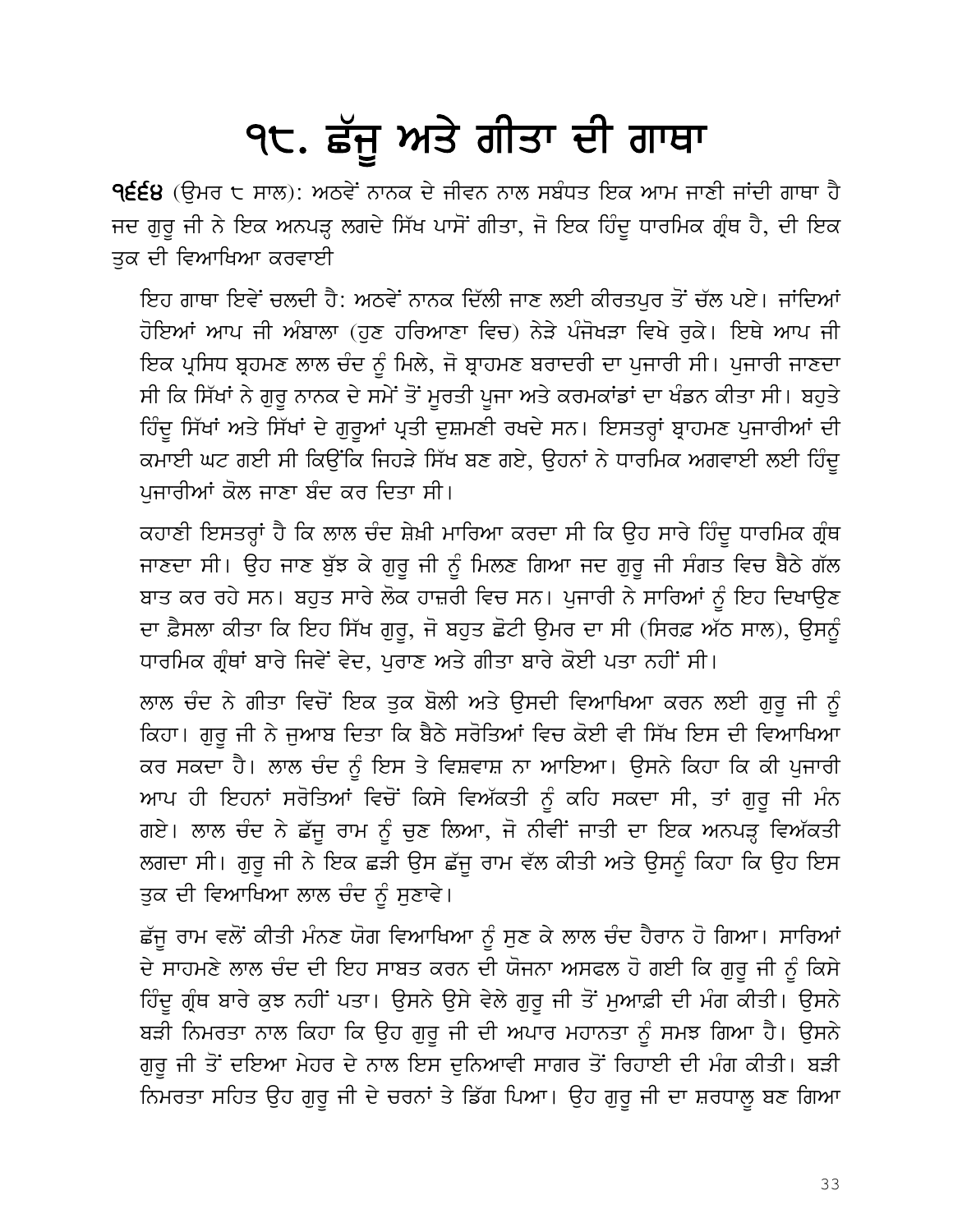ਅਤੇ ਕੁਰਕਸ਼ੇਤਰ ਤੱਕ ਗੁਰੂ ਜੀ ਨਾਲ ਗਿਆ। ਲਾਲ ਚੰਦ ਲਾਲ ਸਿੰਘ ਬਣ ਗਿਆ ਅਤੇ ਗੁਰੂ ਗੋਬਿੰਦ ਸਿੰਘ ਦੇ ਸਿੰਘਾਂ ਨਾਲ ਮਿਲਕੇ ਲੜਨ ਵਾਲੇ ਸਿੱਖਾਂ ਵਿਚੋਂ ਇਕ ਸੀ।

ਕੁਝ ਬ੍ਰਾਹਮਣ ਲੇਖਕਾਂ ਨੇ ਇਸ ਕਹਾਣੀ ਨੂੰ ਵਧੇਰੇ ਕਰਕੇ ਤੋੜਿਆ ਮਰੋੜਿਆ ਹੈ। ਉਹਨਾ ਦਾ ਕਹਿਣਾ ਹੈ ਕਿ ਗੁਰੂ ਜੀ ਨੇ ਛੱਜੂ ਦੇ ਸਿਰ ਨੂੰ ਇਕ ਸੋਟੀ ਨਾਲ ਛੁਹਿਆ ਅਤੇ ਤਾਂ ਹੀ ਉਹ ਤੁਕ ਦੀ ਵਿਆਖਿਆ ਕਰ ਸਕਿਆ। ਉਹ ਇਹ ਦਸਣਾ ਚਾਹੁੰਦੇ ਹਨ ਕਿ ਗੁਰੂ ਜੀ ਕੋਲ ਅਲੌਕਿਕ ਸ਼ਕਤੀਆਂ ਸਨ। ਫਿਰ ਵੀ ਇਹ ਸੱਚ ਨਹੀਂ ਹੋ ਸਕਦਾ ਕਿਉਂਕਿ ਗੁਰੂ ਜੀ ਚਮਤਕਾਰਾਂ ਅਤੇ ਗੁੱਝੀਆਂ ਸ਼ਕਤੀਆਂ ਨੂੰ ਅਰਥਹੀਨ ਮੰਨਦੇ ਸਨ ਕਿਉਂਕਿ ਅਜਿਹੀਆਂ ਸ਼ਕਤੀਆਂ ਵਿਅੱਕਤੀ ਨੂੰ ਪ੍ਰਮਾਤਮਾ ਤੋਂ ਦੂਰ ਲੈ ਜਾਂਦੀਆਂ ਹਨ।

ਸ੍ਰੀ ਗੁਰੂ ਗ੍ਰੰਥ ਸਾਹਿਬ ਜੀ ਦੇ ਪੰਨਾ ੧੪ ਤੇ ਦਿਤੀਆ ਗੁਰੂ ਨਾਨਕ ਜੀ ਦੀਆਂ ਸਿਖਿਆਵਾਂ ਇੰਜ ਹਨ: "ਜੇ ਮੈਂ ਇਕ ਸਿੱਧ ਬਣ ਜਾਵਾਂ, ਚਮਤਕਾਰ ਕਰ ਦਿਖਾਵਾਂ, ਦੌਲਤਾਂ ਇਕੱਠੀਆ ਕਰ ਲਵਾਂ ਅਤੇ ਮਰਜ਼ੀ ਅਨੁਸਾਰ ਨਜ਼ਰ ਦੇ ਸਾਹਮਣੇ ਆਵਾਂ ਜਾਂ ਅਦਿੱਖ ਹੋ ਜਾਵਾਂ ਤਾਕਿ ਲੋਕੀਂ ਇਹ ਸਭ ਕੁਝ ਦੇਖ ਕੇ ਮੇਰੇ ਪ੍ਰਤੀ ਹੈਰਾਨ ਹੋਵਣ; ਮੈਂ ਸ਼ਾਇਦ ਭਟਕ ਜਾਵਾਂ ਅਤੇ, ਓ ਰੱਬਾ, ਤੈਨੂੰ ਭੁੱਲ ਦੇਵਾਂ! ਅਤੇ ਤੇਰਾ ਨਾਮ ਮੇਰੇ ਚੇਤੇ ਵਿਚ ਨ ਆਵੇ"। ਇਸ ਦੇ ਨਾਲ ਹੀ, ਪੰਜਵੇਂ ਅਤੇ ਨੌਵੇਂ ਨਾਨਕ ਨੇ ਚਮਤਕਾਰ ਦਿਖਾਉਣ ਦੀ ਬਜਾਏ ਆਪਣੇ ਜੀਵਨ ਦਾ ਬਲਿਦਾਨ ਦੇਣਾ ਚੰਗਾ ਸਮਝਿਆ।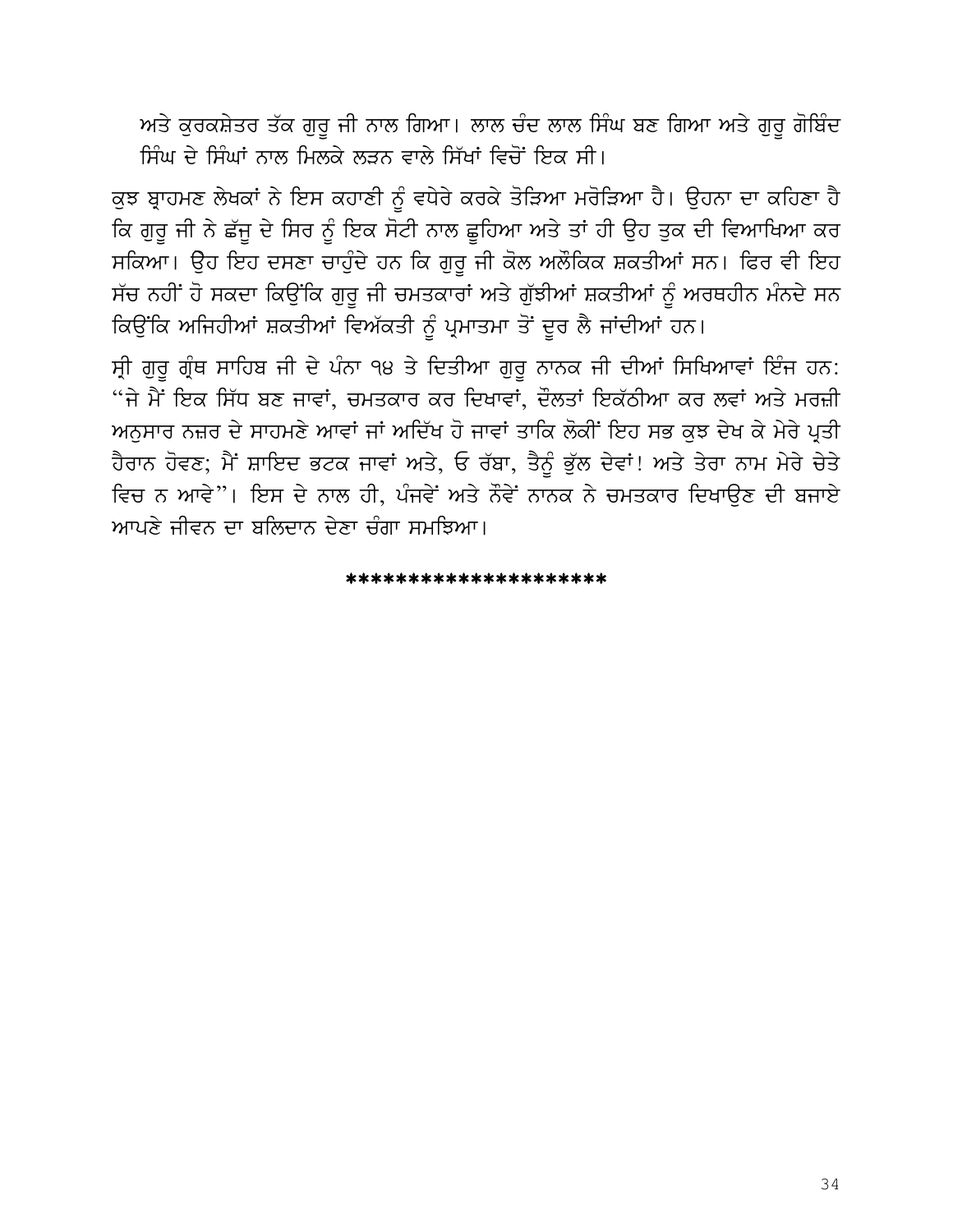# ੧੯. ਤੇਗ਼ ਬਹਾਦਰ ਜੀ ਨੂੰ ਮਿਲਨਾ

੧੬੬੪ (ਉਮਰ ੮ ਸਾਲ): ਅਠਵੇਂ ਨਾਨਕ ਮਾਰਚ ੨੦, ੧੬੬੪ ਨੂੰ ਦਿੱਲੀ ਪਹੁੰਚੇ। ਆਪ ਜੀ ਰਾਜਾ ਜੈ ਸਿੰਘ ਦੇ ਬੰਗਲੇ ਵਿਚ ਠਹਿਰੇ, ਜੋ ਅੱਜ ਕਲ੍ਹ ਗੁਰਦੁਆਰਾ ਬੰਗਲਾ ਸਾਹਿਬ ਹੈ। ਆਪ ਜੀ ਆਪਣੇ ਦਾਦਾ ਜੀ ਦੇ ਭਰਾ ਤੇਗ਼ ਬਹਾਦਰ ਜੀ ਨੂੰ ਮਾਰਚ ੨੨, ੧੬੬੪ ਨੂੰ ਮਿਲੇ। (ਚੈਪਟਰ ੧੭ ਦੇਖੋ)।

ਤੇਗ਼ ਬਹਾਦਰ ਜੀ ਬਿਹਾਰ, ਬੰਗਾਲ ਅਤੇ ਆਸਾਮ ਦੀਆਂ ਆਪਣੀਆਂ ਮਿਸ਼ਨਰੀ ਯਾਤਰਾਵਾਂ ਤੋਂ ਵਾਪਸ ਆ ਰਹੇ ਸਨ। ਆਪ ਜੀ ੨੧ ਮਾਰਚ, ੧੬੬੪ ਨੂੰ ਦਿੱਲੀ ਪਹੁੰਚੇ। ਉਹਨਾ ਨੂੰ ਪਤਾ ਲੱਗਾ ਕਿ ਅਠਵੇਂ ਨਾਨਕ ਵੀ ਦਿੱਲੀ ਵਿਚ ਸਨ। ਅਗਲੇ ਦਿਨ ਉਹ ਅਠਵੇਂ ਨਾਨਕ ਜੀ ਨੂੰ ਮਿਲਣ ਗਏ। ਉਹ ਅੱਠ ਸਾਲ ਬਾਅਦ ਮਿਲੇ ਸਨ।

ਤੇਗ ਬਹਾਦਰ ਜੀ ਅਨਵੇਂ ਨਾਨਕ ਦੇ ਨਾਲ ਰਾਜਾ ਜੈ ਸਿੰਘ ਦੇ ਬੰਗਲੇ ਦਿੱਲੀ ਵਿਚ ਦੋ ਦਿਨ ਨਹਿਰੇ। ਦੋਨਾਂ ਨੇ ਸਿੱਖ ਪੰਥ ਦੇ ਮਸਲਿਆਂ ਬਾਰੇ ਕਈ ਵਿਚਾਰ ਵਟਾਂਦਰੇ ਕੀਤੇ। ਰਾਮ ਰਾਏ ਦੀ ਤਰਫ਼ਦਾਰੀ ਕਰਦਿਆਂ ਔਰੰਗਜੇਬ ਵਲੋਂ ਸਿੱਖਾਂ ਦੇ ਮਸਲਿਆਂ ਵਿਚ ਦਖਲ ਅੰਦਾਜ਼ੀ ਕਰਨ ਦੇ ਇਰਾਦੇ ਬਾਰੇ ਵੀ ਵਿਚਾਰ ਕੀਤੇ।

ਮਾਰਚ ੨੪, ੧੬੬੪ ਨੂੰ ਤੇਗ਼ ਬਹਾਦਰ ਜੀ ਪੰਜਾਬ ਵਿਚ ਆਪਣੇ ਘਰ ਬਕਾਲਾ ਜਾਣ ਵਾਸਤੇ ਦਿੱਲੀ ਤੋਂ ਚਲੇ ਗਏ।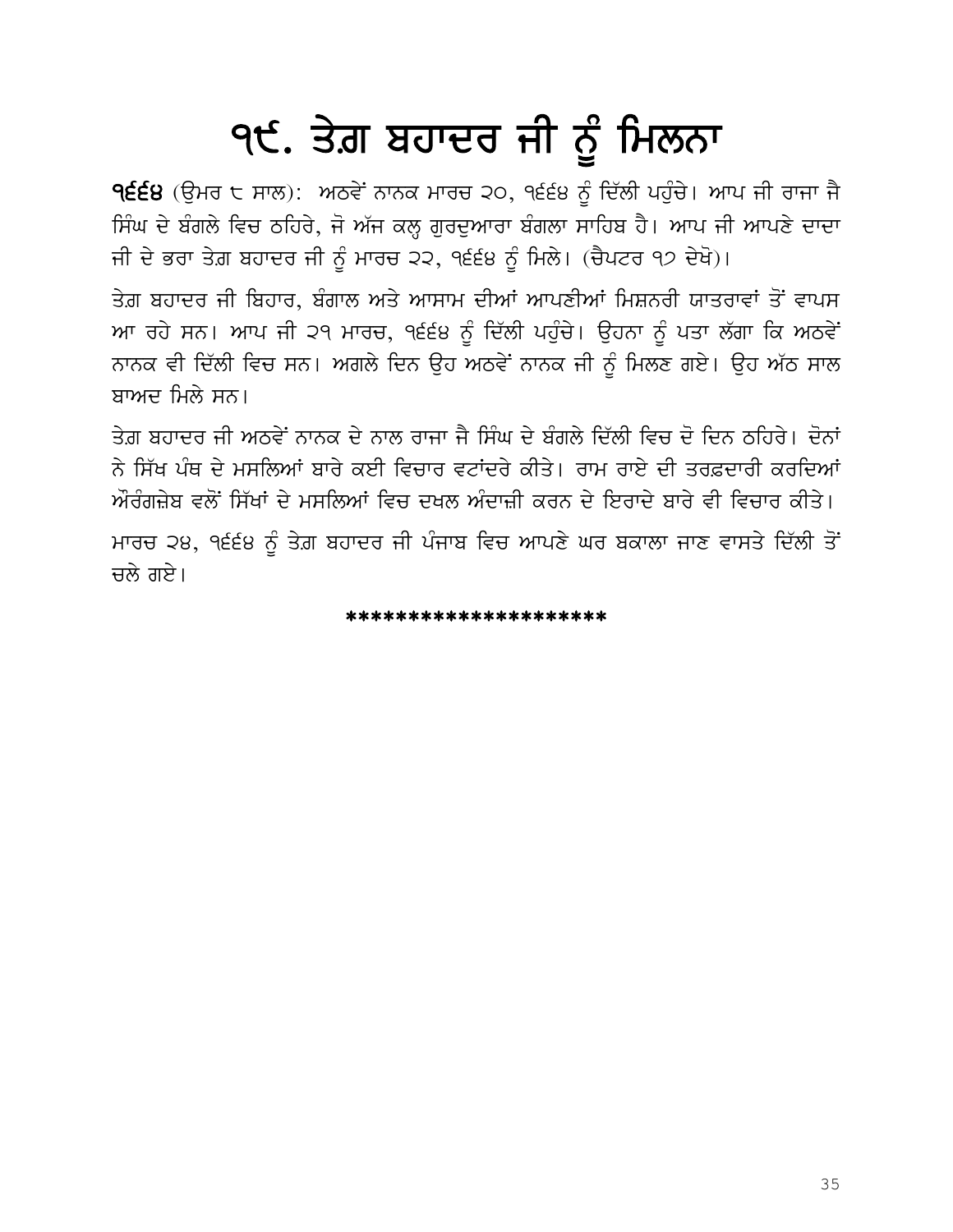## ੨੦. ਔਰੰਗਜ਼ੇਬ ਨੂੰ ਮਿਲਨਾ

੧੬੬੪ (ਉਮਰ ੮ ਸਾਲ): ਮਾਰਚ ੨੪, ੧੬੬੪ ਨੂੰ ਅਠਵੇਂ ਨਾਨਕ ਜੀ ਨੂੰ ਔਰੰਗਜ਼ੇਬ ਨਾਲ ਮਿਲਨ ਲਈ ਇਕ ਸੱਦਾ ਮਿਲਿਆ। ਮਾਰਚ ੨੫ ਨੂੰ ਗੁਰੂ ਜੀ ਅਤੇ ਉਹਨਾਂ ਦੇ ਵਿਸ਼ਵਾਸ-ਪਾਤਰ ਸਾਥੀ ਦਿੱਲੀ ਵਿਚ  $\tilde{\mathcal{W}}$ ਰੰਗਜ਼ੇਬ ਦੇ ਲਾਲ ਕਿਲਾ ਦੇ ਦਰਬਾਰ ਵਿਚ ਮਿਲਣ ਗਏ ਜਿਥੇ ਔਰੰਗਜ਼ੇਬ ਰਹਿੰਦਾ ਸੀ।

ਅੌਰੰਗਜ਼ੇਬ ਨੇ ਗੁਰੂ ਜੀ ਨੂੰ ਪੁਛਿਆ ਕਿ ਉਹਨਾਂ ਦੇ ਪਿਤਾ ਸਤਵੇਂ ਨਾਨਕ ਨੇ ਉਹਨਾਂ ਦੇ ਵੱਡੇ ਭਰਾ ਦੀ ਬਜਾਏ ਉਹਨਾਂ ਨੂੰ ਗੁਰਗੱਦੀ ਕਿਉਂ ਦਿਤੀ ਸੀ। ਗੁਰੂ ਜੀ ਨੇ ਜੁਆਬ ਦਿਤਾ ਕਿ ਗੁਰਗੱਦੀ ਕੋਈ ਪਿਤਾ-ਪੁਰਖੀ ਜਾਇਦਾਦ ਨਹੀਂ ਜੋ ਪਰਵਾਰ ਵਿਚ ਵੱਡੇ ਪੁੱਤਰ ਨੂੰ ਹੀ ਜ਼ਰੂਰ ਦਿਤੀ ਜਾਵੇ। ਸਤਵੇਂ ਨਾਨਕ ਨੇ ਉਸ ਵਿਅਕਤੀ ਨੂੰ ਗੁਰਗੱਦੀ ਦਿਤੀ ਸੀ ਜਿਸਨੂੰ ਉਹ ਇਸ ਜ਼ਿੰਮੇਦਾਰੀ ਦੇ ਪੂਰਾ ਯੋਗ ਸਮਝਦੇ ਸਨ।

ਅੌਰੰਗਜ਼ੇਬ ਨੇ ਫਿਰ ਅਠਵੇਂ ਨਾਨਕ ਨੂੰ ਕਿਹਾ ਕਿ ਉਹਨਾਂ ਦੇ ਕੋਲ ਜ਼ਰੂਰ ਕੋਈ ਚਮਤਕਾਰੀ ਸ਼ਕਤੀ ਹੋਵੇਗੀ ਜਿਸ ਕਰਕੇ ਉਹਨਾਂ ਨੂੰ ਗੁਰੂ ਬਣਨ ਵਜੋਂ ਚੁਣਿਆ ਗਿਆ ਸੀ। ਔਰੰਗਜ਼ੇਬ ਨੇ ਚਾਹਿਆ ਕਿ ਗੁਰੂ ਜੀ ਕੋਈ ਚਮਤਕਾਰ ਦਿਖਾਉਣ। ਗੁਰੁ ਜੀ ਨੇ ਕਿਹਾ ਸਿੱਖ ਚਮਤਕਾਰ ਦਿਖਾਉਣ ਵਿਚ ਵਿਸ਼ਵਾਸ ਨਹੀਂ ਕਰਦੇ। ਗੁਰੂ ਜੀ ਨੇ ਕਿਹਾ ਕਿ ਹਰ ਮਨੁੱਖ ਨੂੰ ਅਕਾਲ ਪੁਰਖ ਦਾ ਹੁਕਮ ਮੰਨਣਾ ਚਾਹੀਦਾ ਹੈ, ਨਾ ਕਿ ਕਿਸੇ ਸਥਿਤੀ ਨੂੰ ਬਦਲਣ ਲਈ ਕੋਈ ਉਪਰਾਲਾ ਕਰਨਾ। ਹਰ ਵਿਅੱਕਤੀ ਨੂੰ ਅਕਾਲ ਪੂਰਖ ਵਲ ਧਿਆਨ ਲਗਾਨਾ ਚਾਹੀਦਾ ਹੈ। ਆਮ ਕਰਕੇ, ਕੁਦਰਤ ਦੇ ਨਿਯਮਾਂ ਵਿਰੁੱਧ ਜਾਣ ਨੂੰ ਹੀ ਚਮਤਕਾਰ ਕਿਹਾ ਜਾਂਦਾ ਹੈ। ਔਰੰਗਜੇਬ ਕੋਲ ਹੋਰ ਕੋਈ ਸਵਾਲ ਨਹੀਂ ਸੀ।

ਗੁਰੂ ਜੀ ਫਿਰ ਲਾਲ ਕਿਲੇ ਤੋਂ ਰਾਜਾ ਜੈ ਸਿੰਘ ਦੇ ਬੰਗਲੇ ਵਲ ਚੱਲ ਪਏ।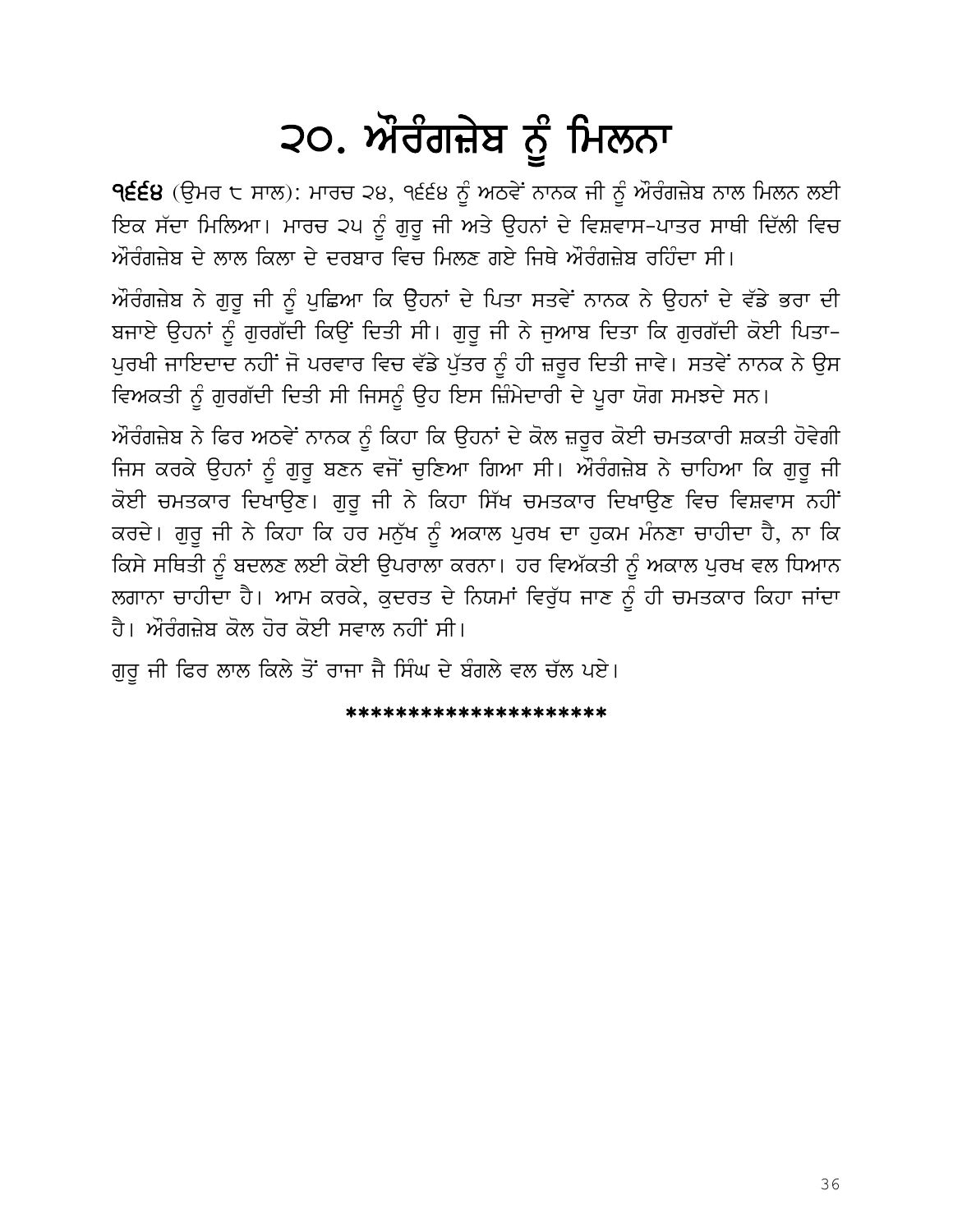### ੨੧. ਚੀਚਕ ਨਾਲ ਪੀੜਤ ਹੋਣਾ

**੧੬੬੪** (ਉਮਰ ੮ ਸਾਲ): ਅਠਵੇਂ ਨਾਨਕ ਜਦੋਂ ਲਾਲ ਕਿਲੇ ਤੋਂ ਵਾਪਸ ਆ ਰਹੇ ਸਨ, ਤਾਂ ਬਹੁਤ ਸਾਰੇ ਲੋਕ ਆਪ ਜੀ ਨੂੰ ਸਤਿਕਾਰ ਭੇਂਟ ਕਰਨ ਲਈ ਆਏ। ਉਸ ਸਮੇਂ ਦੌਰਾਨ, ਦਿੱਲੀ ਚੀਚਕ ਮਹਾਂਮਾਰੀ ਦੀ ਗ੍ਰਿਫ਼ਤ ਵਿਚ ਸੀ। ਇਸ ਬੀਮਾਰੀ ਨੇ ਬਹੁਤ ਸਾਰੇ ਲੋਕਾਂ ਨੂੰ ਪਕੜ ਰਖਿਆ ਸੀ। ਕੁਝ ਲੋਕ ਜੋ ਗੁਰੂ ਜੀ ਨੂੰ ਮਿਲੇ, ਉਹ ਚੀਚਕ ਨਾਲ ਪੀੜਤ ਸਨ। ਗੁਰੂ ਜੀ ਹਰ ਕਿਸੇ ਨੂੰ ਆਸ਼ੀਰਵਾਦ ਦੇ ਰਹੇ ਸਨ ਜੋ ਵੀ ਉਹਨਾਂ ਪ੍ਰਤੀ ਸਤਿਕਾਰ ਭੇਂਟ ਕਰ ਰਿਹਾ ਸੀ। ਇਸ ਹਾਲਾਤ ਦੌਰਾਨ, ਗੁਰੂ ਜੀ ਆਪ ਵੀ ਚੀਚਕ ਦੇ ਪੀਤਤ ਹੋ ਗਏ।

ਜਦ ਗੁਰੂ ਜੀ ਬੰਗਲੇ ਵਿਚ ਪਹੁੰਚੇ, ਤਾਂ ਉਹਨਾਂ ਨੂੰ ਬਹੁਤ ਬੁਖਾਰ ਸੀ। ਆਪ ਜੀ ਦੇ ਇਲਾਜ ਲਈ ਮਾਹਰ ਡਾਕਟਰਾਂ ਨੂੰ ਬੁਲਾਇਆ ਗਿਆ। ਚਾਰ ਦਿਨਾਂ ਦੇ ਇਲਾਜ ਦੇ ਬਾਵਜੂਦ, ਬੁਖਾਰ ਨਾ ਘਟਿਆ। ਗੁਰੂ ਜੀ ਦੀ ਹਾਲਤ ਬਦ ਤੋਂ ਬਦਤਰ ਹੁੰਦੀ ਗਈ। ਗੁਰੂ ਜੀ ਨੂੰ ਪਤਾ ਚਲ ਗਿਆ ਕਿ ਇਸ ਸੰਸਾਰ ਨੂੰ ਛੱਡਣ ਦਾ ਸਮਾਂ ਆ ਗਿਆ ਸੀ। ਆਪ ਜੀ ਨੇ ਸਿੱਖਾਂ ਨੂੰ ਆਪਣੇ ਕੋਲ ਬੁਲਾਇਆ ਅਤੇ ਉਹਨਾਂ ਨੂੰ ਦਸਿਆ ਕਿ ਬਕਾਲਾ ਵਿਚ ਬਾਬਾ ਜੀ ਸਿੱਖਾਂ ਦੇ ਅਗਲੇ ਗੁਰੂ ਹੋਣਗੇ।

ਅਠਵੇਂ ਨਾਨਕ ਜੀ ਦੇ ਸਰੀਰ ਦਾ ਅੰਤਮ ਸਸਕਾਰ ਦਿੱਲੀ ਵਿਚ ਜਮੁਨਾ ਦੇ ਕਿਨਾਰੇ ਕਰ ਦਿਤਾ ਗਿਆ। ਅੱਜ ਕਲ੍ਹ ਦਿੱਲੀ ਵਿਚ ਉਸ ਜਗਹ ਦੇ ਨੇੜੇ ਗਰਦਆਰਾ ਬਾਲਾ ਸਾਹਿਬ ਹੈ।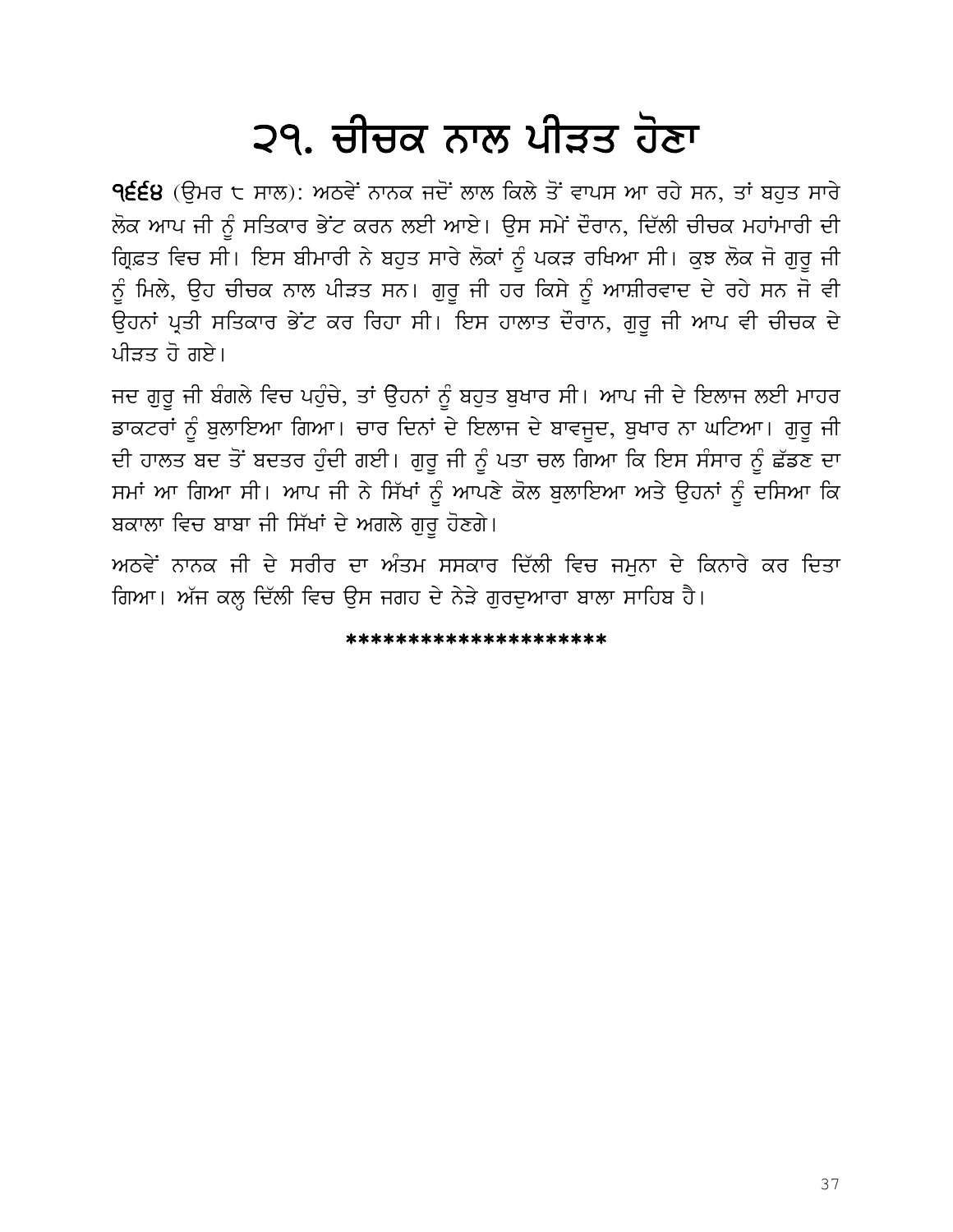## ੨੨. ਸਿਰਫ਼ ਗੁਰਬਾਣੀ ਹੀ ਅੰਮ੍ਰਿਤ ਹੈ

ਕੁਝ ਸਿੱਖ ਗੁਰਦੁਆਰਾ ਬੰਗਲਾ ਸਾਹਿਬ ਦੇ ਸਰੋਵਰ ਦੇ ਜਲ ਨੂੰ ਹੀ ਅੰਮ੍ਰਿਤ ਸਮਝਦੇ ਹਨ ਕਿ ਇਸ ਵਿਚ ਸ਼ਰੀਰ ਦੇ ਇਲਾਜ ਲਈ ਚਮਤਕਾਰੀ ਸ਼ਕਤੀਆਂ ਹਨ। ਸਿੱਖੀ ਵਿਚ ਅਜਿਹਾ ਕੋਈ ਸੰਕਲਪ ਨਹੀਂ ਹੈ। ਕਿਸੇ ਜਗਹ ਦਾ ਵੀ ਪਾਣੀ ਪਵਿੱਤਰ ਨਹੀਂ ਮੰਨਿਆ ਜਾਂਦਾ। ਸਿੱਖ ਗੁਰੂਆਂ ਨੇ ਜਲ ਦੇ ਪਵਿੱਤਰ ਹੋਣ ਦਾ ਖੰਡਨ ਕੀਤਾ ਹੈ। ਸ੍ਰੀ ਗੁਰੂ ਗ੍ਰੰਥ ਸਾਹਿਬ ਜੀ (ਪੰਨਾ ੯੮੨) ਅਨੁਸਾਰ, ਸਿਰਫ਼ ਗੁਰਬਾਣੀ ਹੀ ਅੰਮ੍ਰਿਤ ਹੈ। ਗੁਰਬਾਣੀ ਅਨੁਸਾਰ ਜੀਵਨ ਜੀਉਣਾ ਹੀ ਅੰਮ੍ਰਿਤ ਪੀਣਾ ਹੈ।

ਬਾਣੀ ਗੁਰ ਗੁਰ ਹੈ ਬਾਣੀ ਵਿਚਿ ਬਾਣੀ ਅੰਮ੍ਰਿਤੁ ਸਾਰੇ ॥

ਗੁਰੂ ਬਾਣੀ ਕਹੈ ਸੇਵਕੁ ਜਨੁ ਮਾਨੈ ਪਰਤਖਿ ਗੁਰ ਨਿਸਤਾਰੇ ॥੫॥

ਅਲੰਕਾਰਕ ਸੰਦੇਸ਼: ਗੁਰ ਦੀ ਬਾਣੀ ਸਿੱਖ ਦਾ ਗੁਰ ਹੈ, ਗੁਰ ਬਾਣੀ ਵਿਚ ਮੌਜਦ ਹੈ। ਗੁਰ ਦੀ ਬਾਣੀ ਵਿਚ ਆਤਮਕ ਜੀਵਨ ਦੇਣ ਵਾਲਾ ਨਾਮ−ਜਲ ਹੈ, ਜਿਸ ਨੂੰ ਸਿੱਖ ਹਰ ਵੇਲੇ ਆਪਣੇ ਹਿਰਦੇ ਵਿਚ ਸਾਂਭ ਰੱਖਦਾ ਹੈ। ਗੁਰੂ ਬਾਣੀ ਉਚਾਰਦਾ ਹੈ, ਗੁਰੂ ਦਾ ਸੇਵਕ ਉਸ ਬਾਣੀ ਉਤੇ ਸਰਧਾ ਰਖਦਾ ਹੈ। ਗੁਰੁ ਉਸ ਸਿੱਖ ਨੂੰ ਯਕੀਨੀ ਤੌਰ ਤੇ ਸੰਸਾਰ-ਸਮੁੰਦਰ ਤੋਂ ਪਾਰ ਲੰਘਾ ਦੇਂਦਾ ਹੈ ॥

ਇਸਦੇ ਬਾਵਜੂਦ ਵੀ, ਕੁਝ ਸਿੱਖ ਗਲਤੀ ਨਾਲ ਜਲ ਦੇ ਪਵਿੱਤਰ ਹੋਣ ਦੀ ਭਾਵਨਾ ਵਿਚ ਵਿਸ਼ਵਾਸ ਕਰਦੇ ਹਨ। ਸਿੱਖ ਇਤਿਹਾਸਕਾਰ ਡਾ. ਹਰਜਿੰਦਰ ਸਿੰਘ ਦਿਲਗੀਰ ਆਪਣੀ ਪਸਤਕ 'ਸਿੱਖ ਇਤਿਹਾਸ'-੧ ਦੇ ਪੰਨਾ ੨੮੭-੨੮੮ ਤੇ ਵਿਆਖਿਆ ਦਿੰਦੇ ਹਨ:

> ਵੀਹਵੀਂ ਸਦੀ ਦੇ ਦੂਜੇ ਅੱਧ ਵਿਚ, ਕੋਈ ਪੰਜਾਹ ਸਾਲ ਪਹਿਲਾਂ, ਗੁਰਦੁਆਰਿਆਂ ਦੇ 'ਨਿਰਮਲਾ ਪੁਜਾਰੀਆਂ' (ਵੈਦਿਕ ਗੁੰਥਾਂ ਵਿਚ ਸਿਖਿਅਕ) ਨੇ ਇਕ ਕਹਾਣੀ ਘੜੀ ਕਿ ਇਸ ਗਰਦਆਰੇ ਦੇ ਪਾਣੀ ਵਿਚ ਚਮਤਕਾਰੀ ਸ਼ਕਤੀਆਂ ਹਨ। ਉਹਨਾਂ ਨੇ ਇਹ ਪਰਚਾਰ ਵੀ ਕੀਤਾ ਕਿ ਅਠਵੇਂ ਨਾਨਕ ਚੀਚਕ ਦੇ ਪੀੜਤਾਂ ਨੂੰ ਜਲ ਛਕਾਇਆ ਕਰਦੇ ਸਨ ਅਤੇ ਇਸਤ੍ਰਾਂ ਹੀ ਉਹ ਆਪ ਚੀਚਕ ਦੇ ਪੀੜਤ ਹੋ ਗਏ। ਇਹ ਮੰਨਣ ਵਿਚ ਨਹੀਂ ਆਉਂਦਾ ਕਿ ਇਥੇ ਕੋਈ ਮੰਗਤੇ ਜਾਂ ਸਧਾਰਨ ਬੀਮਾਰ ਲੋਕ ਇਸ ਤਲਾਬ ਤੇ ਆਉਂਦੇ ਹੋਣ ਅਤੇ ਅਠਵੇਂ ਨਾਨਕ ਉਹਨਾਂ ਨੂੰ ਚਮਤਕਾਰੀ ਜਲ ਛਕਾਉਂਦੇ ਸਨ। ਇਹ ਤਲਾਬ ਤਾਂ ਰਾਜਾ ਜੈ ਸਿੰਘ ਦੇ ਬੰਗਲੇ ਦੇ ਅੰਦਰ ਸੀ।

(\*)ਖੰਡੇ ਦੀ ਪਾਹੁਲ ਸਮਾਗਮ ਵੇਲੇ ਵੀ ''ਅੰਮ੍ਰਿਤ'' ਸ਼ਬਦ ਦਾ ਉਪਯੋਗ ਕੀਤਾ ਜਾਂਦਾ ਹੈ। ਸਿੱਖੀ ਧਾਰਣ ਕਰਨ ਦੇ ਸਮਾਗਮ ਵਿਚ ਇਸਨੂੰ ਸਤਿਕਾਰ ਵਜੋਂ ਜਾਣਿਆ ਜਾਂਦਾ ਹੈ, ਨਾ ਕਿ ਅੰਮ੍ਰਿਤ ਵਿਚ ਕਿਸੇ ਜਮਤਕਾਰੀ ਸਕਤੀਆਂ ਦੇ ਹੋਣ ਕਰਕੇ।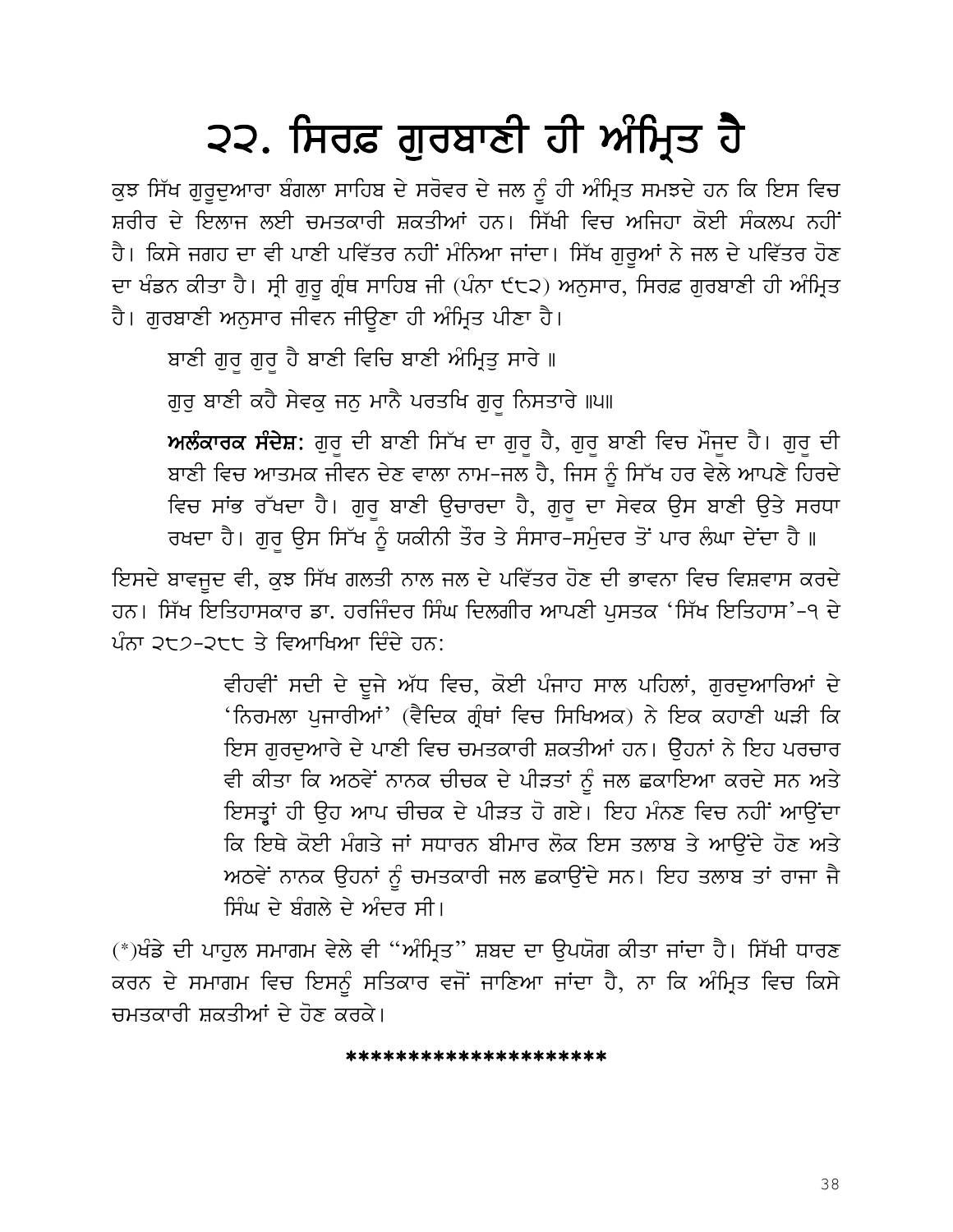# ੨੩. ਗੁਰੂ ਹਰਿ ਕ੍ਰਿਸ਼ਨ ਜੀ ਦੀਆਂ ਵਿਸ਼ੇਸ਼ਤਾਈਆਂ

 $9546 - 9664$ 

| ਜਨਮ:               | ਜੁਲਾਈ $\mathfrak{I}$ , ੧੬੫੬                                                                                                          |
|--------------------|--------------------------------------------------------------------------------------------------------------------------------------|
| ਜਨਮ ਸਥਾਨ:  ਕੀਰਤਪੁਰ |                                                                                                                                      |
| ਪਿਤਾ ਮਾਤਾ ਜੀ:      | ਗੁਰੂ ਹਰਿ ਰਾਏ ਜੀ ਅਤੇ ਮਾਤਾ ਕ੍ਰਿਸ਼ਨ ਕੌਰ (ਸੁਲੱਖਣੀ ਜੀ)                                                                                    |
| ਭਰਾ:               | ਰਾਮ ਰਾਏ (ਵੱਡਾ ਭਰਾ)                                                                                                                   |
| ਬੱਚੇ: l            | ਕੋਈ ਨਹੀਂ                                                                                                                             |
| ਗਰਗੱਦੀ∶            | ੧੬੬੧ (ਉਮਰ ਪੰਜ ਸਾਲ)                                                                                                                   |
| ਜੋਤੀ ਜੋਤ ਸਮਾਏ: l   | ਮਾਰਚ ੩੦, ੧੬੬੪ (ਊਮਰ ਅੱਠ ਸਾਲ)                                                                                                          |
|                    | ਬਾਣੀ: ਕੋਈ ਨਹੀਂ                                                                                                                       |
|                    | ਤੇਗ਼ ਬਹਾਦਰ ਜੀ ਨੂੰ ਆਪਣਾ ਉਤਰਾਧਿਕਾਰੀ ਨਿਯੁੱਕਤ ਕਰਨ ਦਾ ਫ਼ੈਸਲਾ ਆਪ<br>ਜੀ ਦੀ ਦੂਰ-ਦ੍ਰਿਸ਼ਟਤਾ ਦਾ ਪ੍ਰਤੀਕ ਸੀ।                                      |
|                    | ਮਗ਼ਲ ਬਾਦਸ਼ਾਹ ਔਰੰਗਜ਼ੇਬ ਨਾਲ ਬੜੀ ਬਹਾਦਰੀ ਨਾਲ ਵਿਵਹਾਰ ਕੀਤਾ।                                                                                |
| ਯੋਗਦਾਨ<br>ਵਿਸ਼ੇਸ਼  | ਰਾਮ ਰਾਏ ਨੂੰ ਅਠਵਾਂ ਨਾਨਕ ਨਿਯੁੱਕਤ ਨਾ ਕੀਤੇ ਜਾਣ ਤੇ ਉਸਦੇ ਨਾਰਾਜ਼ ਅਤੇ<br>ਲੜਾਕੂ ਹੋਣ ਦੇ ਬਾਵਜੂਦ, ਆਪ ਜੀ ਨੇ ਉਸ ਨਾਲ ਬੜੀ ਨਿਮੂਤਾ ਨਾਲ ਵਿਵਹਾਰ<br>ਕੀਤਾ। |
|                    | ਆਪ ਜੀ ਮਾਨਵਤਾ ਪ੍ਰਤੀ ਪਿਆਰ ਨਾਲ ਭਰਪੂਰ ਸਨ। ਚੀਚਕ ਨਾਲ ਪੀੜਤ ਲੋਕਾਂ<br>ਨੂੰ ਮਿਲਣ ਨਾਲ ਬੀਮਾਰੀ ਹੋਣ ਦੇ ਡਰ ਤੋਂ ਆਪ ਜੀ ਬਿਲਕੁਲ ਨਹੀਂ ਝਿਜਕੇ।              |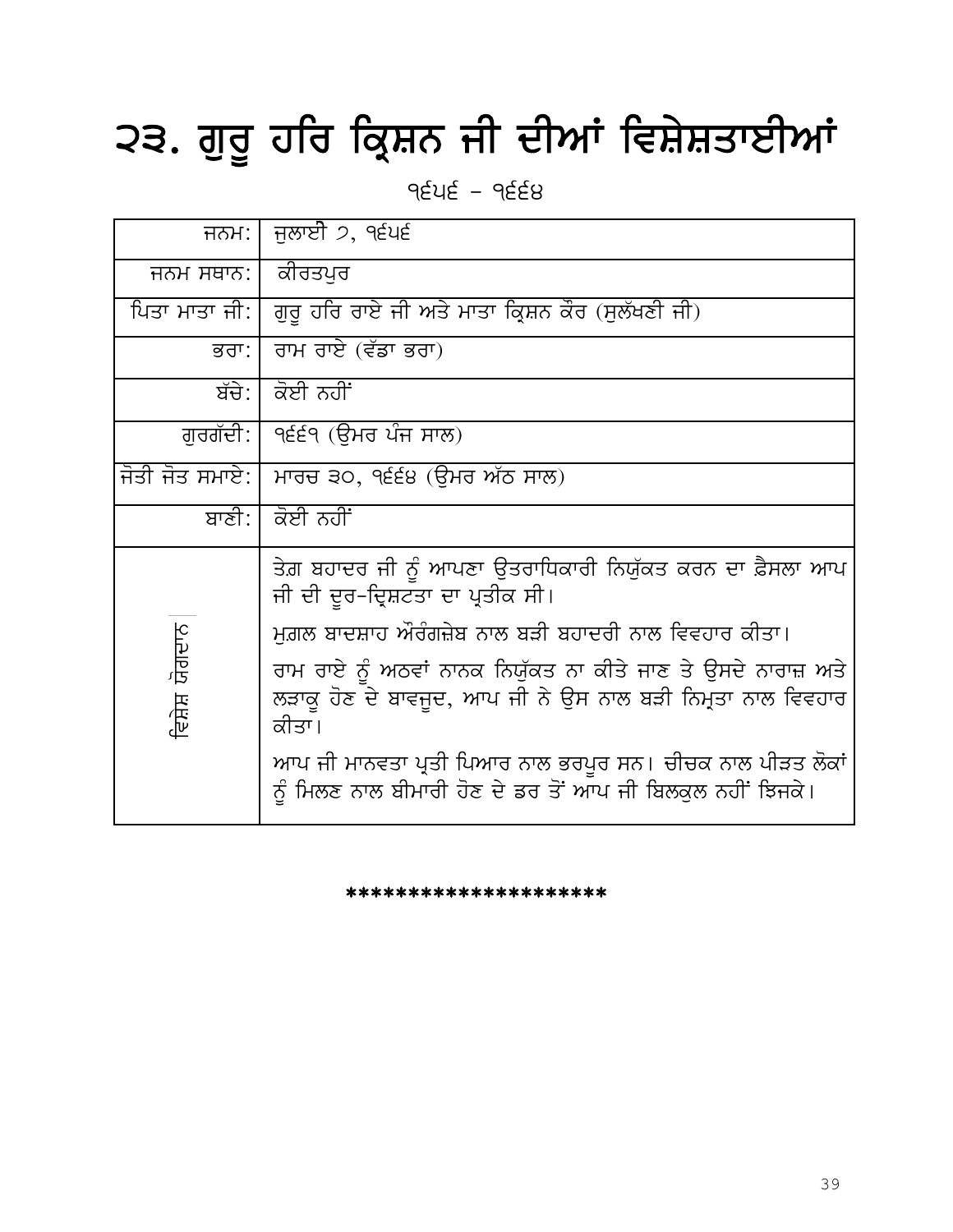### ੨੪. ਵਿਸ਼ੇਸ਼ ਸੰਸਾਰਕ ਘਟਨਾਵਾਂ

(ਗੁਰੂ ਹਰਿ ਗੋਬਿੰਦ ਜੀ ਤੋਂ ਗੁਰੂ ਹਰਿ ਕ੍ਰਿਸ਼ਨ ਜੀ ਦੇ ਸਮੇਂ ਦੌਰਾਨ)

| <b>PUCE</b> | ਇਟਲੀ ਵਿਚ ਗੈਲੀਲੀਓ ਪਹਿਲੇ ਥਰਮਾਮੀਟਰ ਦਾ ਵਿਕਾਸ ਕਰਦਾ ਹੈ।                                                                                                              |
|-------------|----------------------------------------------------------------------------------------------------------------------------------------------------------------|
| 9ÉOO        | ਇੰਗਲੈਂਡ ਦੀ ਮਹਾਰਾਣੀ ਅਲਿਜ਼ਬੈੱਥ ਹਾਲੈਂਡ ਦੇ ਮੁਕਾਬਲੇ, ਜੋ ਭਾਰਤ ਨਾਲ ਵਿਓਪਾਰ ਕਰਦਾ<br>ਸੀ, ਬ੍ਰਿਟਿਸ਼ ਈਸਟ ਇੰਡੀਆ ਕੰਪਨੀ ਬਣਾਉਂਦੀ ਹੈ।                                            |
| <b>GO3P</b> | ਹਾਲੈਂਡ ਦੀ ਸਰਕਾਰ (ਸੰਯੁਕਤ ਨੀਦਰਲੇਂਡ) ਨੇ ਭਾਰਤ ਨਾਲ ਵਿਓਪਾਰ ਕਰਨ ਲਈ ਹਾਲੈਂਡ<br>ਦੀ ਈਸਟ ਇੰਡੀਆ ਕੰਪਨੀ ਨੂੰ ਸਵੈ-ਅਧਿਕਾਰ ਦਿਤੇ।                                                  |
| 9É02        | ਲੰਡਨ ਦੀ ਇਕ ਕੰਪਨੀ ਨੇ ਤਿੰਨ ਸਮੰਦਰੀ ਜਹਾਜ਼ ਅਤੇ ਇਕ ਹੋਰ ਟੋਲਾ ਭੇਜਿਆ ਜਿੱਥੋ ਅੱਜ<br>ਵਰਜੀਨੀਆ ਰਾਜ ਹੈ ਅਤੇ ਉਥੇ ਇਕ ਨਗਰ ਜੇਮਸਟਾਉਨ ਵਸਾਇਆ।                                         |
| <b>9ÉOt</b> | ਹਾਲੈਂਡ ਦੀ ਈਸਟ ਇੰਡੀਆ ਕੰਪਨੀ ਵਲੋਂ ਰੁਜ਼ਗਾਰ ਤੇ ਲਗਾਇਆ ਹੈੱਨਰੀ ਹਡਸਨ ਮਨਹੱਟਨ<br>ਟਾਪੂ ਆਕੇ ਜਹਾਜ ਰੋਕਦਾ ਹੈ ਅਤੇ ਸਥਾਨਕ ਅਮਰੀਕਨਾਂ ਨਾਲ ਵਿਓਪਾਰ ਕਰਦਾ ਹੈ।                            |
| <b>JEGE</b> | ਵਿਲੀਅਮ ਸ਼ੈਕਸਪੀਅਰ ਦਾ ਦੇਹਾਂਤ ਹੋ ਜਾਂਦਾ ਹੈ।                                                                                                                        |
| 9É29        | ਮੈਸਾਚਸਟ ਵਿਚ ਪਿਲਗਰਿਮ ਵੈਮਪਾਨੋਗ ਦੇ ਮਖੀ ਨਾਲ ਨੱਬੇ ਹੋਰ ਜੋਧਿਆਂ ਸਮੇਤ ਖਾਣਾ ਖਾਂਦੇ<br>ਹਨ। ਅਮਰੀਕਾ ਵਿਚ ਇਸ ਘਟਨਾ ਨੂੰ Thankgiving Day ਵਜੋਂ ਮਨਾਇਆ ਜਾਂਦਾ ਹੈ।                     |
| <b>AESE</b> | ਰੋਮ ਦੇ ਧਾਰਮਿਕ ਸਾਮਰਾਜ ਵਿਚ ਹਜ਼ਾਰਾਂ ਲੋਕਾਂ ਨੂੰ ਚੁੜੇਲਾਂ ਕਹਿਕੇ ਸਾੜ ਦਿਤਾ ਜਾਂਦਾ ਹੈ।                                                                                    |
| dĘ35        | ਬ੍ਰਹਮੰਡ ਬਾਰੇ ਗੈਲੀਲਓ ਆਪਣੇ ਵਿਚਾਰਾਂ ਨੂੰ ਛਪਵਾਉਂਦਾ ਹੈ।                                                                                                              |
| 9589        | ਇਕ ਕਿਲੇ ਦਾ ਨੀਂਹ ਪੱਥਰ ਰਖਿਆ ਜਾਂਦਾ ਜੋ ਅੱਜ ਮੋਂਟ੍ਰੀਆਲ ਅਖਵਾਉਂਦਾ ਹੈ।                                                                                                  |
| 9585        | ਮਗ਼ਲ ਬਾਦਸ਼ਾਹ ਸ਼ਾਹ ਜਹਾਨ ਨੇ ਆਪਣੀਆਂ ਪਤਨੀਆਂ ਵਿਚੋਂ ਇਕ ਦੀ ਯਾਦ ਵਿਚ ਤਾਜ<br>ਮਹਿਲ ਬਣਵਾਇਆ।                                                                                |
| ϙͺϤϹ        | ਔਰੰਗਜ਼ੇਬ ਨੇ ਆਪਣੇ ਭਰਾ ਦਾਰਾ ਸਿਕੋਹ ਨੂੰ ਹਰਾਇਆ, ਆਪਣੇ ਪਿਤਾ ਅਤੇ ਭਰਾ ਮੁਰਾਦ<br>ਨੂੰ ਜੇਹਲ ਵਿਚ ਕੈਦ ਕੀਤਾ ਅਤੇ ਖੁਦ ਤਾਜ ਪਹਨਿਆ।                                                 |
| ϥͺέέυ       | ਦੁਰਬੀਨ ਦੀ ਬਹੁਤ ਵਧੇਰੇ ਵਰਤੋਂ ਸ਼ੁਰੂ ਹੋ ਗਈ ਸੀ। ਕੁਦਰਤ ਦੇ ਇਕ ਅੰਗਰੇਜ਼ ਫ਼ਿਲਾਸਫ਼ਰ<br>ਰਾਬਰਟ ਹੁੱਕ ਨੇ ਕਾਰਕ ਵਿਚ ਜੀਵਤ ਪੌਦਿਆਂ ਦੀ ਹੋਂਦ ਨੂੰ ਲਭਿਆ, ਜਿਹਨਾਂ ਨੂੰ ਉਸਨੇ<br>ਸੈੱਲ ਕਿਹਾ। |
| <u>ရ£်သ</u> | ਖੁਨ ਦੀ ਤਬਦੀਲੀ ਕਰਦਿਆਂ ਦੋ ਸਾਲ ਹੋ ਗਏ ਸਨ। ਕੁੱਤਿਆਂ ਨੂੰ ਦੂਜੇ ਕੁਤਿਆਂ ਤੋਂ ਖੁਨ<br>ਦਾ ਤਬਾਦਲਾ ਕਰਕੇ ਜੀਵਤ ਰਖਿਆ ਜਾਂਦਾ ਸੀ।                                                    |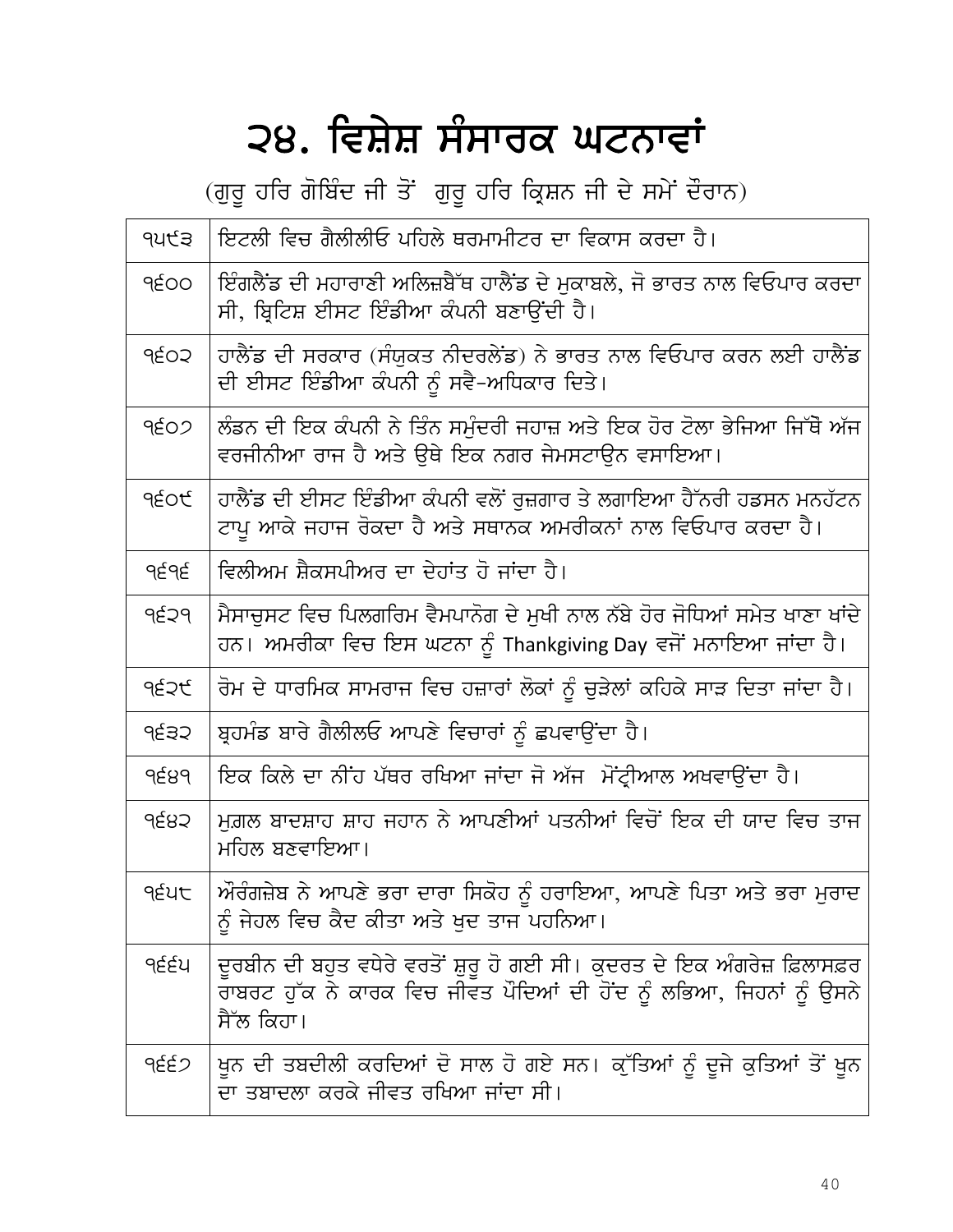

- <u>9. Sikh Tavareekh (Part One, 98੬੯-920੮),</u> ਡਾ. ਹਰਜਿੰਦਰ ਸਿੰਘ ਦਿਲਗੀਰ, ਪ੍ਰਕਾਸ਼ਕ – ਸਿੰਘ ਬ੍ਰਦਰਸ, ਅੰਮ੍ਰਿਤਸਰ।
- ੨. *ਗੁਰ ਇਤਿਹਾਸ (ਪਾਤਸ਼ਾਹੀ ੨-੯)*, ਪ੍ਰੌ. ਸ਼ਾਹਿਬ ਸਿੰਘ, ਸਿੰਘ ਬ੍ਰਦਰਸ, ਅੰਮ੍ਰਿਤਸਰ
- ਤ. About Compilation of Sri Guru Granth Sahib, ਪ੍ਰੌ. ਸ਼ਾਹਿਬ ਸਿੰਘ, ਲੋਕ ਸਾਹਿਤ ਪ੍ਰਕਾਸ਼ਨ, ਅੰਮਿਤਸਰ।
- 8. ਸ਼ੌ. ਗੂ. ਪ੍ਰ. ਕ., website, [http://sgpc.net/ten-guru-sahibs/guru-Teg-](http://sgpc.net/ten-guru-sahibs/guru-Teg-Bahadar-)[Bahadar-s](http://sgpc.net/ten-guru-sahibs/guru-Teg-Bahadar-)ahib/
- ਪ. ਗੂਗਲ ਤੋਂ, ਸੰਸਾਰ ਦੀਆਂ ਵਿਸ਼ੇਸ ਘਟਨਾਵਾਂ
- $\epsilon$ . The Sikhs, ਪਤਵੰਤ ਸਿੰਘ, ਰੂਪਾ ਐਂਡ ਕੰਪਨੀ, ਨਵੀਂ ਦਿਲੀ।
- 2. The Sikhs of the Punjab, ਜੇ. ਐਸ. ਗਰੇਵਾਲ, ਫਾਉਂਡੇਸ਼ਨ ਬੁਕਸ, ਨਵੀਂ ਦਿਲੀ।